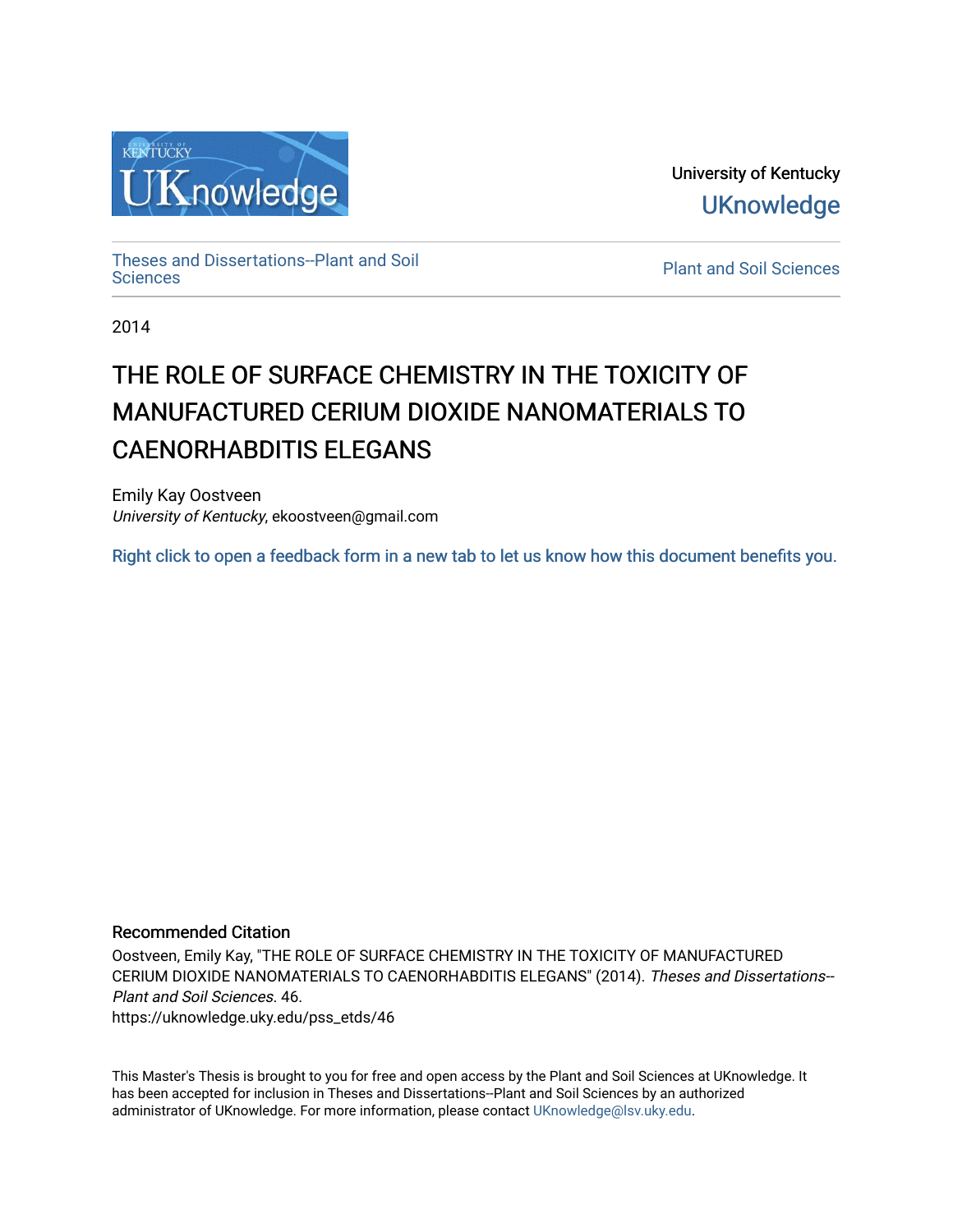### STUDENT AGREEMENT:

I represent that my thesis or dissertation and abstract are my original work. Proper attribution has been given to all outside sources. I understand that I am solely responsible for obtaining any needed copyright permissions. I have obtained needed written permission statement(s) from the owner(s) of each third-party copyrighted matter to be included in my work, allowing electronic distribution (if such use is not permitted by the fair use doctrine) which will be submitted to UKnowledge as Additional File.

I hereby grant to The University of Kentucky and its agents the irrevocable, non-exclusive, and royalty-free license to archive and make accessible my work in whole or in part in all forms of media, now or hereafter known. I agree that the document mentioned above may be made available immediately for worldwide access unless an embargo applies.

I retain all other ownership rights to the copyright of my work. I also retain the right to use in future works (such as articles or books) all or part of my work. I understand that I am free to register the copyright to my work.

### REVIEW, APPROVAL AND ACCEPTANCE

The document mentioned above has been reviewed and accepted by the student's advisor, on behalf of the advisory committee, and by the Director of Graduate Studies (DGS), on behalf of the program; we verify that this is the final, approved version of the student's thesis including all changes required by the advisory committee. The undersigned agree to abide by the statements above.

> Emily Kay Oostveen, Student Dr. Jason Unrine, Major Professor Dr. Mark Coyne, Director of Graduate Studies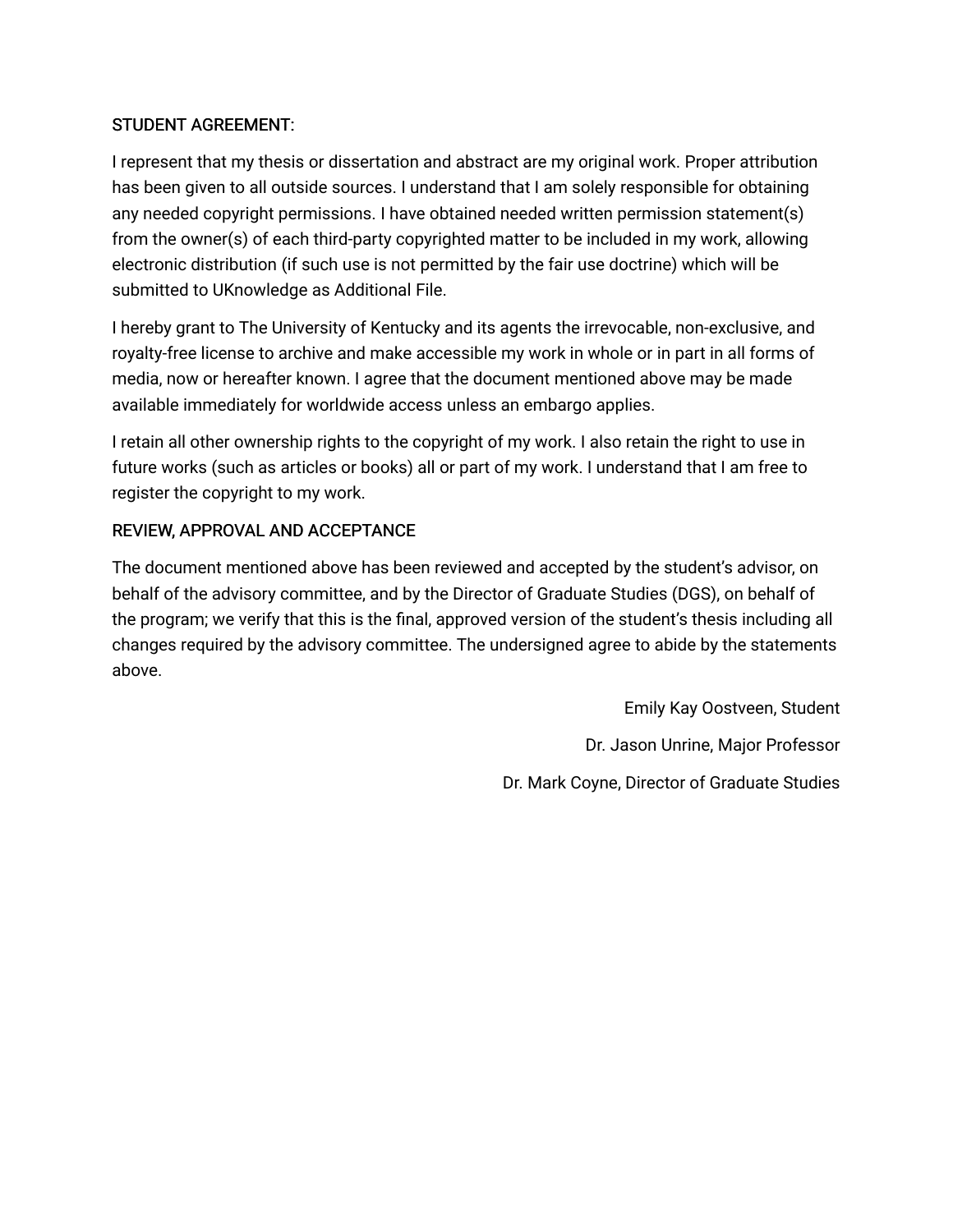### THE ROLE OF SURFACE CHEMISTRY IN THE TOXICITY OF MANUFACTURED CERIUM DIOXIDE NANOMATERIALS TO CAENORHABDITIS ELEGANS

#### THESIS

A thesis submitted in partial fulfillment of the requirements for degree of Master of Science in the College of Agriculture, Food, and Environment at the University of Kentucky

By

Emily Kay Oostveen

Lexington, Kentucky

Director: Dr. Jason Unrine, Assistant Professor

Lexington, Kentucky

2014

Copyright © Emily Kay Oostveen 2014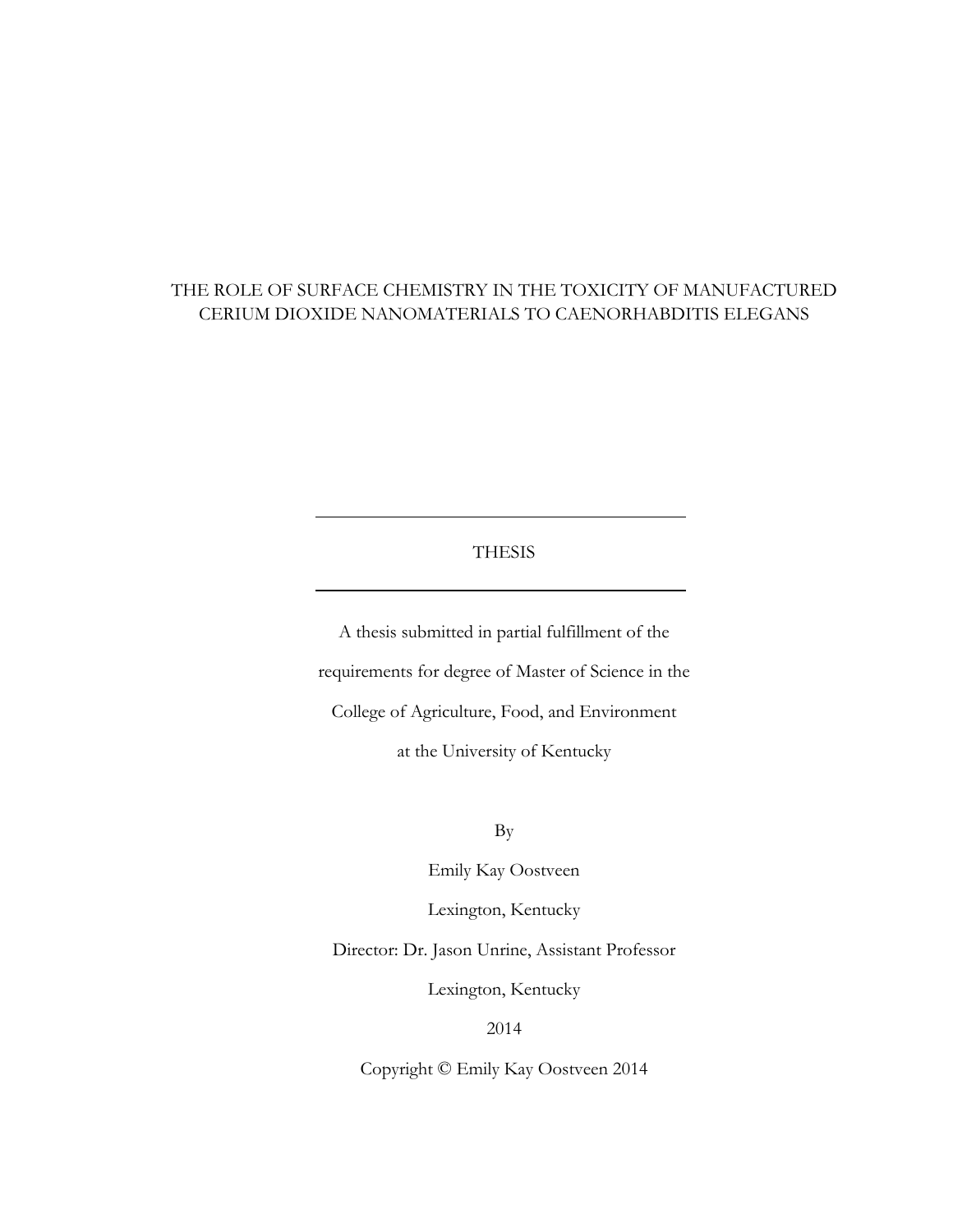#### ABSTRACT FOR THESIS

### THE ROLE OF SURFACE CHEMISTRY IN THE TOXICITY OF MANUFACTURED CERIUM DIOXIDE NANOMATERIALS TO CAENORHABDITIS ELEGANS

Manufactured  $\text{CeO}_2$  nanomaterials (CeO<sub>2</sub>-MNMs) are used for a wide variety of applications including diesel fuel additives and chemical/mechanical planarization media. To test the effects of CeO<sub>2</sub>-MNM surface coating charge on to model organism *Caenorhabditis elegans*, we synthesized 4 nm CeO<sub>2</sub> with cationic (DEAE-), anionic (CM-), and neutral (DEX) coatings. In L3 nematodes exposed for 24 hours,  $DEAE-CeO<sub>2</sub>$  induced lethality at lower concentrations than  $CM$ - or  $DEX$ -CeO<sub>2</sub>. Feeding slightly decreased  $CeO<sub>2</sub>$  toxicity, regardless of coating. In L2 nematodes exposed for 48 hours with feeding,  $DEAE-CeO<sub>2</sub>$  caused lethality at the lower concentrations as compared to CM- and  $DEX-CeO<sub>2</sub>$ . Sublethal effects were measured by observing reproduction and oxidative/nitrosative protein damage. Low concentrations of DEAE-CeO<sub>2</sub> induced similar reductions as CM- and DEX-CeO<sub>2</sub> that were two orders of magnitude higher. Using immunochemical slot blots to explore oxidative/nitrosative stress, no treatments produced significant changes in protein carbonyl or 3-nitrotyrosine formation; however, the statistical power of our assay was low. All treatments caused large but not statistically significant increases in protein carbonyl levels.  $DEAE-CeO<sub>2</sub>$  exposure caused a significant reduction in 4-hydroxy-2-nonenol levels. This research suggests that cationic coatings render CeO<sub>2</sub> significantly more toxic to *C. elegans* than neutral or anionic coatings.

KEYWORDS: ceria nanoparticle, nanotoxicology, ecotoxicology, model organism, redox chemistry

Emily Kay Oostveen

20 June 2014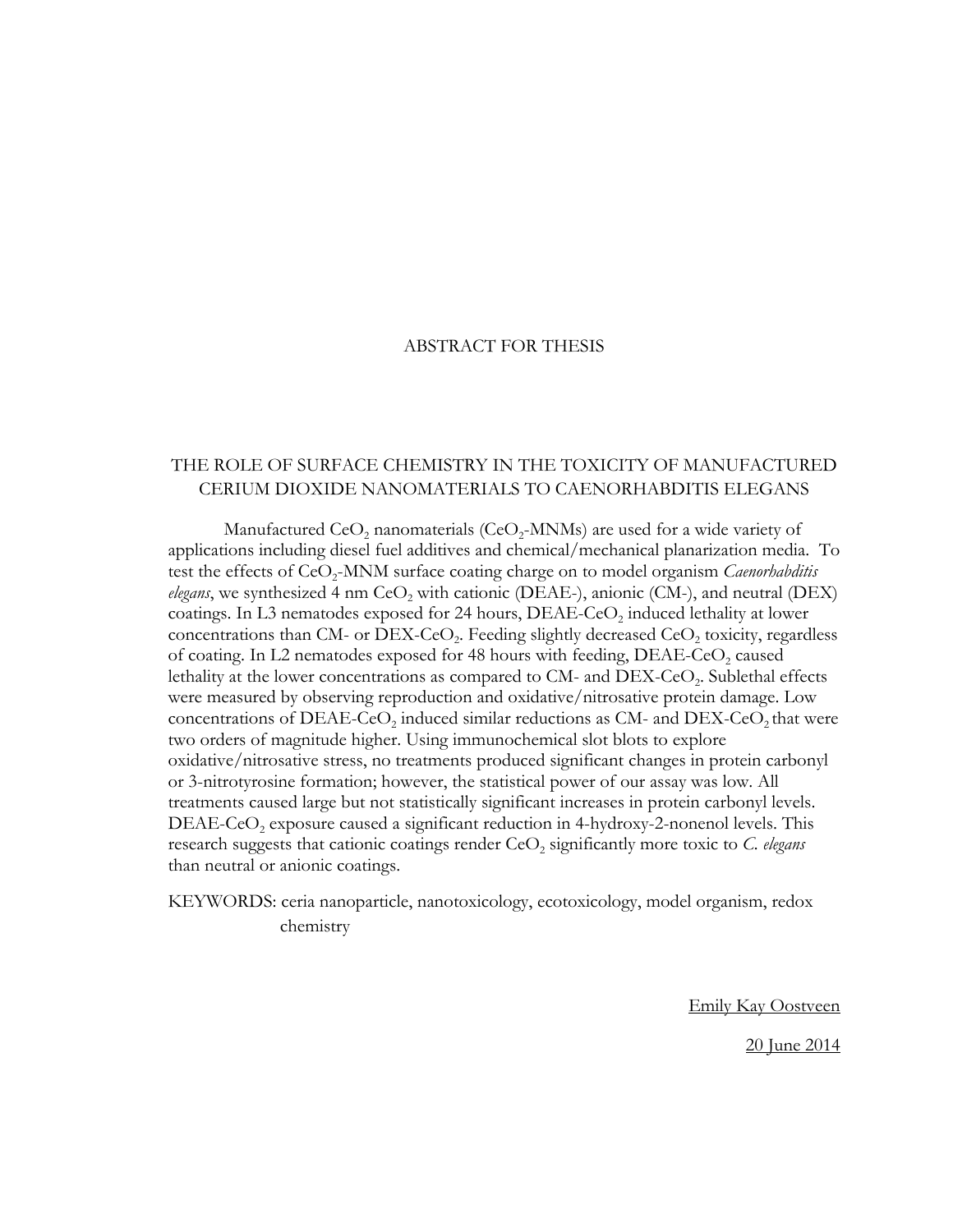### THE ROLE OF SURFACE CHEMISTRY IN THE TOXICITY OF MANUFACTURED CERIUM DIOXIDE NANOMATERIALS TO CAENORHABDITIS ELEGANS

By

Emily Kay Oostveen

Dr. Jason Unrine

Thesis Director

Dr. Mark Coyne

Director of Graduate Studies

20 June 2014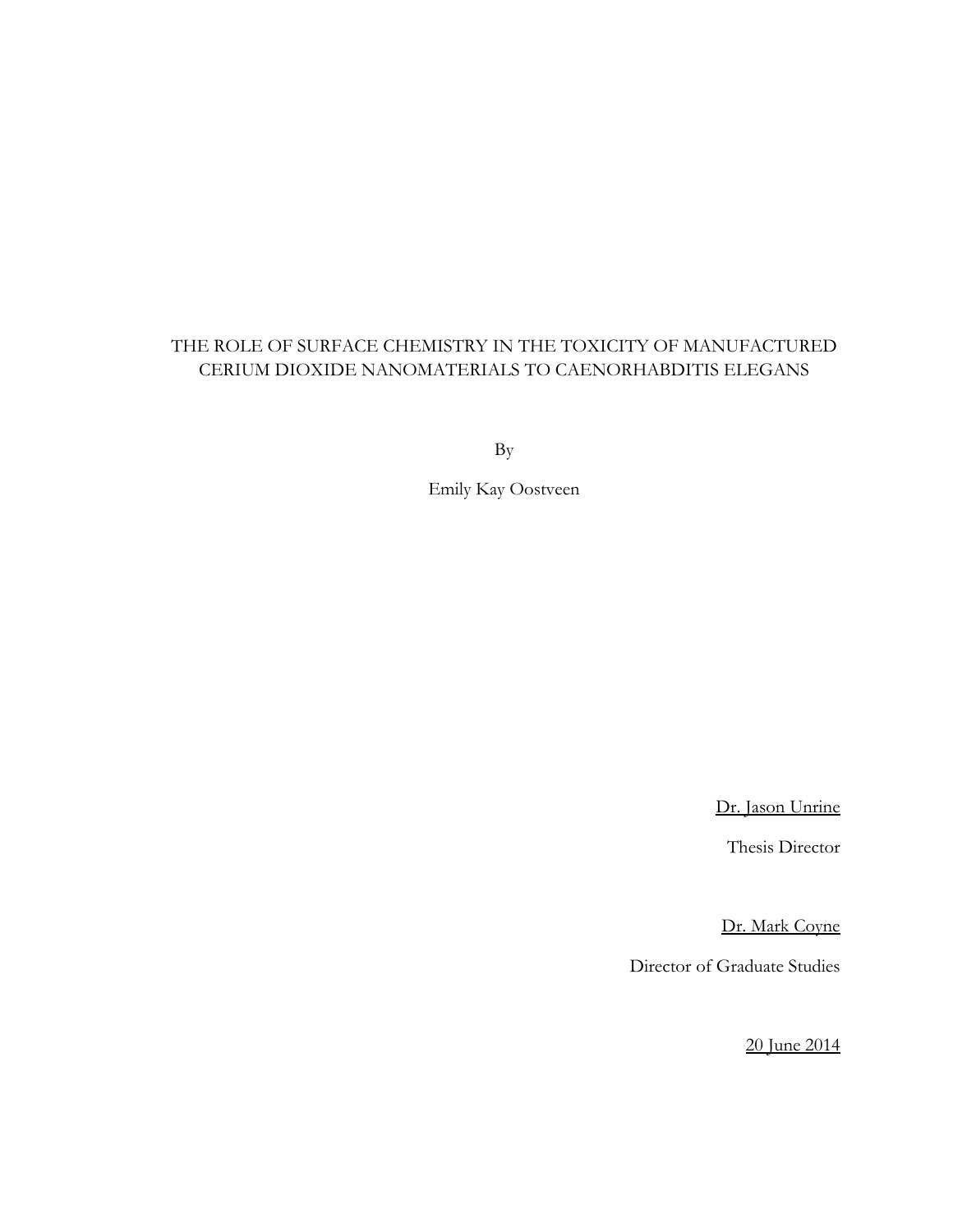#### ACKNOWLEDGEMENTS

<span id="page-5-0"></span>Many people have been instrumental in guiding and supporting me through my graduate studies. First, I want to thank my major advisor, Dr. Jason Unrine. I am grateful he saw potential in me and chose to help me develop as a scientist. He has been an incredible teacher. Likewise, I want to thank Dr. Olga Tsyusko. She was always available to help, whether it involved research, classes, or life outside of higher education. I'm equally fortunate to have worked with the people in this research group; they are all intelligent, friendly people that I am honored to call colleagues. I especially want to thank Daniel L. Starnes for regularly assisting with the nematodes and listening as I worked through various aspects of this research aloud. I would like to thank Dr. D. Allan Butterfield for allowing me access to his laboratory for a significant portion of this work; his assistance was vital to completing this research. Specifically, I want to thank Dr. Butterfield's graduate research assistant, Judy Triplett, for her assistance while I worked in his laboratory. Also, thank you to Dr. Uschi Graham for providing generous nanomaterial synthesis and characterization advice and for providing a high resolution transmission electron microscopy image. Furthermore, I want to thank my family for their support. Despite repeatedly telling me they do not understand exactly what I research, their boundless ability to let me share it with them anyway was the best help they could have given me. Lastly, I want to thank the organizations that financially supported me: University of Kentucky's Plant and Soil Science Department, Kentucky Opportunity Fellowship, and U. S. EPA Science to Achieve Results (STAR) Grant (# 834857). Without their assistance, I could not have pursued higher education and am indebted greatly to them.

iii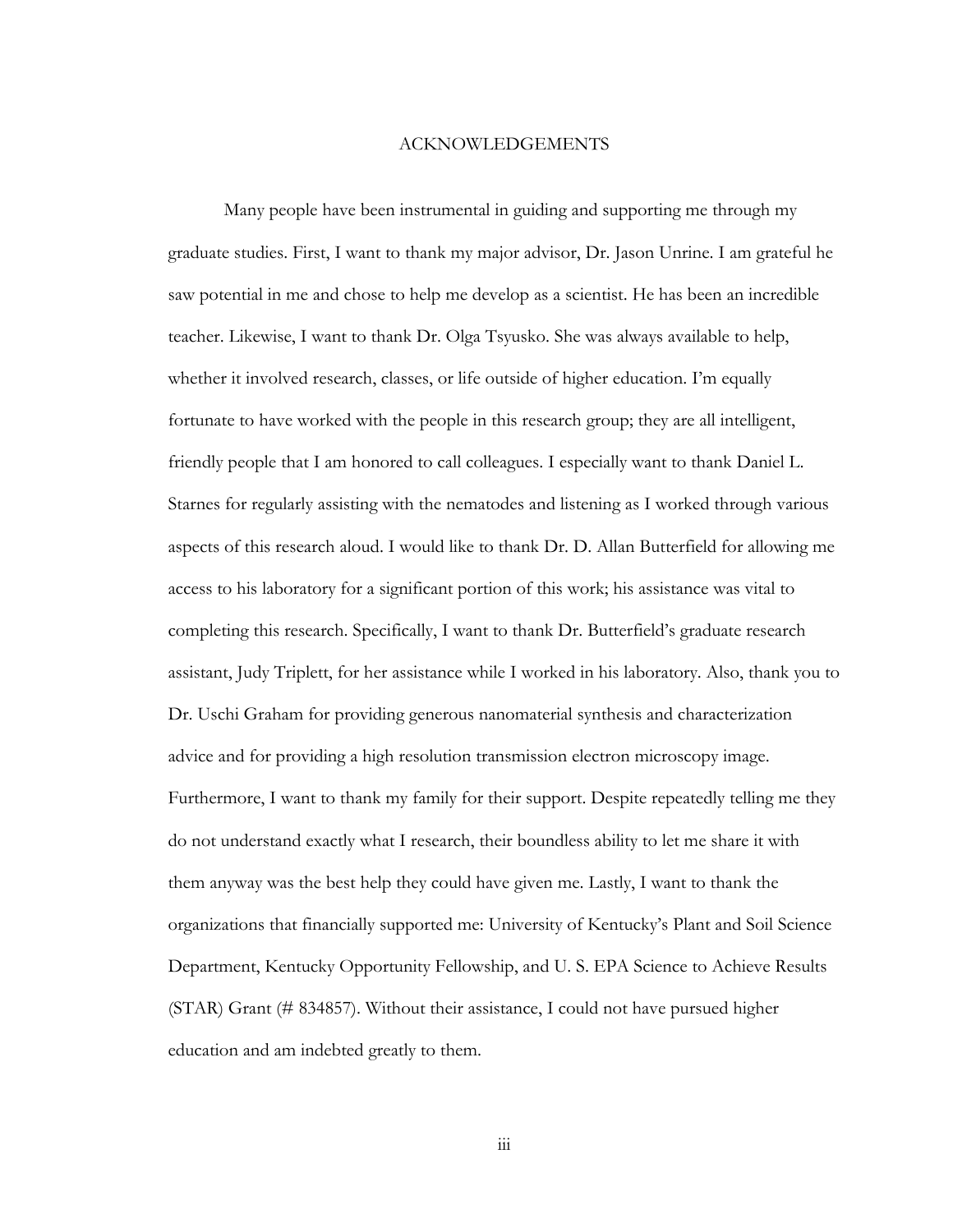| Chapter 2: The role of surface chemistry in the toxicity of cerium dioxide manufactured |  |
|-----------------------------------------------------------------------------------------|--|
|                                                                                         |  |
|                                                                                         |  |
|                                                                                         |  |
|                                                                                         |  |
|                                                                                         |  |
|                                                                                         |  |
|                                                                                         |  |
|                                                                                         |  |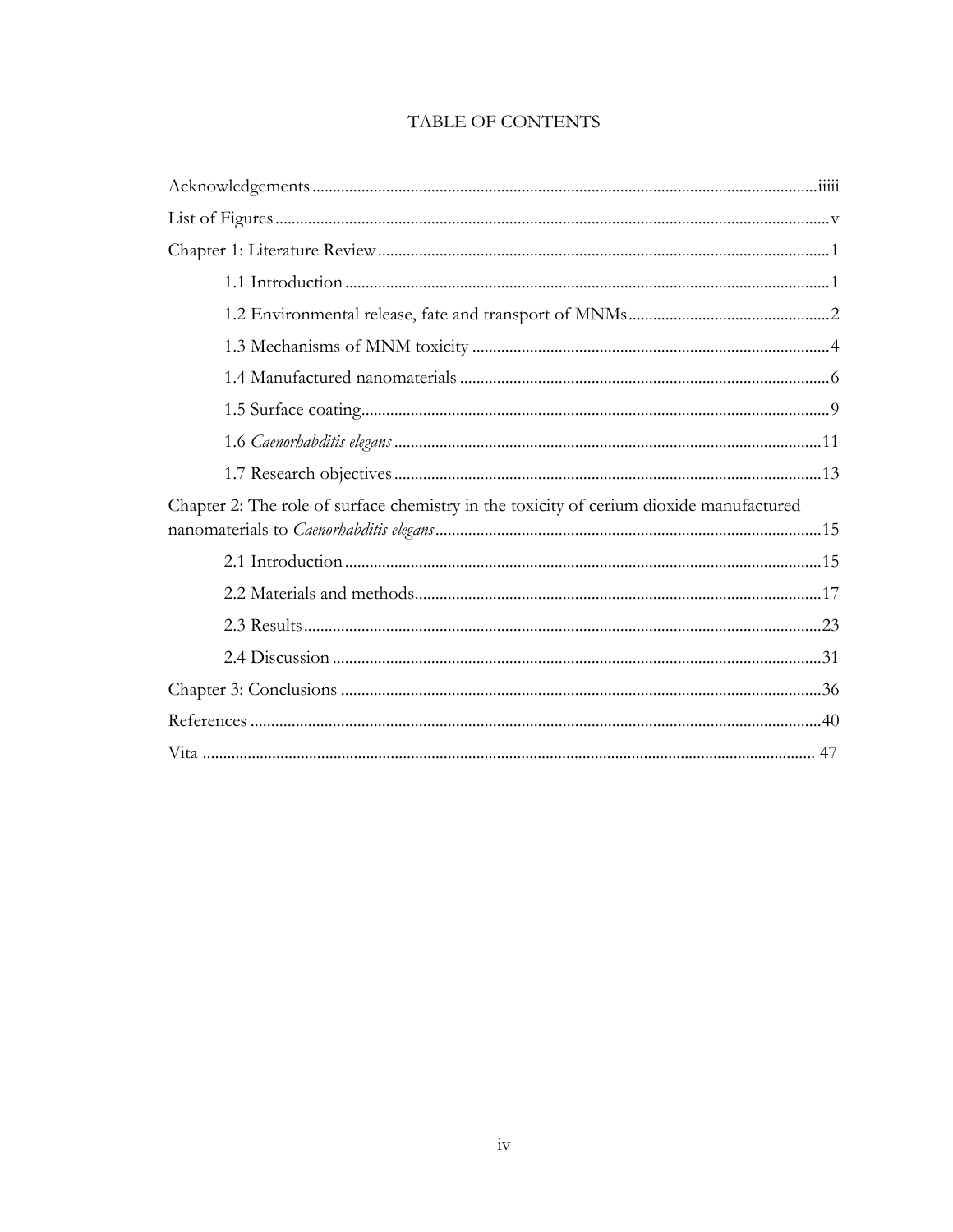### LIST OF FIGURES

<span id="page-7-0"></span>

| Figure. 2.1. Transmission electron microscopy images of synthesized CeO <sub>2</sub> MNMs  25                                                                                                                                                                                                                                                               |
|-------------------------------------------------------------------------------------------------------------------------------------------------------------------------------------------------------------------------------------------------------------------------------------------------------------------------------------------------------------|
| Figure 2.2. Mortality in L3 Caenorhabditis elegans exposed to dextran (DEX),<br>carboxymethyl-dextran (CM), or diethylaminoethyl-dextran (DEAE)                                                                                                                                                                                                             |
| Figure. 2.3. 24 Hour mortality in L3 Caenorhabditis elegans exposed to dextran (DEX),<br>carboxymethyl-dextran (CM), or diethylaminoethyl-dextran (DEAE) coated                                                                                                                                                                                             |
| Figure 2.4. Mortality in juvenile C. elegans (L2) after 48 hr exposure to dextran (DEX),<br>carboxymethyl-dextran (CM), or diethylaminoethyl-dextran (DEAE) coated                                                                                                                                                                                          |
| Figure. 2.5. Caenorhabditis elegans reproduction based on total offspring per nematode<br>exposed to dextran (DEX), carboxymethyl-dextran (CM), or<br>diethylaminoethyl-dextran (DEAE) coated CeO <sub>2</sub> manufactured                                                                                                                                 |
| Figure 2.6. Immunochemical slot blots with Caenorhabditis elegans proteins<br>probing for oxidative/nitrosative stress markers protein<br>carbonyls (PC), 3-nitrotyrosine (3-NT), and 4-hydroxy-2-nonenol<br>(HNE) after exposure to dextran (DEX), carboxymethyl-dextran (CM),<br>or diethylaminoethyl-dextran (DEAE) coated CeO <sub>2</sub> manufactured |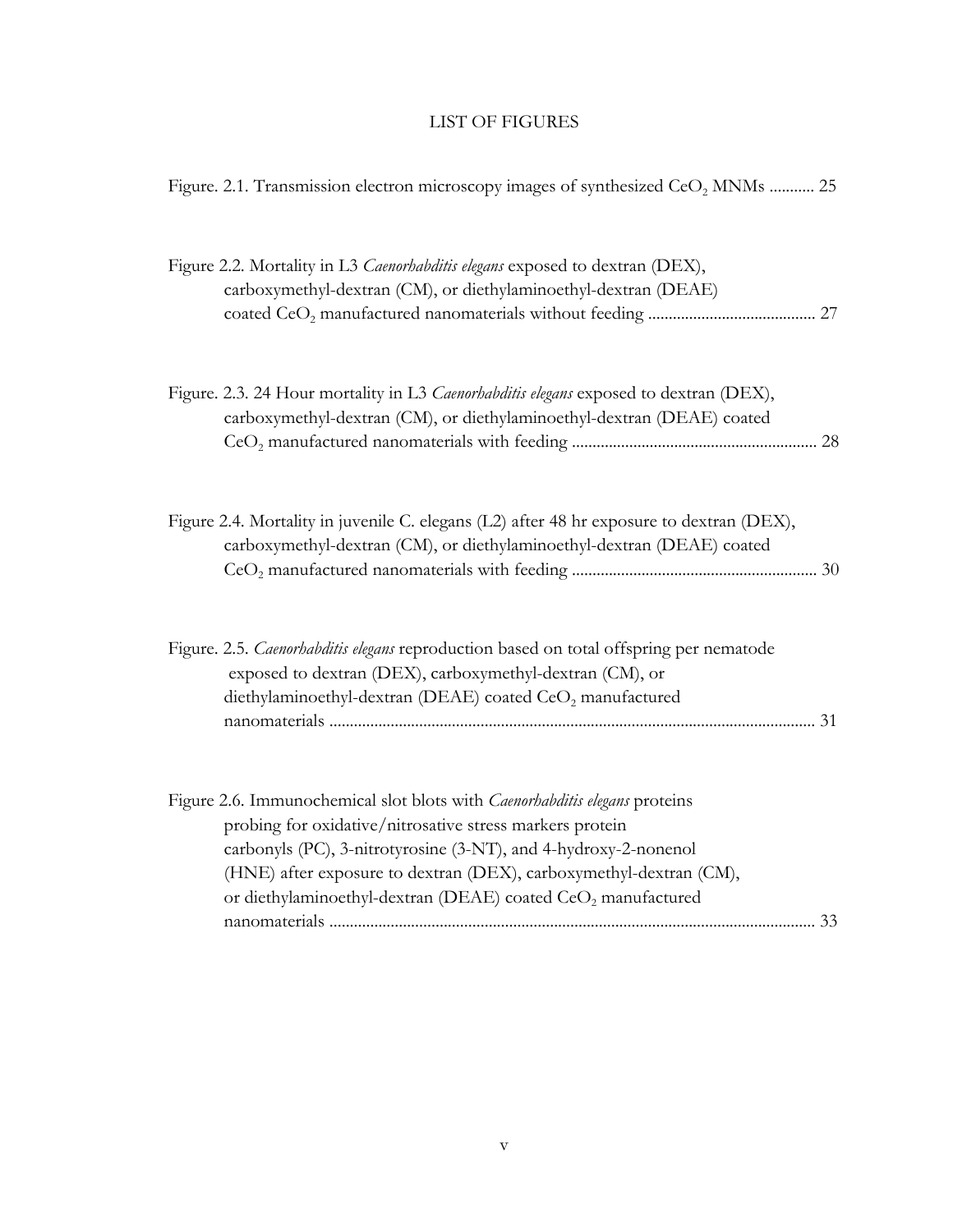#### <span id="page-8-0"></span>**Chapter 1: Literature Review**

#### <span id="page-8-1"></span>*1.1 Introduction*

In recent years, manufactured nanomaterials (MNMs) have come to the forefront of technology. The American Standard Testing Methods (ASTM) defines MNMs as materials with at least one dimension in the range of 1-100 nm [\[1\]](#page-47-1). Between 2005 and 2009, more than 1,000 consumer products containing MNM-materials were available for purchase with more applications expected each year [\[2-4\]](#page-47-2). These products include semiconductors, catalysts, pigments, biomedical applications, textiles, and cosmetics to name a few [\[2,](#page-47-2) [5-8\]](#page-47-3). Because nanotechnology is consistently growing, intentional or accidental environmental release of MNMs is inevitable [\[5,](#page-47-3) [9\]](#page-47-4). The increase of the inclusion of MNMs in everyday products and the possibility of MNM exposure for humans and other organisms has led to an increase in the need for toxicological information [\[10\]](#page-47-5).

Physiochemical properties of materials at the nano-scale may be significantly different than the same materials at the bulk scale (>100 nm). Likewise, because MNMs are <100 nm in at least one dimension, MNMs have greater surface area to volume ratio as when compared to their bulk counterparts. This exposes more atoms on MNM surface, implying the possibility of size-dependent characteristics [\[11,](#page-47-6) [12\]](#page-47-7). As more atoms are exposed, the likelihood of defects in crystal faces increases. This can enhance a MNM's reactivity. Additionally, the amount of reactive functional groups located on MNM surface potentially increases as particle size decreases [\[13\]](#page-47-8). As particle size decreases, the band gap between the valence and conduction bands also decreases [\[14\]](#page-47-9). Vossmeyer et al. found that as CdS quantum dots decreases in size from 39Å to 13Å , the band gap decreases from 4.5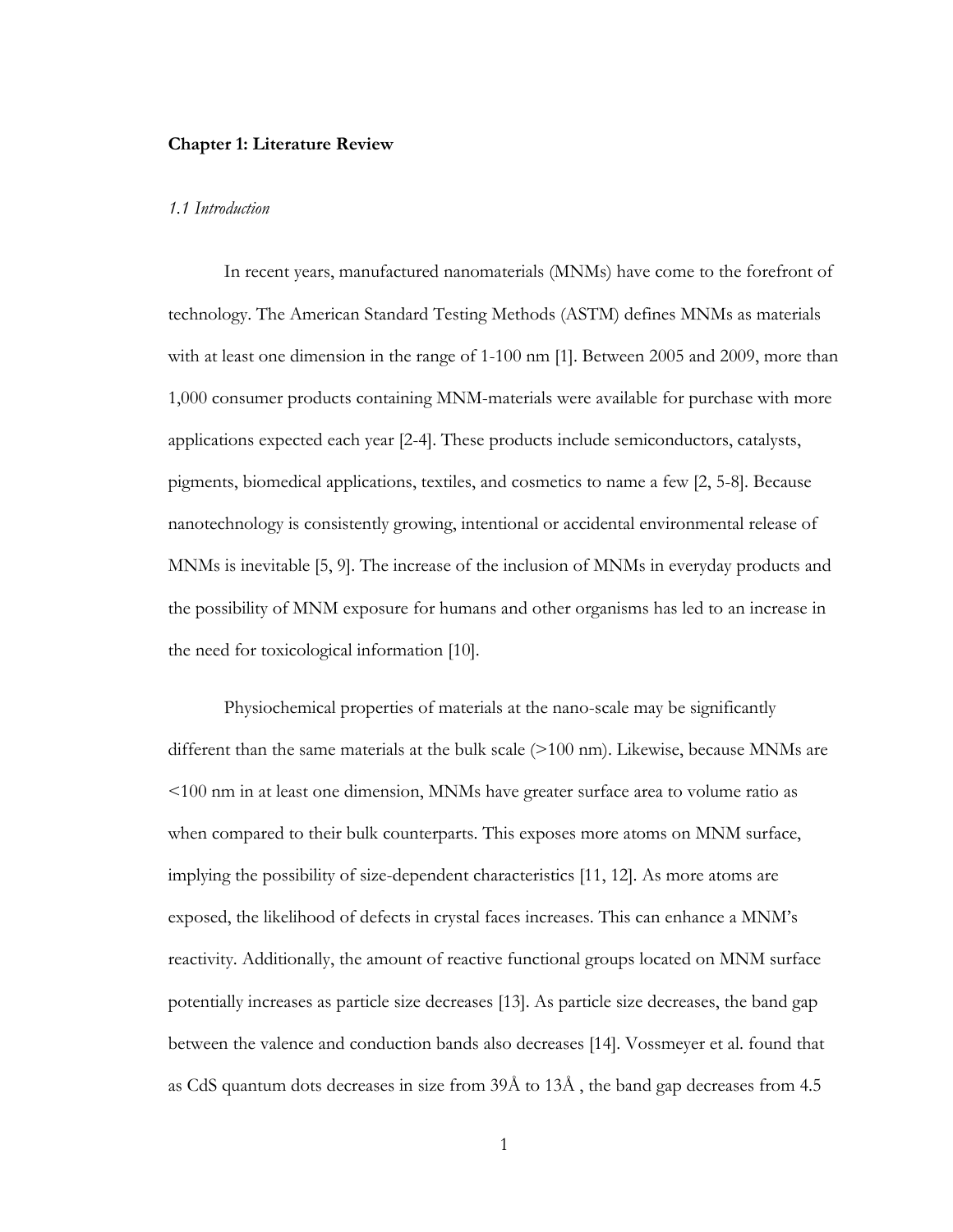to 2.5 eV [\[15\]](#page-47-10). Additionally, the melting point changes from  $400^{\circ}$ C to  $1600^{\circ}$ C. Likewise with decreasing particle size,  $CeO$ , MNMs shows increased electronic conductivity [\[16\]](#page-47-11).  $CeO$ , MNMs have been shown to decrease diesel fuel consumption by 5-8% by decreasing the activation energy required for combustion. Combustion temperatures can decrease by as much as 100°C with the addition of a  $\text{CeO}_2$  MNM catalyst [\[17,](#page-47-12) [18\]](#page-47-13).

#### <span id="page-9-0"></span>*1.2 Environmental release, fate and transport of MNMs*

Manufactured nanomaterials can be introduced into the environment either intentionally or unintentionally. Depending on the use pattern of the product, MNMs can enter the environment through aquatic, terrestrial, and aerial routes [\[12\]](#page-47-7). Both industrial and domestic practices can lead to MNM environmental introduction through aquatic routes. Aquatic contamination can occur through both wastewater production and normal wear of consumer products  $[19, 20]$  $[19, 20]$ . CeO<sub>2</sub> MNMs commonly used for polishing semiconductors pass through wastewater treatment plants [\[5\]](#page-47-3). Ag MNMs have been shown to be released from textile based products like socks, medical masks, and toys when washed with tap water [\[21\]](#page-48-1). In wastewater treatment plants, MNMs are thought to primarily partition to sewage sludge, eventually being applied to soil as a fertilizer [\[22\]](#page-48-2), suggesting that terrestrial systems may sustain a higher likelihood for contamination than aquatic systems [\[19,](#page-47-14) [23\]](#page-48-3). MNMs have also been observed to be released from outdoor products including textiles and paints when exposed to weathering conditions, passing directly into the environment [\[24\]](#page-48-4). Additionally, MNMs may be intentionally introduced into terrestrial environments; for example, nanozero valent Fe has been shown to remediate organic and inorganic pollutants in ground water [\[5\]](#page-47-3).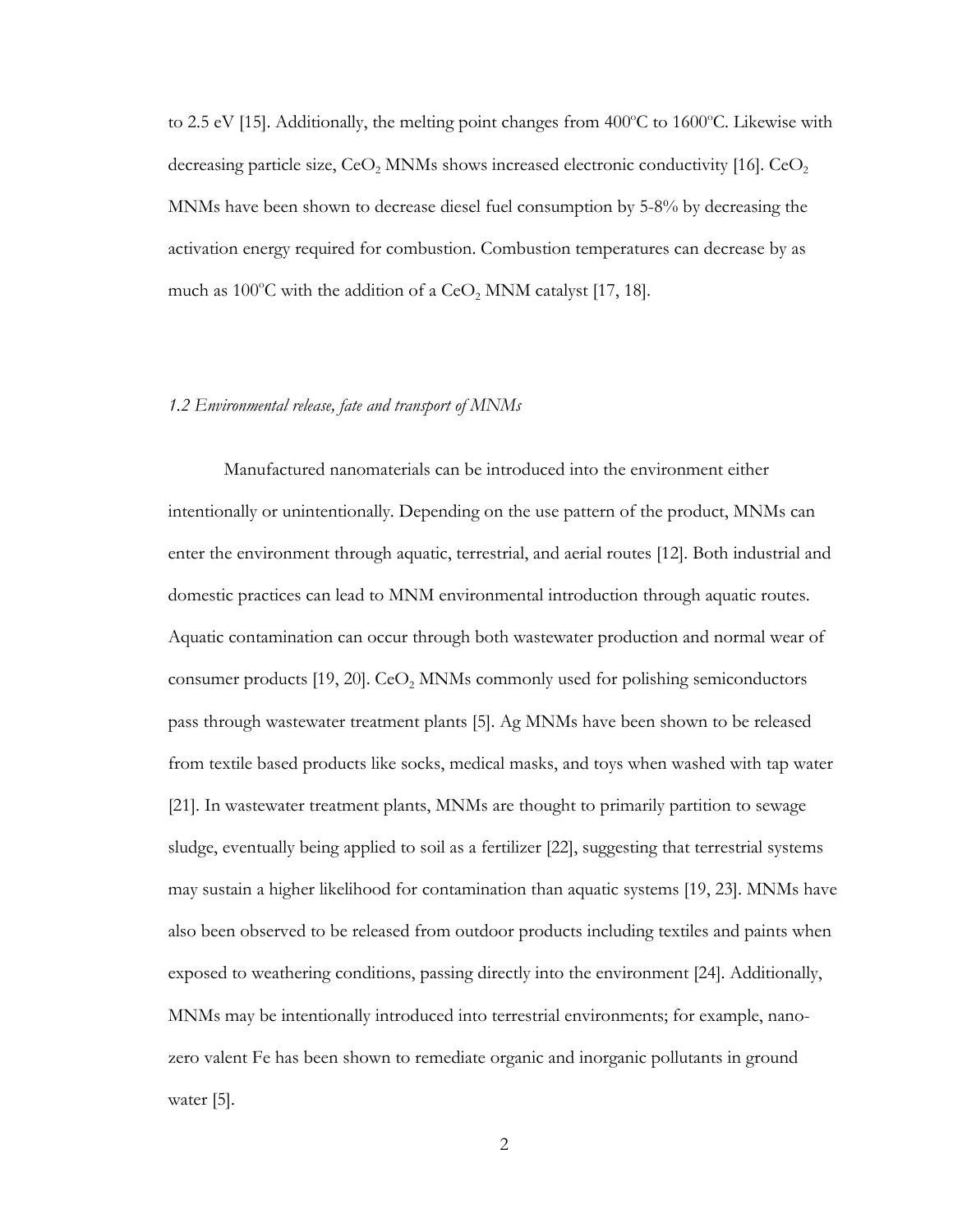Lastly, MNMs could be deposited to soil and water from airborne deposition.  $CeO<sub>2</sub>$ MNMs are added to diesel fuel to help make fuel consumption more efficient [\[7,](#page-47-15) [17\]](#page-47-12). Similarly to tetraethyl lead ((CH<sub>3</sub> CH<sub>2</sub>)<sub>4</sub> Pb), CeO<sub>2</sub> MNMs can enter the atmosphere through diesel exhaust and be deposited on surrounding soils and surface waters [\[25\]](#page-48-5). Incineration of MNM-containing products such as capacitors and filters could also lead to similar airborne deposition [\[5\]](#page-47-3).

As the presence of MNMs increases in everyday products, both intentional and unintentional environmental contamination becomes more likely. Gottschalk et al. developed a predictive model based on a probabilistic material flow analysis from the perspective of MNM-based products in sewage sludge [\[9,](#page-47-4) [26\]](#page-48-6). This model includes both MNMs in sewage sludge and waste water. The model predicts a consistent increase in environmental concentrations of TiO<sub>2</sub> MNMs, ZnO MNMs, Ag MNMs, carbon nanotubes, and fullerenes. MNM presence in sediment and sludge treated soil was predicted by the model to double every three years [\[9\]](#page-47-4).

Ultimately, MNMs from both aquatic and terrestrial environments have the potential to interact with various components of environmental media and undergo chemical, physical, or biological transformations [\[27\]](#page-48-7). Naturally occurring organic matter, organisms, and mineral components have potential to interact with MNMs. In the case of  $CeO<sub>2</sub>$  MNMs, the sorption of soil organic matter (SOM) may alter the ratio of Ce (III)/Ce (IV) [\[28\]](#page-48-8). Collin et al. found that CeO<sub>2</sub> MNMs had decreased toxicity when coated with SOM [\[29\]](#page-48-9). Other chemical modifications MNMs could undergo include sulfidation, dissolution, and photoreactivity [\[30,](#page-48-10) [31\]](#page-48-11). Interaction with their environment could cause MNMs to aggregate, potentially affecting their toxicity [\[32,](#page-48-12) [33\]](#page-48-13).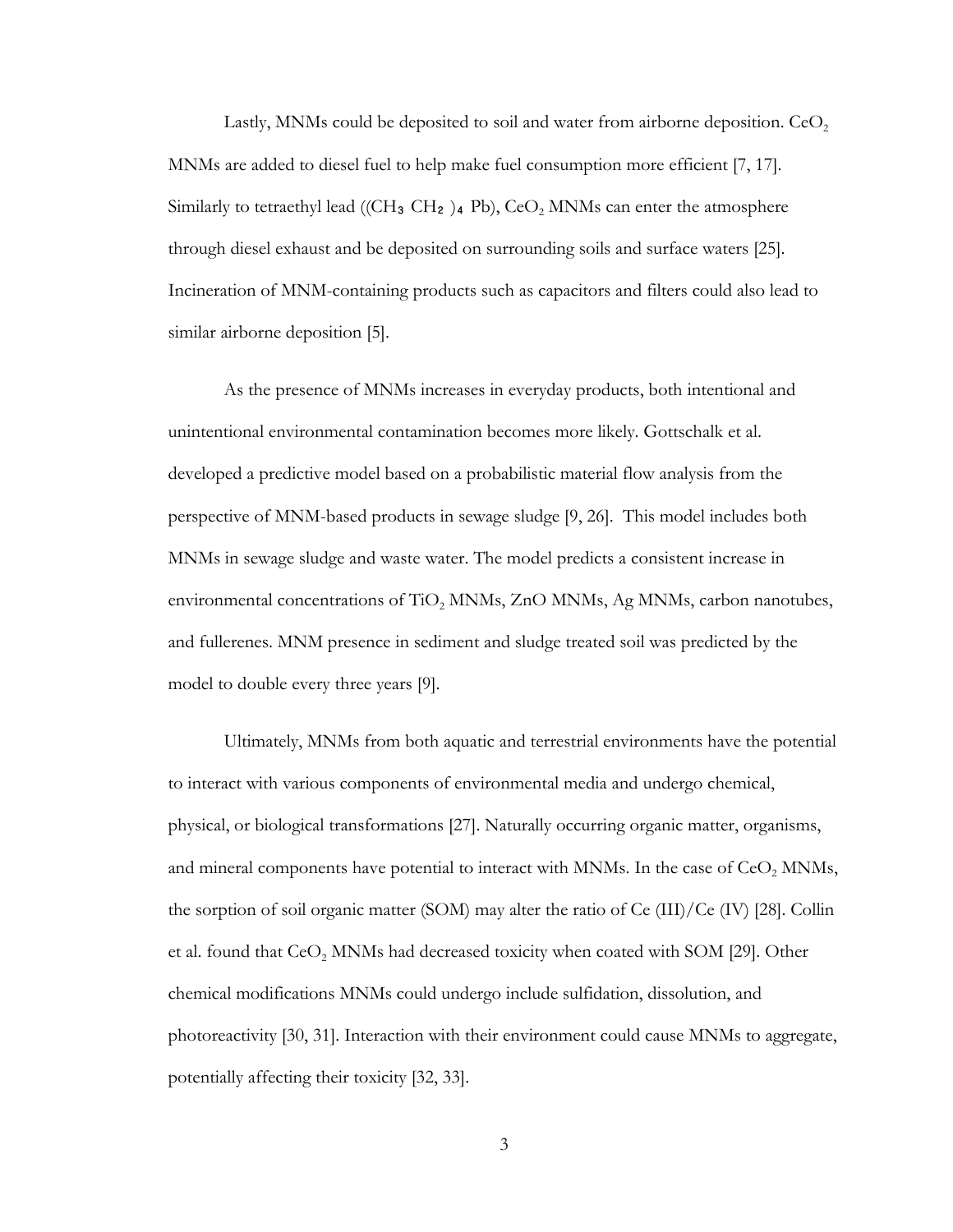#### <span id="page-11-0"></span>*1.3 Mechanisms of MNM toxicity*

Numerous studies have investigated the toxicity of MNMs in biota. Oxidative stress caused by the production of reactive oxygen species (ROS) is often considered to play a primary role in the mechanisms of toxicity [\[34-39\]](#page-48-14). Many ROS are free radicals. Free radicals are short lived, highly reactive compounds containing an unpaired electron [\[40\]](#page-49-0). Due to the instability created by a missing electron, free radicals either donate or abstract an electron from the first molecule with which they collide. This begins a self-perpetuating chain reaction; rarely do free radicals first collide with each other, thus pairing all electrons [\[41\]](#page-49-1). Common examples of oxygen based free radicals include superoxide (O**.**2- ), hydroxyl radicals (OH), and perhydroxyl radicals (O<sub>2</sub>H) [\[42\]](#page-49-2). Hydrogen peroxide (H<sub>2</sub>O<sub>2</sub>) is also a potent ROS despite containing a satisfactory number of electrons [\[42\]](#page-49-2). Nitric oxide (NO) is a wellknown reactive nitrogen species (RNS). While not a free radical, peroxynitrite (ONOO) is also a RNS [\[41,](#page-49-1) [42\]](#page-49-2). Because these compounds are also intermediates of biochemical pathways, organisms have natural defenses against ROS and RNS damage [\[43\]](#page-49-3). Enzymes such as catalase, superoxide dismutase, and glutathione peroxidase neutralize ROS and RNS [\[43\]](#page-49-3). Likewise vitamins C and E help mitigate oxidative and nitrosative damage [\[44\]](#page-49-4). When an organism's natural defenses against ROS and RNS are overwhelmed, the organism is said to experience oxidative stress.

Different mechanisms for the creation of ROS, and consequently oxidative stress, from MNMs have been explored [\[45\]](#page-49-5). Defects in crystal planes and more exposed surface area on MNMs can lead to the free radical formation by creating active electronic configurations [\[10,](#page-47-5) [46\]](#page-49-6). This can stimulate the donation or abstraction of an electron from oxygen-based molecules. Metal oxide MNMs like  $ZnO$ ,  $Fe<sub>2</sub>O<sub>3</sub>$ , or  $CeO<sub>2</sub>$  may be subject to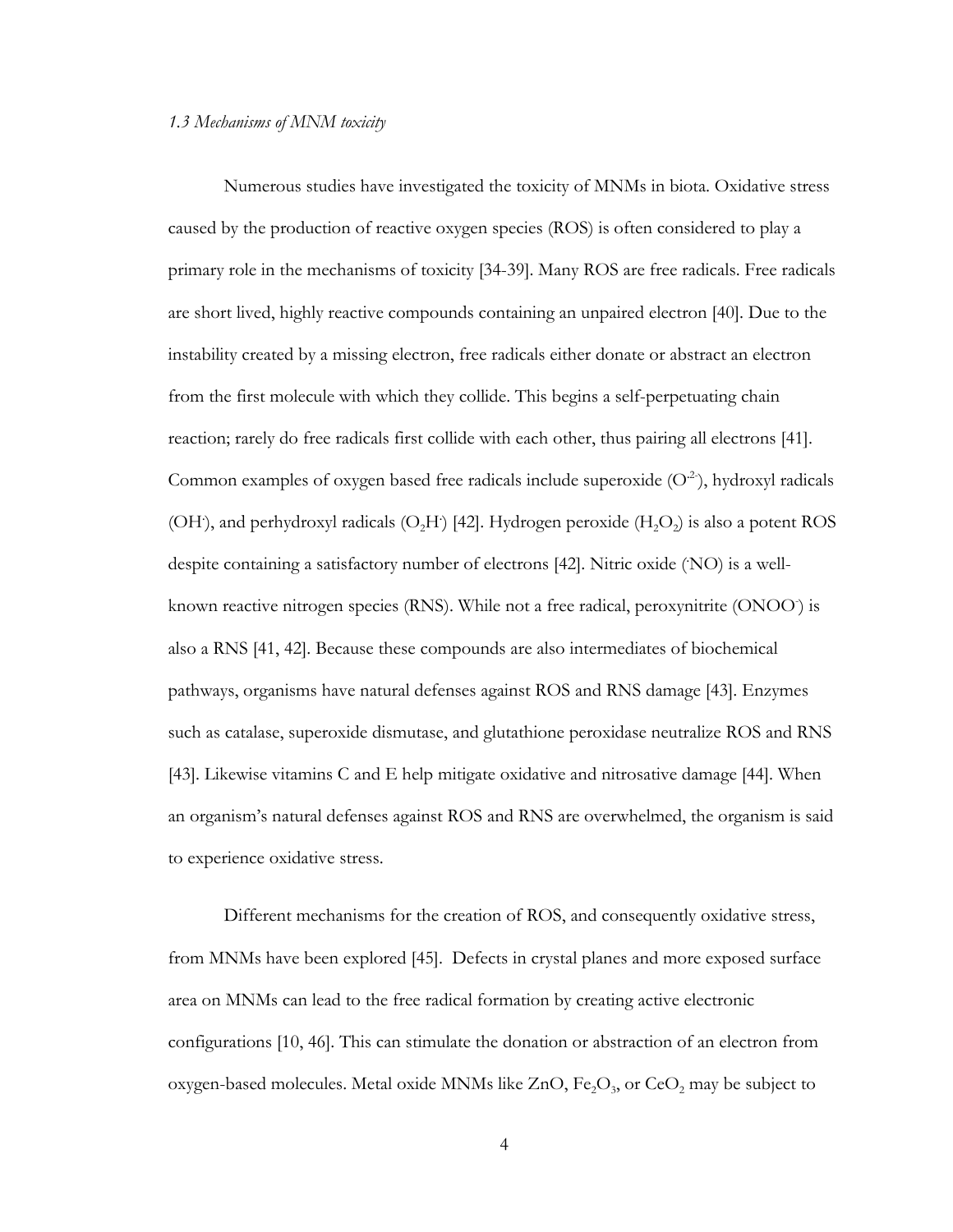Fenton chemistry, a series of reactions that produce oxygen-based free radicals through redox cycling [\[46-48\]](#page-49-6). Phototoxicity can occur when UV light causes an electron to split from the surface of MNMs, leaving behind an unpaired electron [\[30,](#page-48-10) [49\]](#page-49-7). Xiong et al. found that TiO2 MNMs released a large number of hydroxyl radicals upon photoactivation, significantly damaging mouse macrophage cell lines at concentrations as high as  $1000 \mu g/L$ [\[50\]](#page-49-8). ZnO MNMs and  $SiO<sub>2</sub>$  MNMs have also been shown to release ions with UV activation [\[51,](#page-49-9) [52\]](#page-49-10).

Additionally, dissolution of unstable MNMs could release toxic ions [\[31\]](#page-48-11). Some of the toxicity caused by Ag MNMs is suspected to be due to ion release [\[53,](#page-49-11) [54\]](#page-49-12). Levard et al. showed that when Ag MNMs are sulfidized, consequently decreasing dissolution into Ag ions, toxicity to *Daphnia magna*, *Caenorhabditis elegans*, *Lemna minuta*, and *Fundulus heteroclitus* was significantly decreased as compared to controls [\[55\]](#page-49-13). CeO<sub>2</sub> MNMs are highly stable in suspension; dissolution into ions has generally not been shown to play a significant role in its toxicity [\[56\]](#page-49-14). However, a recent study showed that,  $30 \text{ nm } \text{CeO}_2 \text{ MNMs}$  were bioprocessed to form an ultrafine second generation  $CeO<sub>2</sub>$  MNM (1-3 nm) in Dawley rat liver. These ultrafine particles have been shown to possess more antioxidant potential due to a higher occurrence of surface defects where Ce was in the +III oxidation state [\[57\]](#page-49-15).

Lastly, MNMs can denature macromolecules such as proteins [\[58-60\]](#page-49-16). Many examples of MNMs causing oxidative stress in a variety of organisms can be found in the literature. Heng et al. found a dose dependent increase in ROS levels when exposing human epithelial cell lines to ZnO MNM [\[61\]](#page-50-0). Juvenile *Cyprinus carpio* were found to accumulate more ZnO MNMs than bulk ZnO after a 30-day exposure to 50 mg/L. The suspected mechanism of toxicity was oxidative stress as implied by gill and liver biomarker responses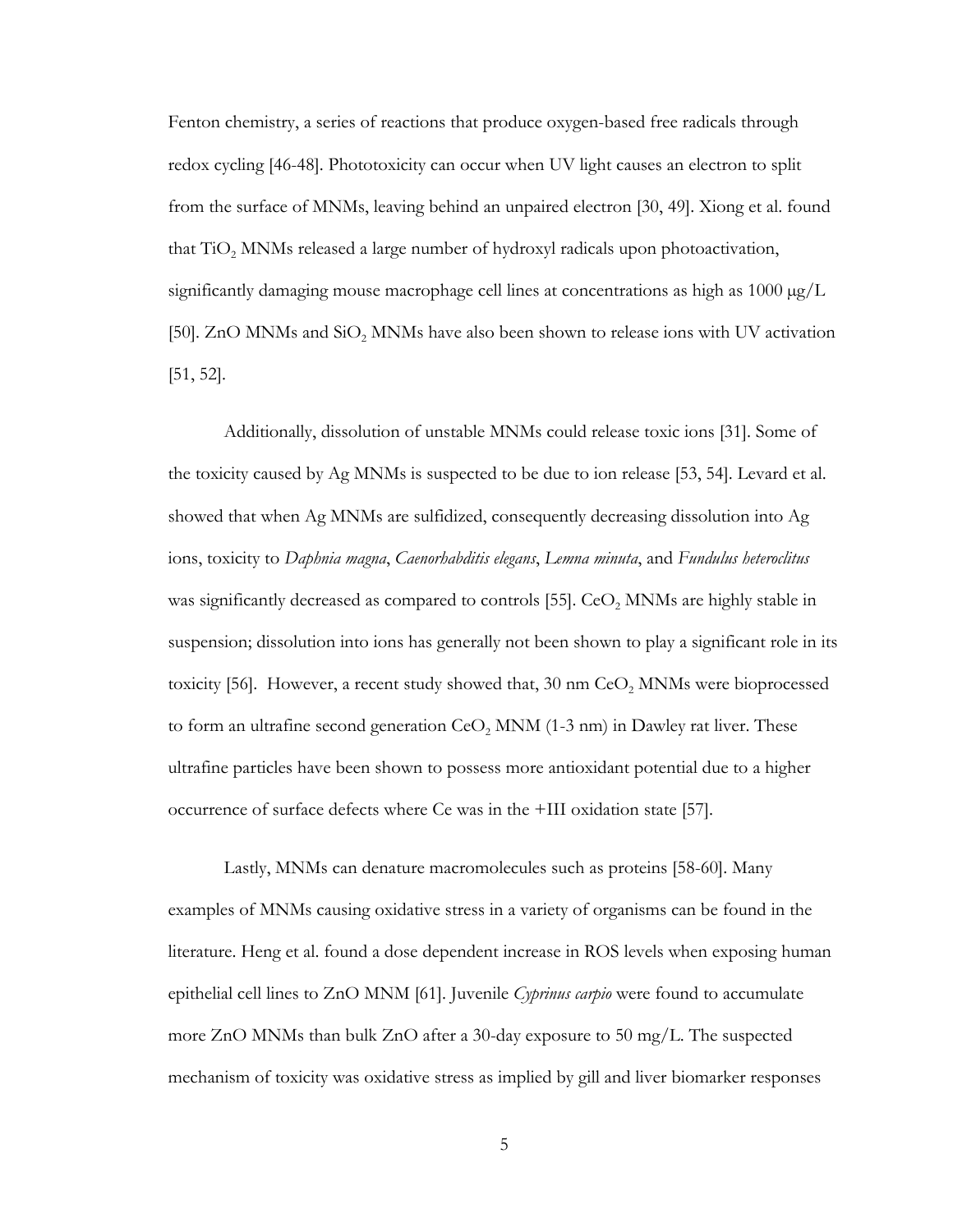$[62]$ . SiO<sub>2</sub> MNM induced dose-dependent cell death and oxidative damage to human skin and lung epithelial cell lines (A431 and A549 respectively). Doses ranged from  $25{\text -}200 \,\mu\text{g/L}$ [\[63\]](#page-50-2). Wu et al. observed an increase in ROS formation in nematode *Caenorhabditis elegans* with exposure to three MNMs (30 nm  $ZnO$ ,  $TiO<sub>2</sub>$ , and  $SiO<sub>2</sub>$ ) [\[64\]](#page-50-3). ROS formation was recorded with a laser scanning confocal microscope at 488 nm of excitation wavelength and 510 nm of emission filter. Redox status was quantified by measuring the fluorescence of CM-H2CFDA dye when oxidized. When the relative fluorescence intensities were semi-quantified as relative fluorescent units, the damage significantly correlated with mortality, growth rates, reproduction rate and locomotion of the nematodes. Hsuet et al. suggested that oxidative stress from mercaptosuccinic acid (MSA)-capped quantum dot exposure caused decreased reproduction in *C. elegans* [\[65\]](#page-50-4). Park et al. suggested that a single exposure to 100 mg/kg dose of single-walled carbon nanotubes intratracheally can induce oxidative stress by activating immune responses in rats [\[66,](#page-50-5) [67\]](#page-50-6). Multi-walled carbon nanotubes similarly induced oxidative stress in mice, leading to mesothelioma [\[67,](#page-50-6) [68\]](#page-50-7). Fullerenes, spherical carbon-based MNM, have both an antioxidant and a prooxidant potential [\[69\]](#page-50-8). In addition to scavenging ROS, fullerenes have been shown to induce oxidative stress in human astrocytes, liver carcinomas, dermal fibroblasts, macrophages, and red blood cells [\[69-71\]](#page-50-8).

#### <span id="page-13-0"></span>*1.4 Manufactured nanomaterials*

Cerium dioxide  $(CeO<sub>2</sub>)$ , a metal-oxide compound containing one of the more plentiful rare-earth elements, is highly valued for its catalytic activity mediated through the ability of Ce to transition reversibly between Ce (III) to Ce (IV). This capability is enhanced in  $CeO<sub>2</sub>$  MNMs [\[28,](#page-48-8) [72,](#page-50-9) [73\]](#page-50-10).  $CeO<sub>2</sub>$  MNM crystal structures can accommodate a combination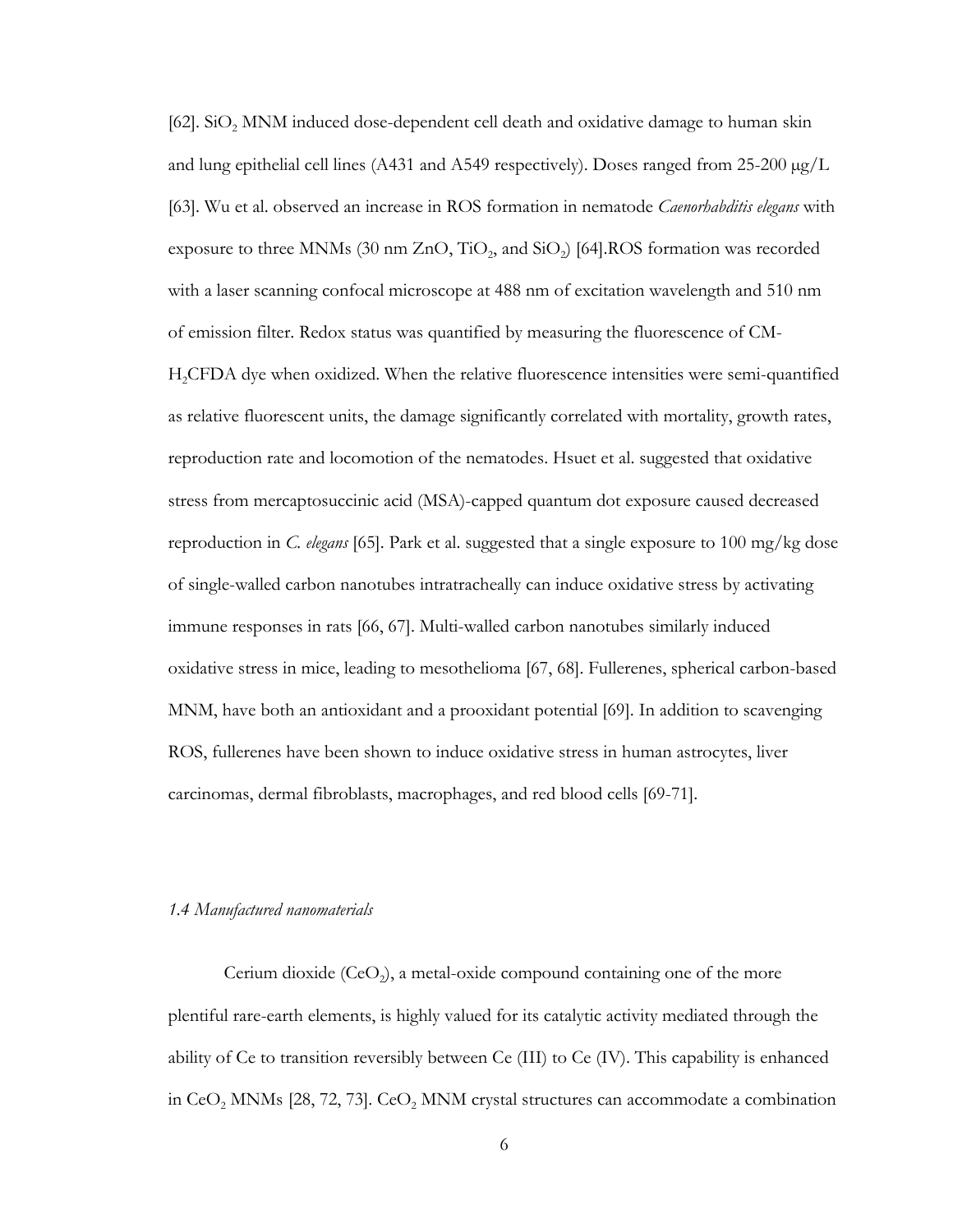of Ce (III) and Ce (IV), but primarily contain Ce (IV) [\[28\]](#page-48-8). As particle size decreases, the capability of  $CeO<sub>2</sub>$  MNMs to transition between redox states increases [\[8,](#page-47-16) [74\]](#page-50-11). The oxygen storage capacity of  $CeO<sub>2</sub>$  MNMs illustrates this further.  $CeO<sub>2</sub>$  MNMs can either reversibly abstract or donate oxygen from surface molecules with which it comes into contact [\[75\]](#page-50-12). The high abundance of oxygen vacancies resulting in Ce at the surface in the Ce (III) state contributes to the observed catalytic properties  $[28, 76]$  $[28, 76]$ .  $CeO<sub>2</sub>$  MNMs are already used in fuel catalysts, oxygen sensors, energy storage devices, and more [\[77-81\]](#page-50-14).  $CoO<sub>2</sub>$  MNMs primary use by tonnage is as a semiconductor, glass or mirror polishing agent [\[82-84\]](#page-51-0). There is also potential for use in medical antioxidant therapies [\[85-87\]](#page-51-1).

In organisms,  $CeO<sub>2</sub>$  MNMs has potential to behave as both a prooxidant and an antioxidant. Some research has proposed that CeO<sub>2</sub> MNMs behave as a biological antioxidant, making it advantageous for use in preventative medicine. Korsvik et al. found that 3-5 nm CeO2 MNMs both mimicked and competed *in vitro* with superoxide dismutase (SOD), an enzyme that specifically neutralizes  $O_2$  radicals into  $O_2$  and  $H_2O_2$  [\[88\]](#page-51-2). Pirmohamed et al. suggest that  $CeO<sub>2</sub>$  MNMs also mimic catalase, another biological antioxidant enzyme that neutralizes hydrogen peroxide [\[72\]](#page-50-9). Similarly, other *in vitro* studies conclude that  $CeO<sub>2</sub>$  MNMs are not highly toxic. Singh et al. found that normal human keratinocyte cells (HaCat) were not affected negatively at concentrations as high as  $0.1 \text{ mg/L}$ [\[89\]](#page-51-3). Park et al. observed no toxic effects when exposing human epithelial cell lines to diesel exhausted containing CeO<sub>2</sub> MNM supplementation [\[17\]](#page-47-12). *In vivo* studies have been completed as well. Niu et al. explored the potential of using  $7 \text{ nm }$  CeO<sub>2</sub> MNMs to prevent cardiovascular damage, specifically left ventricular shortening, in MCP-1 rats; they found that this was feasible when using 15 nmol exposures intravenously twice a week for two weeks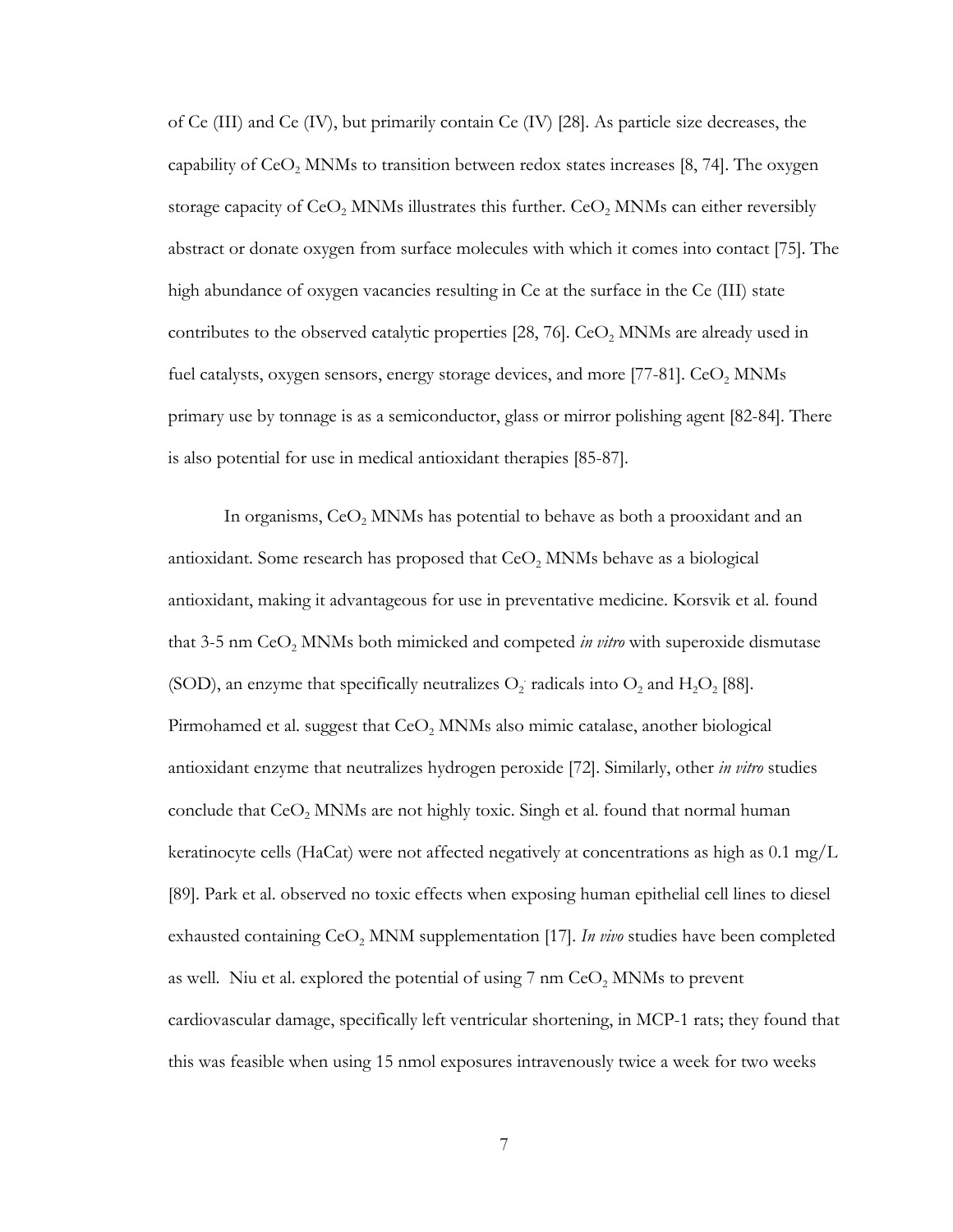[\[87\]](#page-51-4). Chen et al reported that 5 nm  $CeO<sub>2</sub>$  MNMs scavenged reactive compounds in rats with doses as high as  $1.0 \mu M/kg$ , helping prevent retinal disorders [\[90\]](#page-51-5).

Other studies have focused on potential adverse effects of  $CeO<sub>2</sub>$  MNM exposure. Some studies found that the redox properties of  $CeO<sub>2</sub>$  MNMs cause negative effects. Park et al. observed increased ROS levels, decreased glutathione levels, cell death, and an increase in natural oxidative stress defenses in cultured human lung epithelial cells [\[35\]](#page-48-15). Yokel et al. found that 31 nm  $CeO<sub>2</sub>$  MNMs induced oxidative stress in rats at intravenous doses ranging from 50 to 750 mg/kg [\[36\]](#page-48-16). They observed an increase in 4-hydroxy-2-nonenal in rat hippocampus 20 hours after exposure with immunochemical slot blot assays. Nalabotu et al. also observed toxic responses in rats; with intravenous injections of up to 7.0 mg/kg  $CeO$ , MNMs, rat liver weight was noticeably reduced [\[91\]](#page-51-6). Roh et al. found that 15 nm  $CeO<sub>2</sub>$ MNMs caused both significant mortality and decreased fecundity in *Caenorhabditis elegans* [\[92\]](#page-51-7). They exposed *C. elegans* to both 15 nm and 45 nm  $CeO$ , MNMs at 1 mg/L; the smaller particles induced more negative responses, suggesting a size dependent effect. Thill et al. found that CeO<sub>2</sub> MNMs speciation is modified when in contact with *Escherichia coli* [\[93\]](#page-51-8). They observed significant amounts of  $CeO<sub>2</sub>$  MNMs interacting with the bacteria's outer membrane. Van Hoecke et al. studied the acute and chronic toxicity of 14, 20, and 29 nm CeO2 MNMs to a green algae and two crustaceans (*Pseudokirchneriella subcapitata, Daphnia magna*, and *Danio rerio*). No significant acute toxicity was observed for all three organisms. The LC<sub>50</sub> of the growth rate of *P. subcapitata* was affected after chronic exposure to doses between 7.6 and 28.8 mg/L, depending on particles size. The EC<sub>50</sub> for *D. magna* reproduction ranged from 20.5 to 42.7 mg/L depending on the size of CeO<sub>2</sub> MNMs [\[94\]](#page-51-9). In both cases, the smaller  $CeO<sub>2</sub>$  MNMs required lower doses to cause toxicity.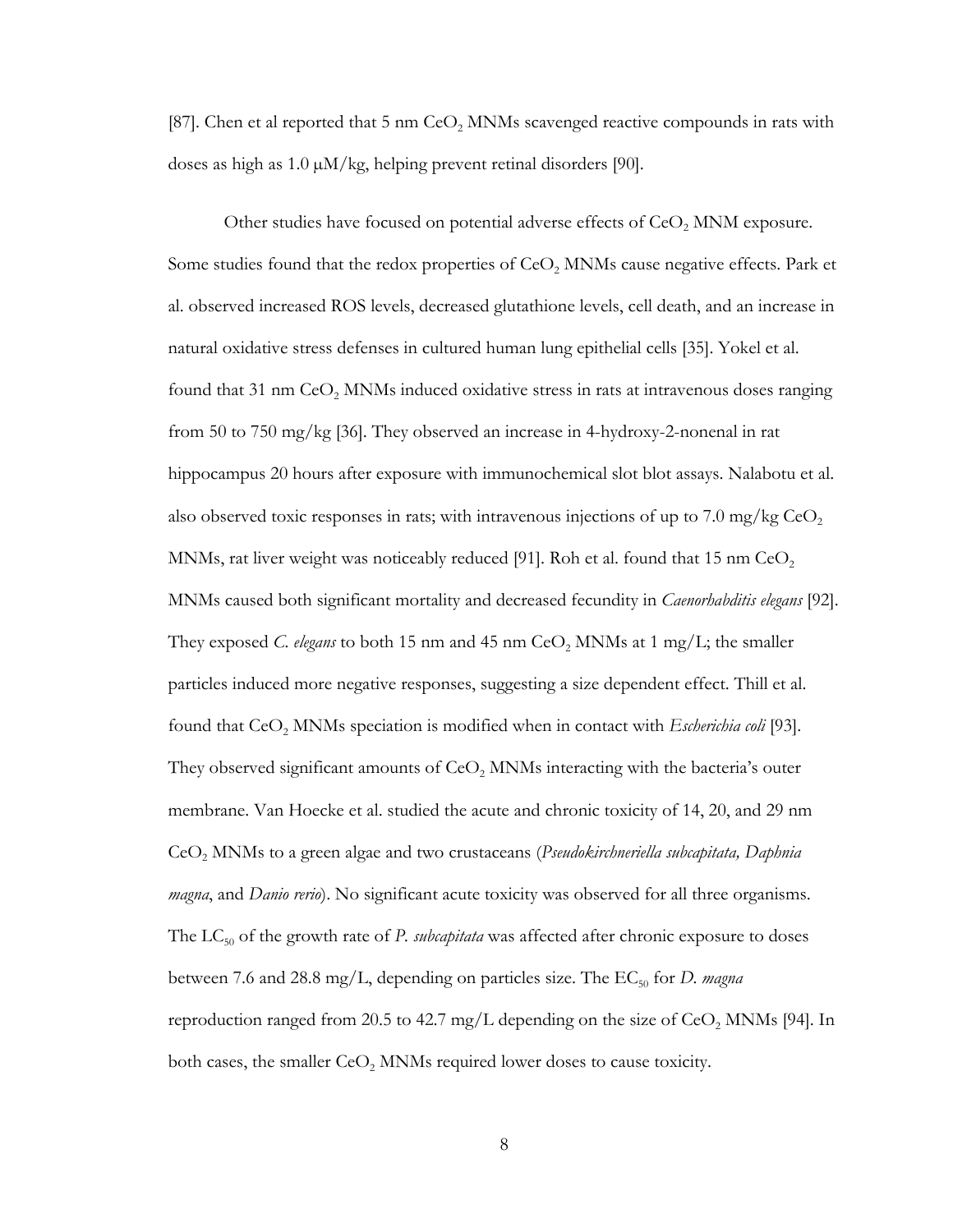Observed differences in toxicity could arise from differences in properties among  $Co<sub>2</sub>$  MNMs. Particle size is a strong determining factor due to differences in available surface area with smaller particles having larger surface area [\[48\]](#page-49-17). The dose could also cause differing observations. As the dose increases, prooxidant effects might dominate more than antioxidant. Lastly, most of the research above does not take into account any aspect of  $\text{CeO}_2$  MNMs beyond the  $\text{CeO}_2$  MNM core. The surface coating of  $\text{CeO}_2$  MNM is a largely ignored factor in many of these studies. Yet because of the observed differences in the toxic potential of  $CeO<sub>2</sub>$  MNMs, further study is needed to understand potential hazards, or lack thereof, in the environment. We have chosen to study these effects using the model organism *Caenorhabditis elegans*.

#### <span id="page-16-0"></span>*1.5 Surface coating*

When synthesizing colloidal suspensions of MNMs, a surface coating is typically included to increase colloidal stability and decrease aggregation [\[12,](#page-47-7) [95\]](#page-51-10). Additionally, these coatings can affect the chemical and physical properties of the MNM core [\[96\]](#page-51-11). Rarely are MNMs synthesized in colloidal suspension without some form of coating and functionalization to optimize desired properties. For example, fullerene particles have a welldocumented inability to be dispersed in polar solvents [\[69,](#page-50-8) [71,](#page-50-15) [97,](#page-51-12) [98\]](#page-51-13). The hydrophilicity of fullerenes can be increased by conjugating the surface with surfactants or polymers, rendering them more usable in applications.

Understanding how surface coating affects MNM interaction with its environment is an aspect of nanotoxicology that is often overlooked. But because the surface coating is the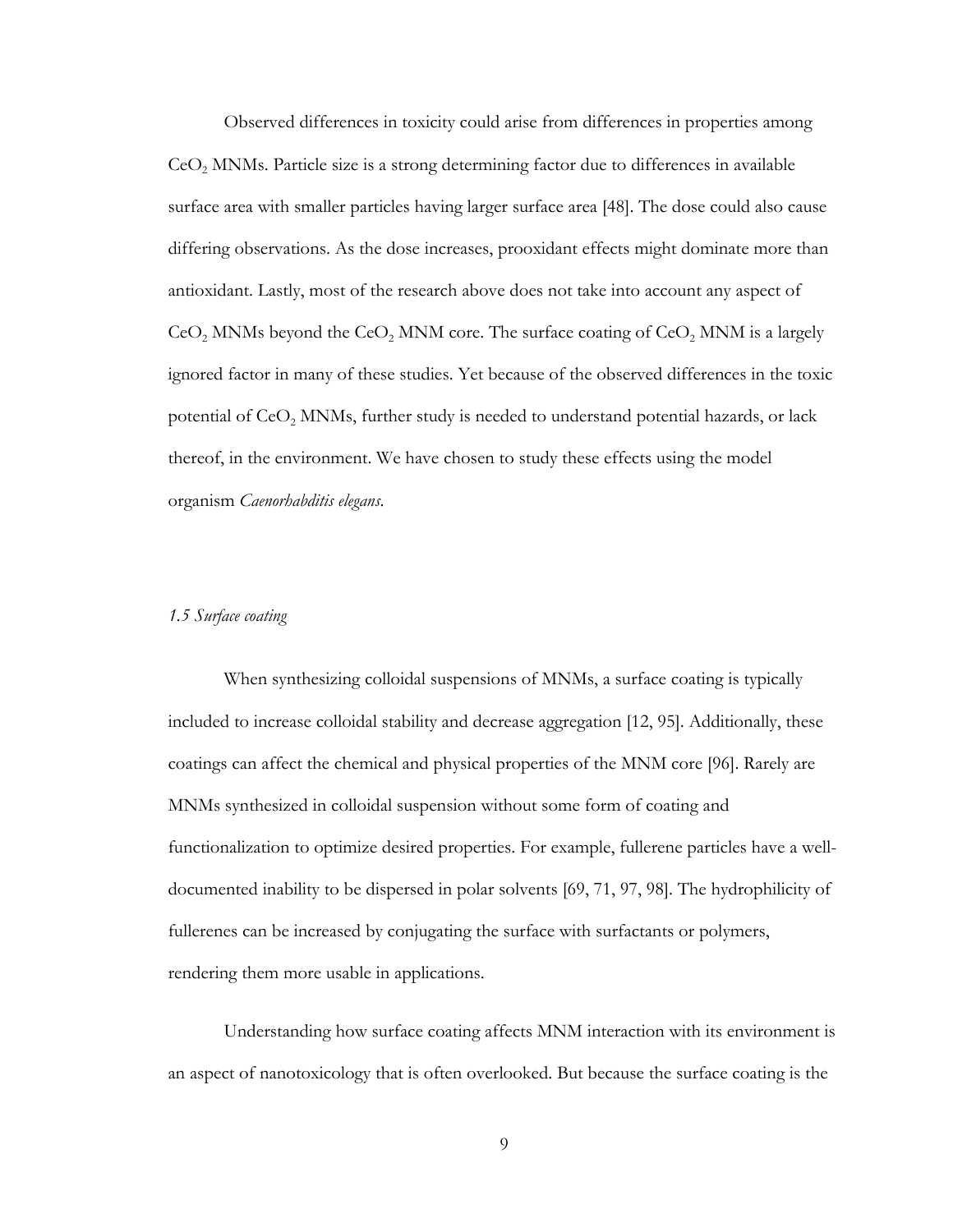portion of the MNMs that first comes into contact with the external environment, it is vital to investigate its role [\[99\]](#page-51-14). One chemical property of interest is that of molecular charge. The charge of MNM surface—positive, negative, or neutral—can vastly change MNM behavior. Cell membranes have a net negative charge, which can repel anionic MNMs and attract cationic MNMs. Upon contact with the membrane, MNMs can induce cellular damage through absorbing to or damaging membrane [\[59,](#page-50-16) [100\]](#page-52-0). Goodman et al. illustrated charge dependent properties when reporting that positively-charged 2 nm Au MNMs were moderately toxic to Cos-1 (kidney) cell lines, red blood cells, and *Escherichia coli* while negatively-charged Au MNMs of the same size were significantly less toxic [\[101\]](#page-52-1). Chen et al. also found that cationic MNMs are more likely to induce nanoscale holes in the lipid bilayers of living cell membranes [\[102\]](#page-52-2).

Wang et al. explored the relationship between positively-charged enzyme lysozymes from chicken egg whites and  $CeO<sub>2</sub>$  MNMs with surface coatings of differing charges. They found that negatively-charged  $CeO<sub>2</sub>$  MNMs adsorbed the most strongly to lysozyme, neutral  $\text{CeO}_2$  MNMs the second most, and positively-charged  $\text{CeO}_2$  MNMs the least [\[103\]](#page-52-3). Asati et al. found that positively-charged  $CeO<sub>2</sub>$  MNMs induced more toxicity than neutral or negatively-charged  $CeO<sub>2</sub>$  MNMs in human H9c2, HEK293, A549, and MCF-7 cell lines, which have net negatively-charged membranes [\[104\]](#page-52-4). Additionally, they reported that cell damage depends heavily on where  $\text{CeO}_2$  MNMs localizes in the cell;  $\text{CeO}_2$  MNMs are more toxic if they partition into lysosomes as opposed to residing in the cytoplasm or not passing through the membrane at all. Positively-charged  $CeO<sub>2</sub>$  MNMs were found to enter lysosomes while neutral and negatively-charged  $CeO$ ,  $MNMs$  did not [\[104\]](#page-52-4). When exposing cancer cell lines, though, Asati et al. reported that negatively-charged CeO<sub>2</sub> MNMs internalized into the cell membrane more readily. He et al. further showed that the toxicity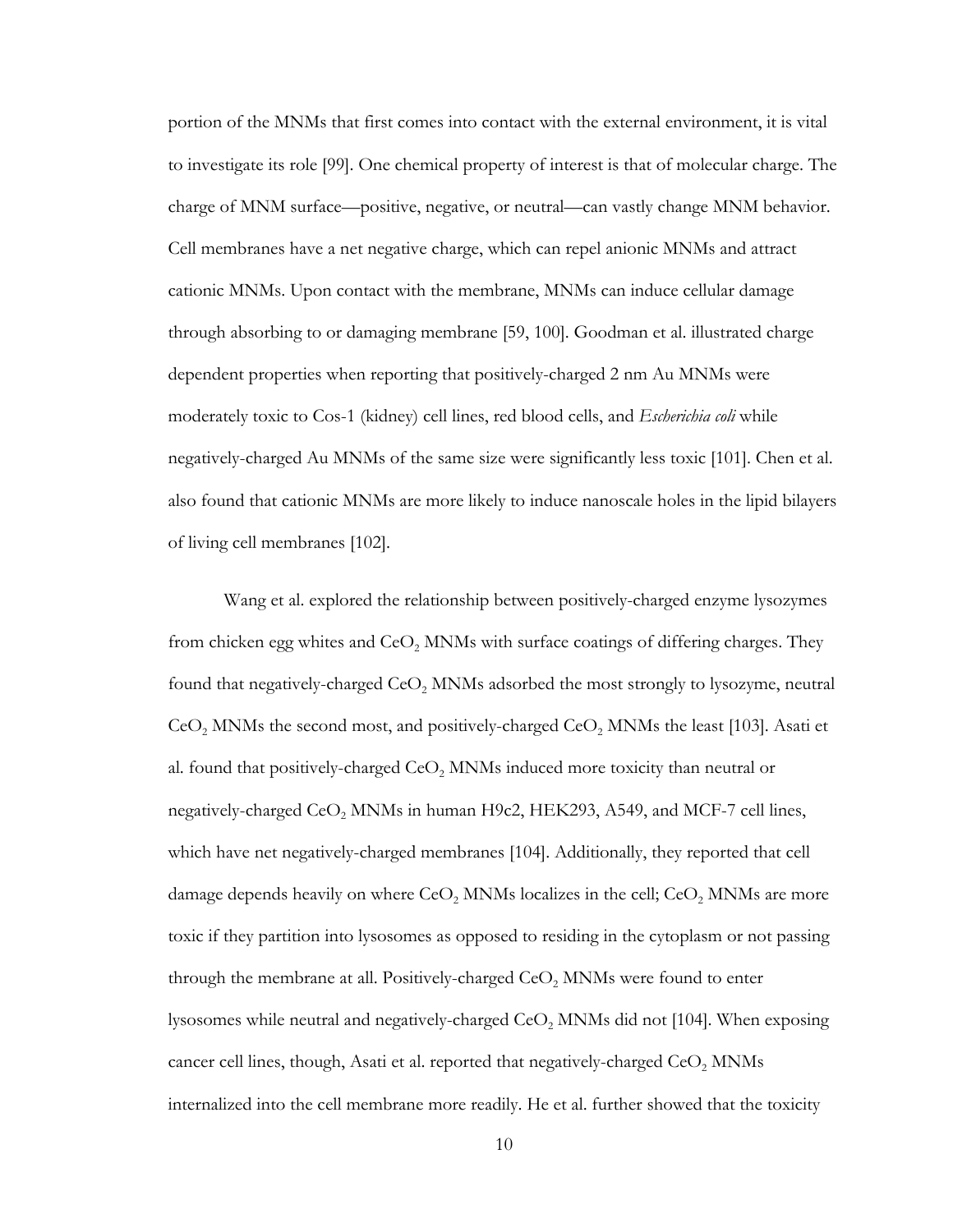of CeO<sub>2</sub> MNMs relies heavily on electrochemical properties of its surface coating. By altering exposure media to add either a positive or negative charge to  $\text{CeO}_2$  MNM's surface, toxicity to *E. coli* was also altered. Positively-charged CeO<sub>2</sub> MNMs caused membrane disruption while negatively-charged  $CeO<sub>2</sub>$  MNMs induced no toxic effects [\[105\]](#page-52-5). In addition to interaction with cell membranes, CeO<sub>2</sub> MNMs have been shown to interact with proteins. Patil et al. found that positively-charged  $CeO<sub>2</sub>$  MNMs absorbed to bovine serum albumin (BSA) more so than negatively-charged  $CeO<sub>2</sub>$  MNMs. The researchers also exposed adenocarcinoma lung cells; negatively-charged  $CeO<sub>2</sub>$  MNMs absorbed more readily into the cells [\[106\]](#page-52-6). From these studies, one can infer that there is a relationship between  $CeO<sub>2</sub>$  MNM toxicity and the chemical properties of its surface coating.

#### <span id="page-18-0"></span>*1.6 Caenorhabditis elegans*

In addition to being a model organism for developmental biology, *Caenorhabditis elegans* has been accepted as an emerging model organism in ecotoxicological testing in both aquatic and soil environments [\[107\]](#page-52-7). Responses to stress and basic physiological processes are relatable to human biology, lending importance to *C. elegans* as a model organism for both human and ecological studies [\[108\]](#page-52-8). Additionally, fully described and invariant developmental program, ease of care, short generation times, small and clear bodies, fully mapped genome, and ease of genetic manipulation all make this soil dwelling nematode an ideal organism for exploring  $CeO<sub>2</sub>$  toxicity in terrestrial systems [\[109\]](#page-52-9).

*Caenorhabditis elegans* is a detritivorous nematode that primarily resides alongside their bacterial food source in decaying plant matter [\[108,](#page-52-8) [110\]](#page-52-10). *Caenorhabditis elegans* grow through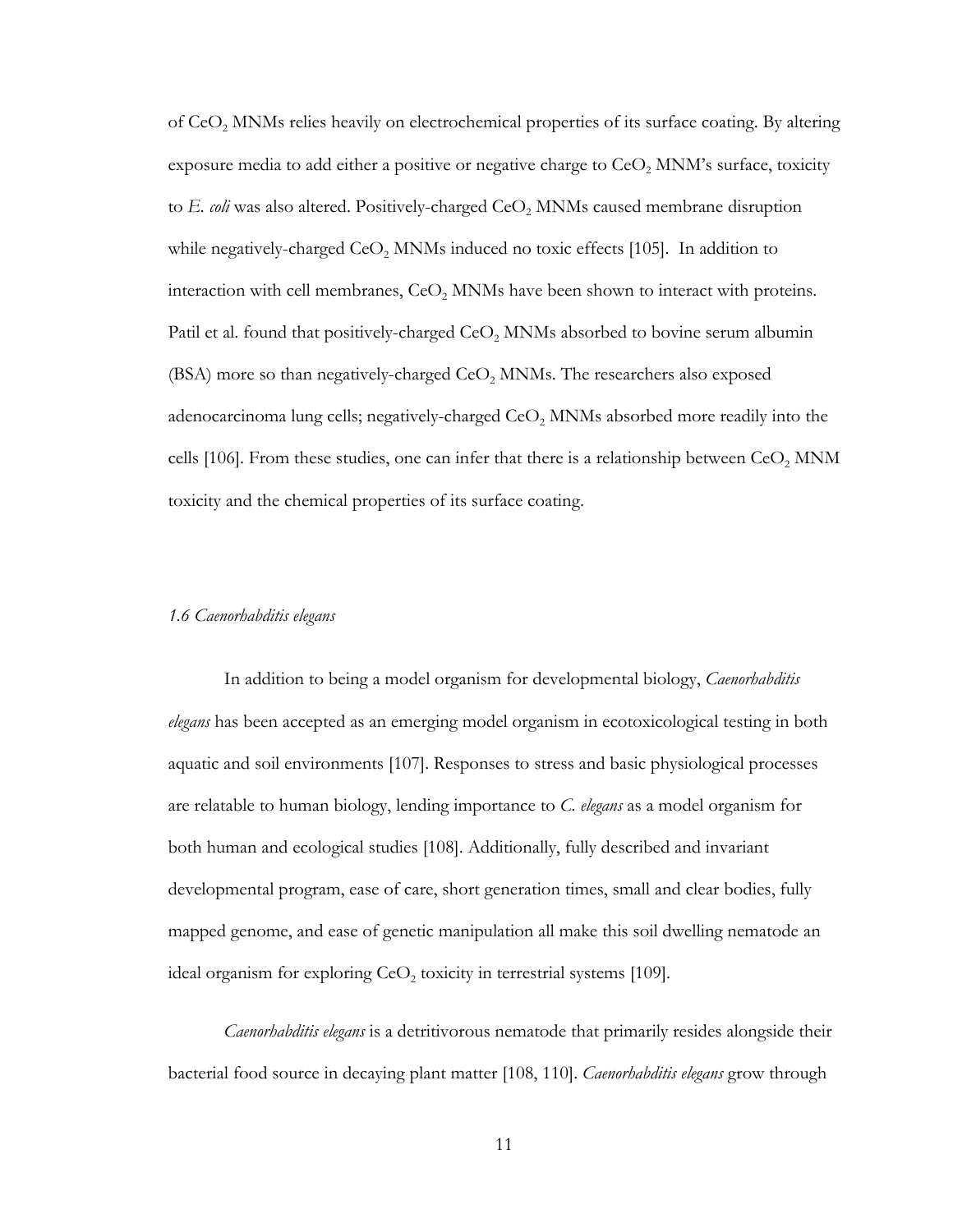four larval stages (L1-L4) before reaching adulthood approximately three days after hatching from eggs. Molting and a stage of lethargy are indicative of the nematodes progressing to the next developmental stage. When an environment is unfavorable, nematodes at L1 and L2 developmental stages can enter into a dormant dauer stage, which is characterized with a thicker cuticle, closed mouth parts, and little to no movement [\[111\]](#page-52-11). Exit from this dauer stage depends on the individual nematode and is encouraged by warmer temperatures and readily available food resources [\[111\]](#page-52-11). Upon reaching adulthood, nematodes are selffertilizing hermaphrodites. Approximately 0.01% of *C. elegans* are facultative males, providing small amounts of genetic variation. Most hermaphrodites are capable of producing 250-300 offspring while sexual reproduction with a male nematode may yield as many as 1,000 offspring. In the laboratory, the Bristol (N2) strain of *C. elegans* are often raised on K-agar seeded with *E. coli* OP-50 strain, a uracil auxotrophic mutant strain [\[110\]](#page-52-10). N2 is the reference laboratory strain of *C. elegans*, meaning there are no intentional genetic mutations [\[109\]](#page-52-9).

The potential negative effects of MNMs on *C. elegans* have been fairly extensively studied. Using Ag NPs, Roh et al. found decreased reproductive rates [\[112\]](#page-52-12). Roh also suggested that oxidative stress is the cause of toxicity by observing increased levels of antioxidant enzymes. Additionally, Meyer et al. observed both increased mortality and reduced growth rates when *C. elegans* were exposed to Ag MNMs [\[113\]](#page-52-13). On the other hand, Kim et al. showed that Pt MNMs acts as a SOD/catalase mimetic by increasing antioxidant defenses *C. elegans* at 0.5 mM. They quantified  $O_2$  scavenging by measuring formazan formation in conjunction with a SOD assay kit [\[114\]](#page-52-14). The nematodes were then analyzed with fluorescence methods for lipofuscin formation. Wan et al. explored the toxicity of three common metal oxide MNMs: TiO<sub>2</sub>, ZnO, and  $A<sub>1</sub>O<sub>3</sub>$ . They found that all three MNMs negatively affected the nematodes, especially their reproductive capabilities [\[115\]](#page-52-15). Tsyusko et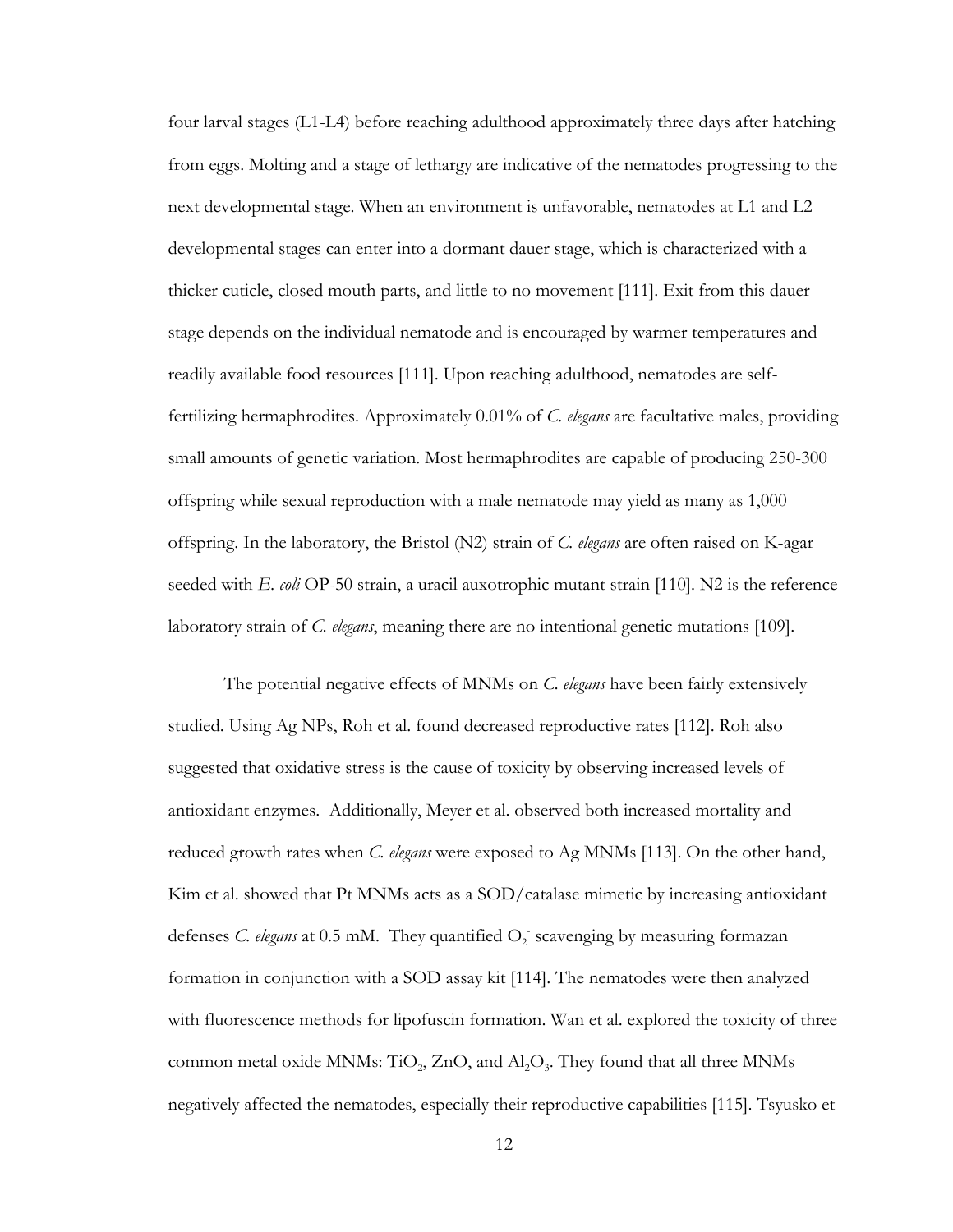al. explored Au MNM toxicity using toxicogenomic approach and *C. elegans* mutant strains. At 5.9 mg/L (the  $LC_{10}$ ), Au MNM interference with different biochemical pathways suggested unfolded protein responses and endoplasmic reticulum stress [\[58\]](#page-49-16). Studies involving CeO<sub>2</sub> MNMs also observed toxicity to *C. elegans*. Zhang et al. found evidence to demonstrate that  $CeO<sub>2</sub>$  MNMs caused detrimental oxidative stress at environmentally relevant concentrations (1 nM, 127 ng/L) [\[116\]](#page-52-16). Oxidative stress was measured in terms of resistance to juglone exposure. Juglone induces oxidative stress in *C. elegans* [\[117\]](#page-52-17). With the addition of  $CeO<sub>2</sub>$  MNMs, the nematodes were more sensitive to juglone's effects, i.e. increased ROS formation. This was measured with lipofuscin formation using fluorescence methods. This study claims to be the first to find adverse MNM-driven effects at realistically low doses to *C. elegans*, but does not account for toxicity induced by the surface coating alone. The  $CeO<sub>2</sub>$  MNM tested was coated with hexamethylenetetramine (HMT), which is of unknown toxicity to *C. elegans*. Porta et al. observed no carcinogenesis in rats and mice exposed to 0.5 or 1 % HMT in drinking water for up to 104 weeks [\[118\]](#page-52-18). In beagle dogs, Hurni et al. observed no reproductive or teratological effects [\[119\]](#page-52-19). More recently, Schrimer et al. also report the  $LC_{50}$  of HMT to be 354.8 mM to fathead minnows [\[120\]](#page-53-0).

#### <span id="page-20-0"></span>*1.7 Research objectives*

The objective of this research was to explore the relationship between surface coating charge and  $CeO<sub>2</sub>$  MNM toxicity to *C. elegans*. By using  $CeO<sub>2</sub>$  MNMs with neutral, positively-, or negatively-charged dextran-based surface coatings, we investigated effects on nematode mortality and reproduction. Furthermore, biomarkers of oxidative and nitrosative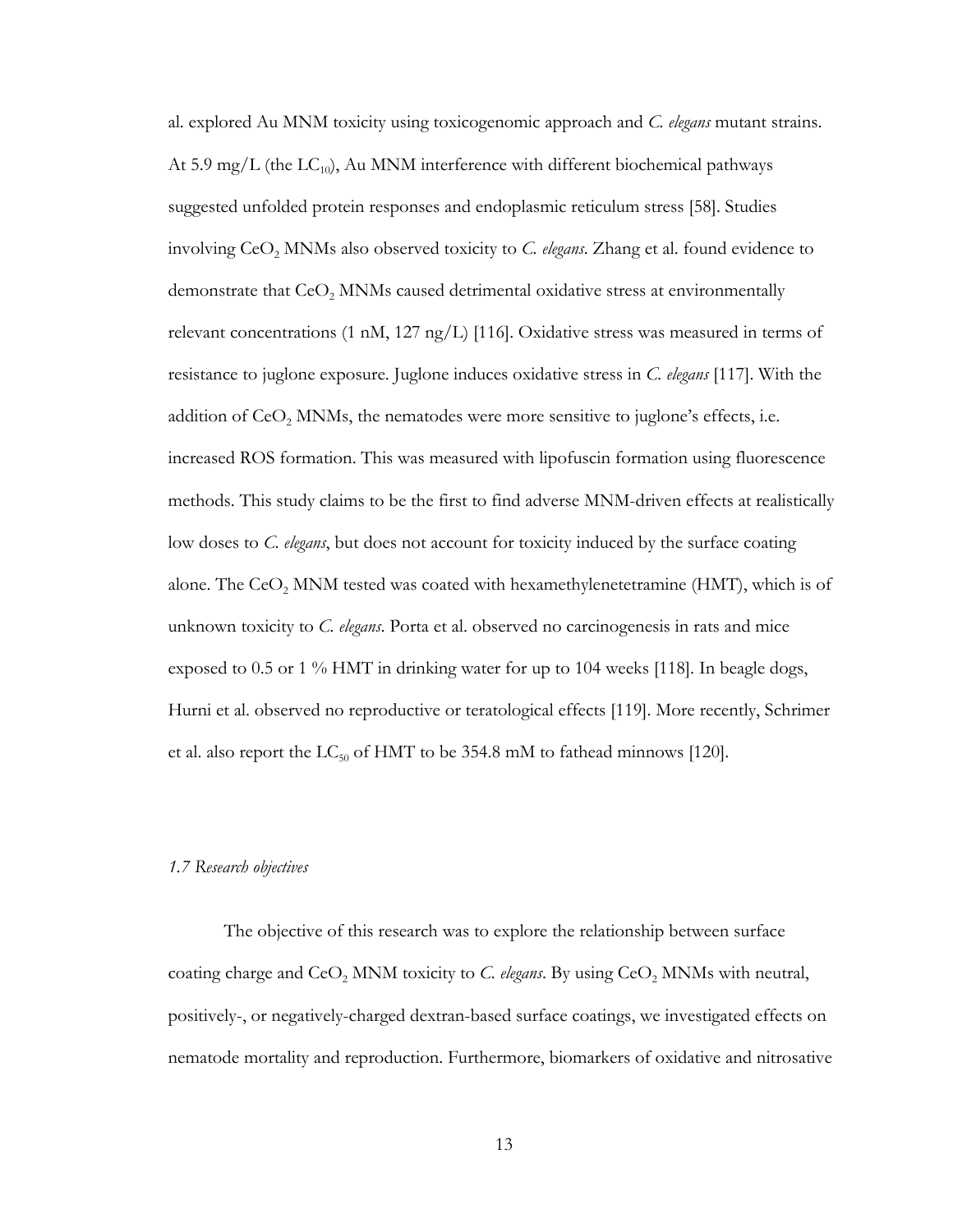stress (protein carbonyls, protein-bound 3-nitrotyrosine, and protein-bound 4-hydroxy-2 nonenal formation) were measured to evaluate oxidative damage to proteins.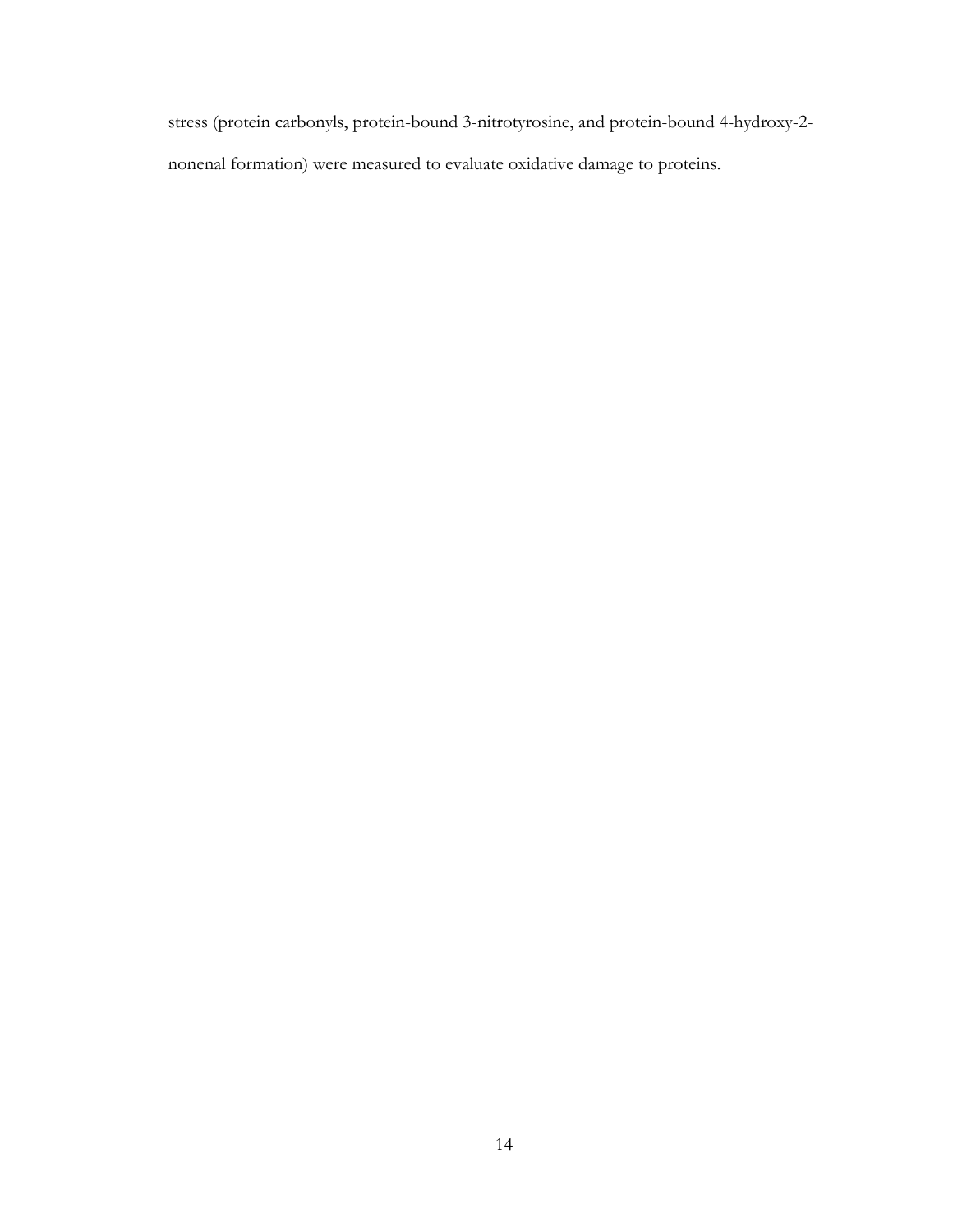## <span id="page-22-0"></span>**Chapter 2: The role of surface chemistry in the toxicity of cerium dioxide manufactured nanomaterials to** Caenorhabditis elegans

#### <span id="page-22-1"></span>*2.1 Introduction*

The American Standard Testing Methods (ASTM) defines manufactured nanomaterials (MNM) as materials with at least one dimension in the range of 1-100 nm [\[1\]](#page-47-1). As compared to bulk counterparts (>100 nm), MNM can display size dependent properties. A greater surface area-to-volume ratio exposes more atoms on the surface, which can increase MNM interaction with its environment [\[12,](#page-47-7) [45\]](#page-49-5). MNM are incorporated into products such as semiconductors, catalysts, pigments, biomedical applications, textiles, and cosmetics to name a few [\[2,](#page-47-2) [5-8\]](#page-47-3). Because the production and use of MNMs is consistently growing, intentional or accidental environmental release of MNMs is inevitable [\[5,](#page-47-3) [9\]](#page-47-4). The increased potential for exposure to MNMs in humans and other organisms has necessitated gaining an understanding their toxicity [\[10\]](#page-47-5).

 $CeO<sub>2</sub>$  MNMs are valued for their catalytic properties. They are used for such applications as diesel fuel additives, chemical/mechanical polishing agents in glass and semiconductor production, in energy storage devices, and many others  $[72, 73, 77-79]$  $[72, 73, 77-79]$  $[72, 73, 77-79]$ . CeO<sub>2</sub> MNM also has potential in medical applications as a therapeutic antioxidants [\[36,](#page-48-16) [79,](#page-50-17) [85-87\]](#page-51-1). During use or disposal of these products,  $CeO<sub>2</sub>$  MNMs could enter the environment through wastewater treatment effluent, sewage sludge biosolids or in diesel exhaust [\[17,](#page-47-12) [24\]](#page-48-4). Because  $\text{CeO}_2$  MNMs can easily accept or donate electrons, they have been shown to have both prooxidant and antioxidant properties [\[72,](#page-50-9) [73\]](#page-50-10). For example,  $CeO<sub>2</sub>$  MNM has been shown to mimic catalase and superoxide dismutase [\[72,](#page-50-9) [88\]](#page-51-2), while other studies have found that  $CeO<sub>2</sub>$  MNMs can induce oxidative stress in a variety of different species such as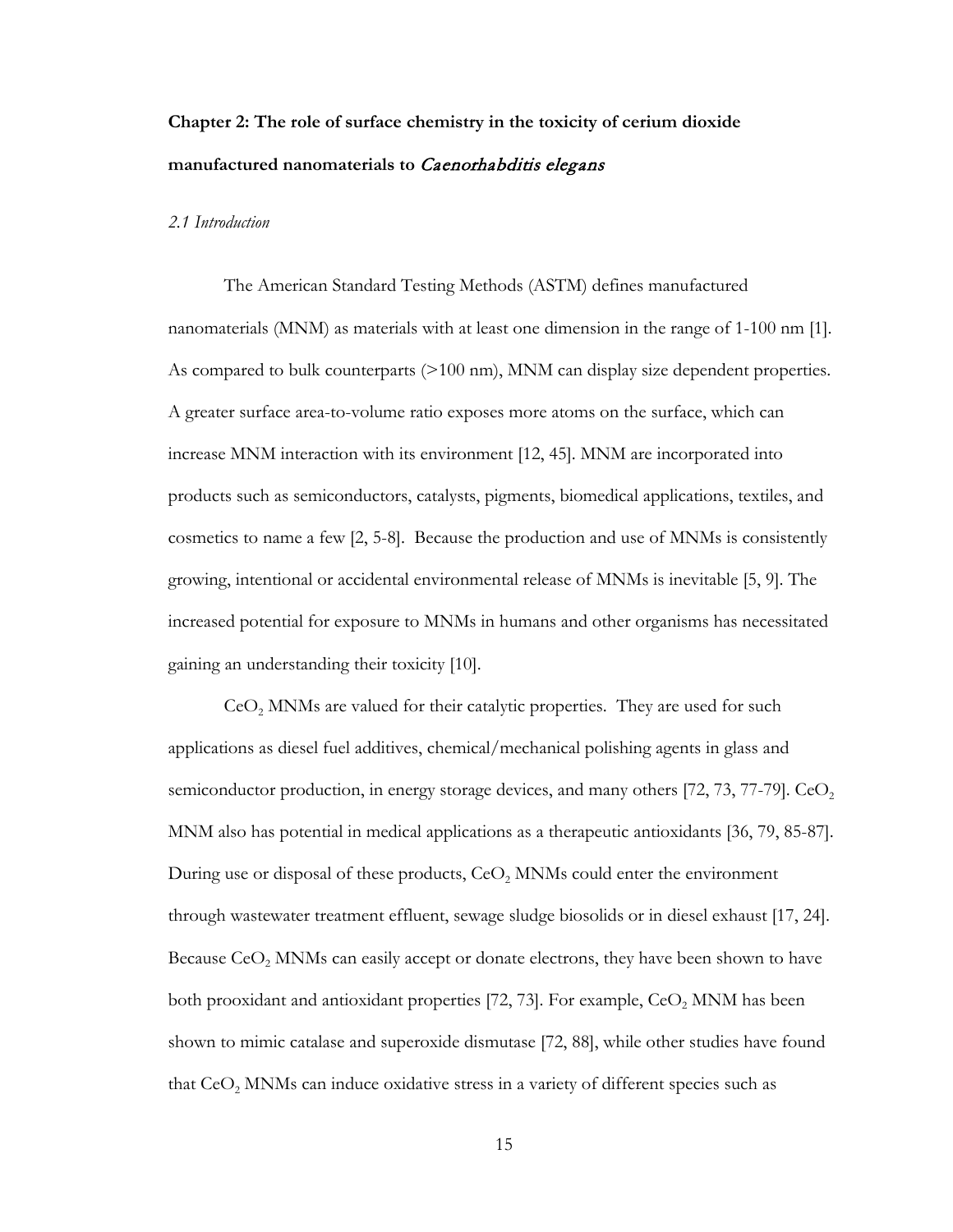*Caenorhabditis elegans, Escherichia coli*, *Pseudokirchneriella subcapitata, Daphnia magna, Danio rerio*, Sprague Dawley rats, and Fisher rats [\[35,](#page-48-15) [36,](#page-48-16) [92-94,](#page-51-7) [121\]](#page-53-1).

In recent years, *C. elegans* has emerged as a model organism for ecotoxicology for many reasons including ease of maintenance in the laboratory, short generation times, and a fully mapped genome with associated functional genomic tools [\[108-110\]](#page-52-8). *Caenorhabditis elegans* has been used fairly extensively as a model organism in nanotoxicology, including studies of  $CeO<sub>2</sub>$  MNMs [\[122\]](#page-53-2). For example, Roh et al. observed decreased reproduction in *C. elegans* exposed to 15 and 45 nm CeO<sub>2</sub> MNMs at 1 mg/L [\[92\]](#page-51-7). Zhang et al. reported decreased lifespan in *C. elegans* exposed to 8.5 nm CeO<sub>2</sub> MNMs at environmentally relevant concentrations (1, 5, 10, and 100 nM) [\[116\]](#page-52-16). They concluded that the toxicity was caused by oxidative stress. However, these particles were coated with hexamethyleneteramine (HMT) and there were no controls to determine if the coating alone elicited similar toxicity or if free coating molecules existed in the exposure suspensions.

Surface coatings, in the form of small ligands or polymers, are often applied to increase colloidal stability of MNMs [\[12,](#page-47-7) [95\]](#page-51-10). Because the coating is the first component of MNMs to come into contact with an organism, it is vital to understand how coatings affect MNM bioavailability and toxicity [\[99\]](#page-51-14). Charge is one of the most important properties of coating molecules. Collin et al. found that the charge of coatings had an extremely important influence on the toxicity where  $CeO<sub>2</sub>$  MNMs with positively-charged coatings were two orders of magnitude more toxic than  $CeO<sub>2</sub>$  MNMs with neutral or negative coatings [\[29\]](#page-48-9). They also found that Ce was reduced from the (+IV) to the (+III) oxidation state *in vivo* by *C. elegans*. The charge of the coatings influenced the degree of reduction. Positively-charged particles were reduced to a lesser extent than neutral or negatively-charged particles [\[29\]](#page-48-9). Asati et al. also found that  $CeO<sub>2</sub>$  MNM toxicity is influenced by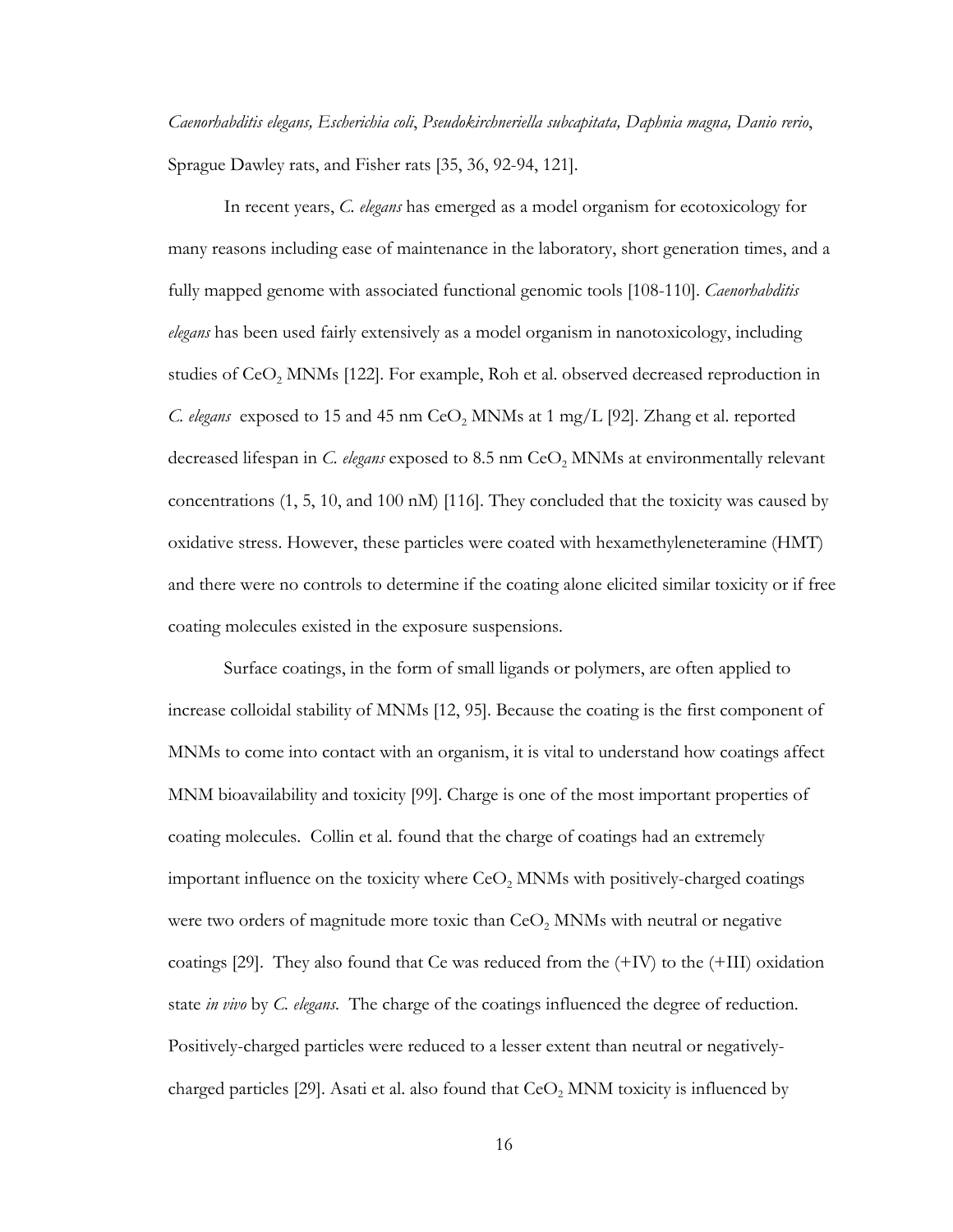surface coating charge [\[104\]](#page-52-4). Positively-charged  $CeO<sub>2</sub>$  MNMs were more toxic to A549 and MCF-7 cancer cell lines than negatively-charged  $CeO<sub>2</sub>$  MNMs at a dose of 1.0 mM. The increased toxicity of positively-charged particles is likely explained by the fact that they are electrostatically attracted to biological membranes than negatively-charged particles [\[101,](#page-52-1) [102\]](#page-52-2). Wu et al. showed that positively-charged  $CeO<sub>2</sub>$  MNMs are less attracted to similarly charged lysozymes at pH 4.3 than negatively-charged  $\text{CeO}_2$  MNMs [\[103\]](#page-52-3).

The objective of this research was to explore the relationship between surface coating and  $CeO<sub>2</sub>$  MNM toxicity to *C. elegans*. We used identical  $CeO<sub>2</sub>$  MNM cores with neutral (dextran [DEX]), positively-charged (diethylaminoethyl dextran [DEAE]), or negatively-charged (carboxymethyl dextran [CM]) surface coatings. Endpoints included mortality, reproduction and oxidative and nitrosative damage of proteins. We hypothesized that positively-charged  $CeO<sub>2</sub>$  MNMs would be more toxic, as measured by mortality and reproduction, to *C. elegans* than neutral or negatively-charged CeO<sub>2</sub> MNMs. We also hypothesized that exposure to  $CoO<sub>2</sub>$  MNMs would induce oxidative and nitrosative stress.

#### <span id="page-24-0"></span>2.2 Materials and methods

#### *CeO2 MNMs synthesis and characterization*

Dextran coated  $CeO<sub>2</sub>$  MNMs were synthesized using a modified method developed by Perez et al. [\[85\]](#page-51-1). 1.0 M CeCl<sub>3</sub> was combined with  $1.9212 \mu M$  10 kDa dextran (Sigma Aldrich catalog number 9004-54-0, St. Louis, MO, USA) in a 1:1 volume ratio and left to incubate overnight. The CeCl<sub>3</sub>/dextran solution was combined with  $3 \text{ M} \text{NH}_4\text{OH}$  (2:3) volume ratio) at 323 K with constant stirring for 24 hours. The resulting suspension was transferred to a Teflon vessel and held at 353 K for 24 h to further crystallize  $DEX$ -CeO<sub>2</sub>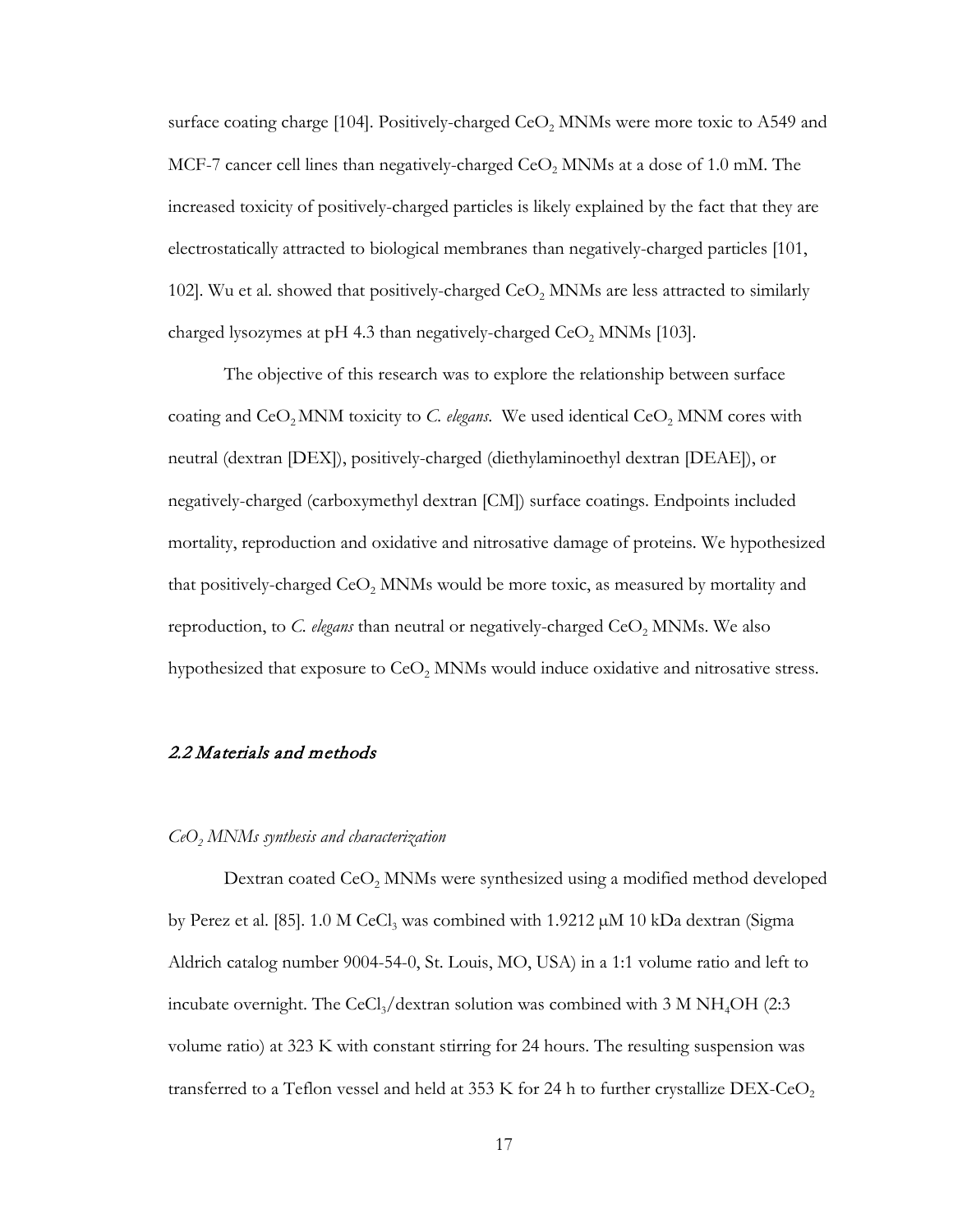MNMs. To purify the suspension, the MNMs were dialyzed in 18  $\text{M}\Omega$  deionized water with a 1000 Da cut off membrane for 72 hours changing the dialysis water every 24 hours. Removal of NH<sub>4</sub><sup>+</sup> from solution was verified by phenol hypochlorite assay [\[123\]](#page-53-3). Synthesis of CM- and DEAE-CeO<sub>2</sub> MNMs was accomplished by combining 10 mL DEX-CeO<sub>2</sub> MNM solution with 1.2 g of  $C_2H_2CINaO_2$  or  $C_6H_1C_2N$ , respectively. These solutions were combined with 2 N NaOH (1:1 volume ratio) and stirred overnight at room temperature.  $CM$ -CeO<sub>2</sub> MNMs and DEAE-CeO<sub>2</sub> MNMs were dialyzed using the same method as the  $DEX-CeO<sub>2</sub>$  MNMs.

 $\text{CeO}_2$  MNMs were characterized by transmission electron microscopy (TEM), dynamic light scattering (DLS), and phase analysis light scattering (PALS). Further characterization of the functionalization of the coatings was performed using Fourier transform infrared spectroscopy (FTIR). The FTIR results are reported by Collin et al. [\[29\]](#page-48-9). TEM was performed using a JOEL 2010 F microscope (Tokyo, Japan). To prepare grids for TEM analysis, a drop of  $CeO<sub>2</sub>$  MNM suspension was placed on glassine paper and spread into a thin layer. A lacey carbon copper coated Cu grid (400 mesh, Ted Pella, Inc., Redding, CA) was placed on the thinnest part of the solution and allowed to dry overnight before imaging. Both DLS, to determine hydrodynamic diameter, and PALS, to determine ζ potential, were completed using a Malvern zetasizer (NanoZS 90, Malvern, United Kingdom). ζ potential and hydrodynamic diameter were determined in *C. elegans* exposure media (moderately hard reconstituted water, MHRW: 96 mg NaHCO<sub>3</sub>, 60 mg CaSO<sub>4</sub>, 60 mg  $MgSO<sub>4</sub>$ , 4.0 mg KCL per 1000 L DI H<sub>2</sub>O [\[124\]](#page-53-4)) at pH 7.4. The Hückel approximation was used to calculate ζ potential from electrophoretic mobility of the particles.

Ce concentrations in the  $CeO<sub>2</sub>$  MNM suspensions were analyzed with inductively couple plasma mass spectrometry (ICP-MS) (Agilent 7500cx, Santa Clara, CA). 50  $\mu$ L of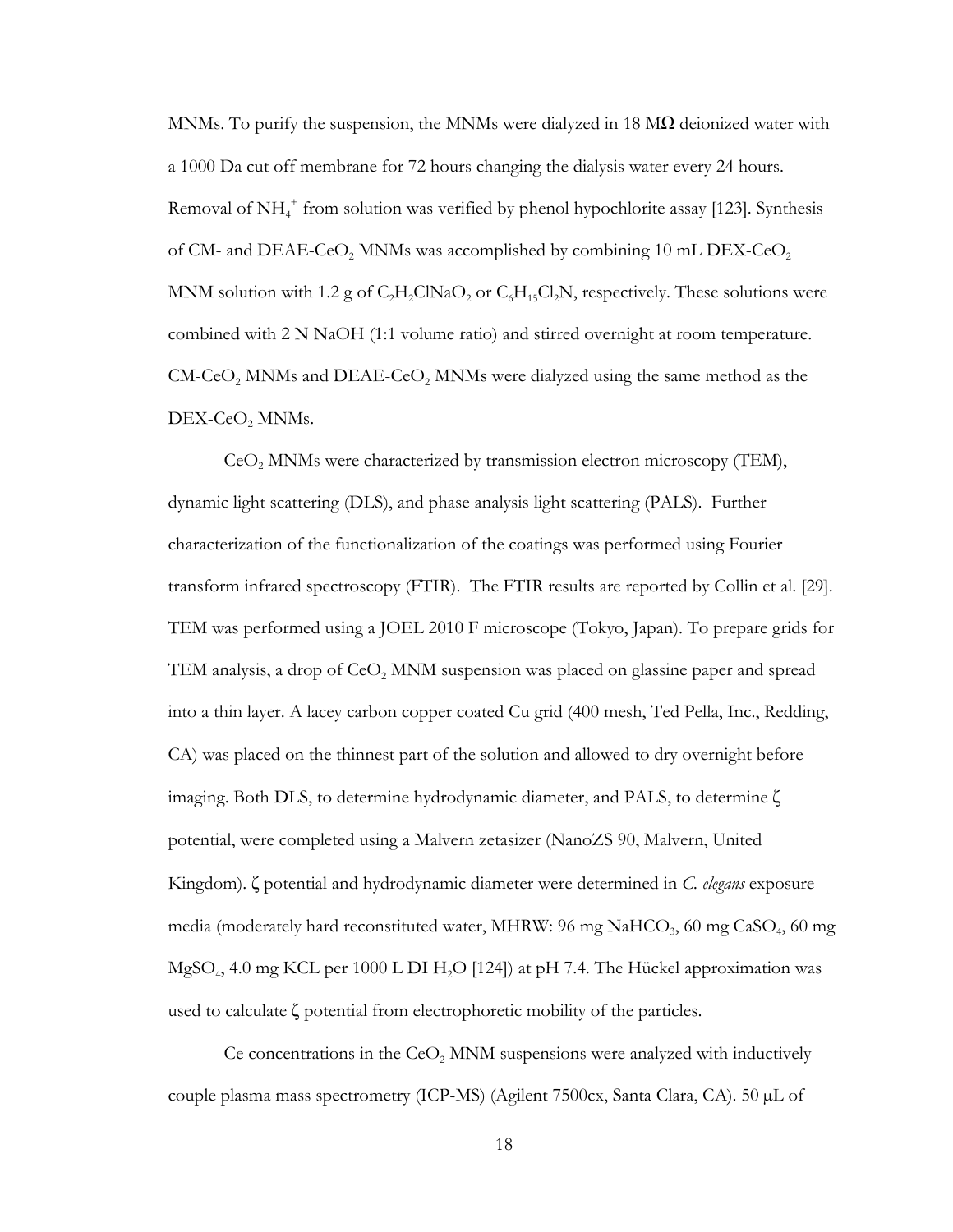CeO<sub>2</sub> MNM suspensions were dissolved in 6 mL trace metal grade  $HNO_3$  and 3 mL  $H_2O_2$  in Teflon vessels using a MARS Xpress microwave digestion system (CEM, Matthews, NC) following US EPA methods 3015 [\[125\]](#page-53-5).

#### *Mortality*

*Caenorhabditis elegans* (Wild type, N2 Bristol Strain) were obtained from the *Caenorhabditis* Genetics Center (Minneapolis, MN). Nematode stocks and age synchronization were performed with previously established methods [\[1,](#page-47-1) [126\]](#page-53-6).

Age synchronized *C. elegans* were exposed at either L3 or L2 larval stages for 24 or 48 hours, respectively, in MHRW. For each experiment, 9-11 *C. elegans* were exposed in 1 mL of  $CeO<sub>2</sub>$ MNM suspension for 48 or 24 h in a polycarbonate twenty-four well plate with three replicates per dose. Nematodes exposed from the L3 stage were kept in  $CeO<sub>2</sub>$  MNM suspensions for 24 hours either with or without 10 µL/mL *E. coli* (OP-50 strain). The inclusion of food can detract from stress the nematodes may encounter with  $CeO<sub>2</sub>$  MNM exposure. To establish safe doses for sublethal reproductive studies, nematodes were exposed from L2 stage in CeO<sub>2</sub> MNM suspensions for 48 hours and fed 10  $\mu$ L/mL OP-50. The food was included to prevent  $C$ . elegans from entering into dauer stages.  $CeO<sub>2</sub>$  MNM suspensions were changed and the worms given an additional  $10 \mu L/mL$  OP-50 every 24 hours. At the end of the exposure periods, *C. elegans* were determined dead if unresponsive to a gentle prodding [\[127\]](#page-53-7). Dose-response curves were generated from the collected data.

#### *Reproduction*

To observe  $CeO<sub>2</sub>$  MNM effects on nematode reproduction, L1 nematodes were exposed to 3 mL  $CeO<sub>2</sub>$  MNMs in MHRW in 6 cm polystyrene petri dishes with 10  $\mu$ L *E. coli*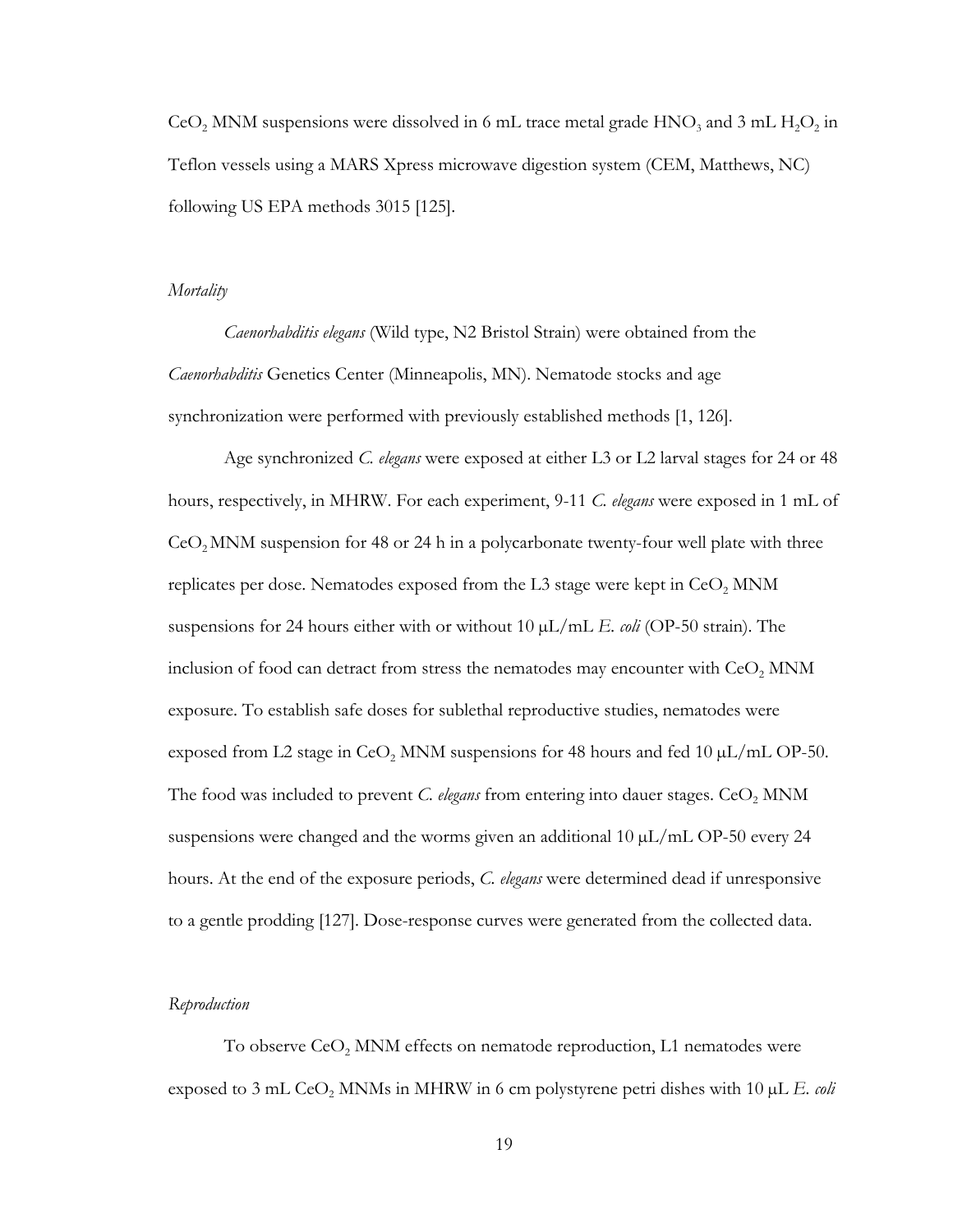OP-50/mL exposure suspensions. The nematodes were allowed to hatch on K agar petri dishes seeded with OP-50 and were approximately 12 hours old when placed in  $CeO<sub>2</sub>$  MNM suspensions. Exposure suspensions were changed at 24 hours and an additional 10  $\mu$ L/mL *E. coli* food was provided. Upon completion of the exposure period, one nematode was placed on a 6 cm K-agar filled polystyrene petri dish seeded with an *E. coli* lawn. The nematode was allowed to lay eggs for 48 hours and then moved to a new petri dish with Kagar. This was repeated for a total of three petri dishes. After moving the adult nematode, the newly hatched nematodes were stained with  $0.5 \text{ mg/L}$  rose Bengal stain (Acros Organics, New Jersey, USA) in DI water, heat killed for one hour at 50°C, and scored. Nematodes were counted as viable offspring if they were fully emerged from the egg cuticle. Each  $CeO<sub>2</sub>$ MNM dose included five to six replicates. Dose-response curves were generated from the collected data.

#### *Oxidative and nitrosative damage of proteins*

L1 *C. elegans* were exposed to 6 mL CeO<sub>2</sub> MNMs with 10  $\mu$ L/mL OP-50 in 15 mL polypropylene conical centrifuge tubes (Corning Life Sciences, Tewksbury, MA) for 48 hours. We exposed the nematodes to 500 mg/L DEX-CeO<sub>2</sub> MNMs, 750 mg/L CM-CeO<sub>2</sub> MNMs, and 3.25 mg/L DEAE-CeO<sub>2</sub> MNMs which corresponded to the  $EC_{30}$  values for reproduction for each particle type.  $\text{CeO}_2$  MNM suspensions were changed and 20  $\mu\text{L/mL}$ *E. coli* added after 24 hours. For an additional 24 hours, nematodes were allowed to grow on a 10 cm K agar filled vented polystyrene petri dish seeded with an *E. coli* lawn. Nematodes were then washed off the petri dish with K-Media (2.36 mg KCl and 3 mg NaCl/1000 mL DI H2O). The nematodes were washed twice more with K-media to remove *E. coli* and suspended in 0.5 mL sucrose isolation buffer (0.32 M sucrose, 2 mM EDTA, 2 mM EGTA,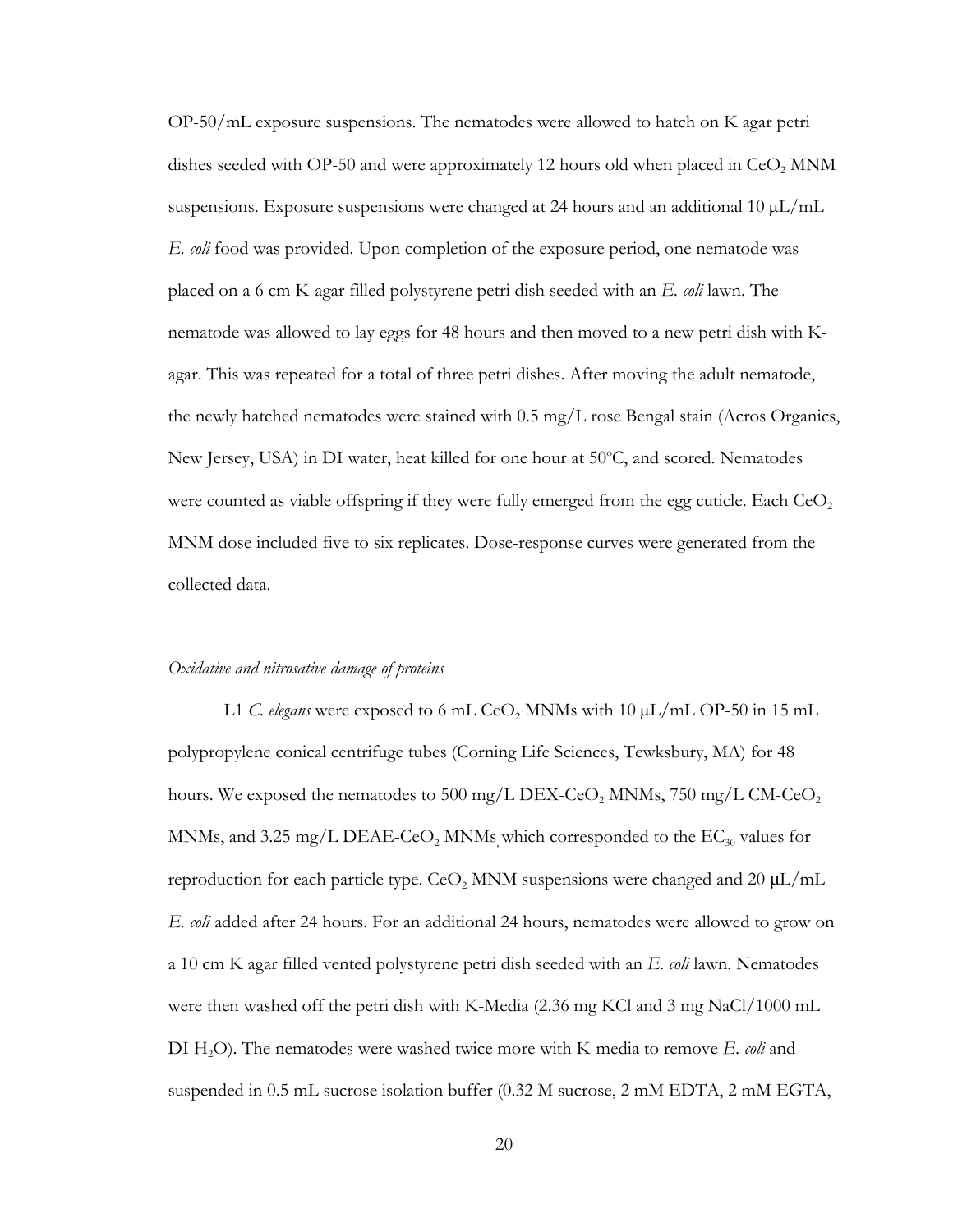20 mM HEPES) with a protease inhibitor cocktail (104 mM AEBSF, 80 µM aprotinin, 4 mM bestatin, 1.4 mM E-64, 2 mM leipeptin, 1.5 mM pepstatin A). The nematode pellet was sonicated in an ice bath with a Misonix Ultrasonic Liquid Processor (Misonix, Inc., New York, USA) using the microtip for 20 seconds at 30% amplitude, with a 10 second pause after the first 10 seconds to avoid excessive heating. Protein concentration was determined using a BCA Protein Assay Reagent kit (Pierce Protein Biology Products, Rockford, IL). Extracted proteins were stored at -80°C before analysis.

The nematode protein samples were first derivatized to determine levels of protein carbonyls (PC) [\[128\]](#page-53-8). This step conjugates a 2,4-nitrophenol group to the protein carbonyl to form the hydrazine, which is then recognized subsequently by an antibody. Protein solutions (5  $\mu$ L) were combined with 5  $\mu$ L of 12% sodium dodecyl sulfate (SDS) and vortexed. 10  $\mu$ L of 2,4-dinitrophenylhydrazine (DNPH) solution were added and the solution allowed to incubate at room temperature for 20 min. Neutralization solution (7.5 µL)(EMD Millipore, Billerica, MA) was added, and the solution was vortexed. Lastly, samples were diluted with 72.5 μL phosphate buffered saline (PBS) to a final concentration of 250 ng protein /mL.

Proteins set aside for 3-nitrotyrosine (3-NT) and 4-hydroxy-2-nonenal (HNE) slot blots were not derivatized since primary antibodies can bind directly to protein resident 3- NT or protein-bound HNE. Samples were prepared as follows: 5 µL of protein solution, 5  $\mu$ L of 12% SDS, and 10  $\mu$ L of Lamelli buffer (0.125 M Trizma (pH 6.8), 4% SDS, and 20% glycerol) were vortexed and allowed to rest at room temperature for 20 minutes. The solution was then diluted with 80  $\mu$ L PBS to a final volume of 250 ng/mL.

Slot blot analysis was then performed with a Bio-Dot SF apparatus (Bio-Rad Laboratories, Eugene, OR). The apparatus contained three filter papers and one nitrocellulose membrane (0.2 μL, Bio-Rad) that were previously soaked in PBS. 250 μL PBS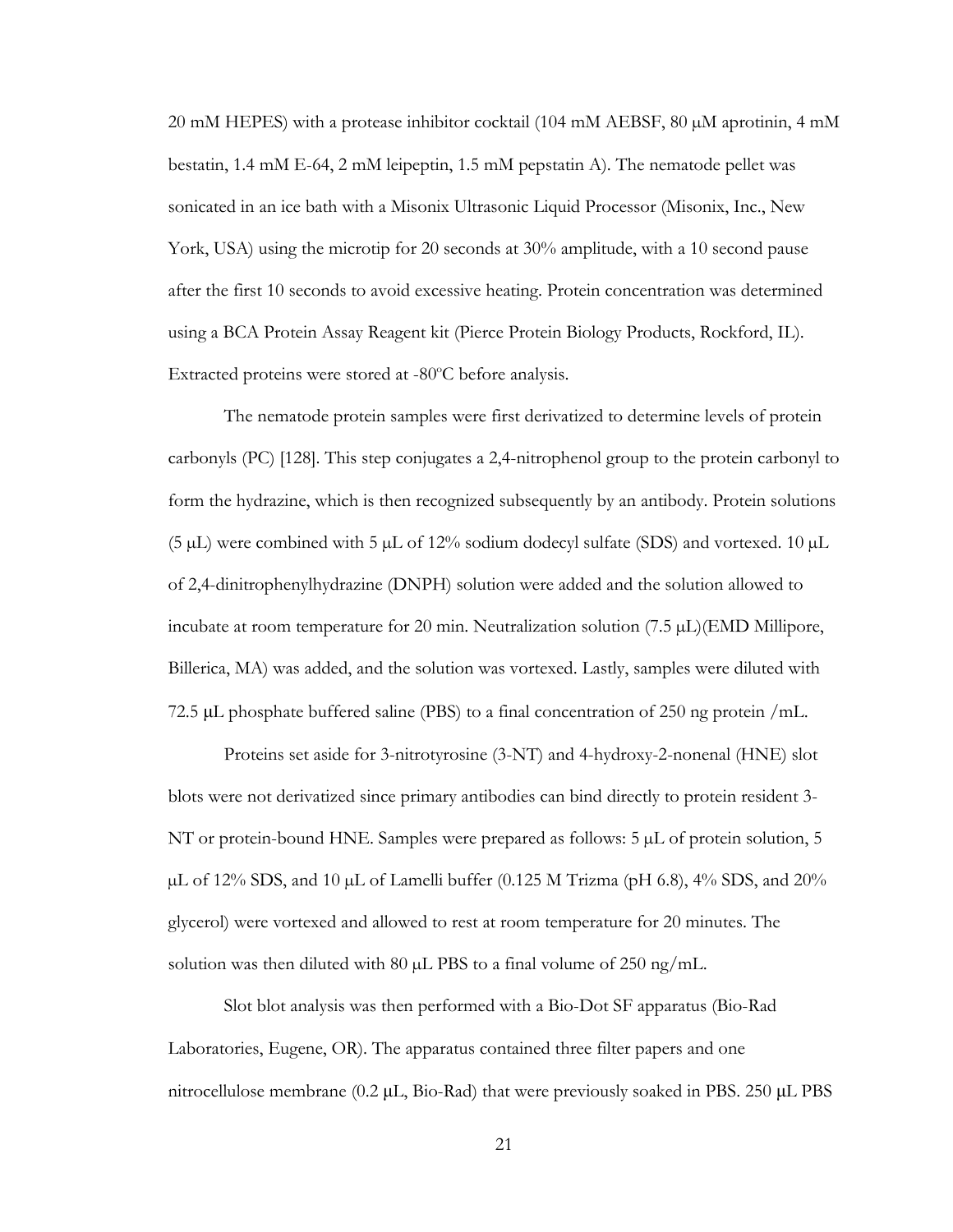were washed through the membrane. Then 250 μL of sample in three replicates each were placed in the slots and allowed to incubate for five minutes. After washing the samples through the membrane, a final wash of 250 μL PBS was performed to elute unbound protein. The nitrocellulose membrane was placed in blocking solution  $(3\% \text{ w/v}$  bovine serum albumin in 20 mL washblot  $(0.2\% (w/v))$  Tween 20 and  $0.01\% (w/v)$  sodium azide dissolved in PBS stored at room temperature) was rocked gently overnight at 5°C.

The following day, the membranes were developed with the following primary antibodies: Rb x dinitrophenol (DNP) for protein carbonyls (EMD Millipore, Billerica, MA), anti-nitrotyrosine for 3-NT (Sigma Aldrich, St. Louis. MO), or anti-4-hydroxy-2-nonenol polyclonal antibody for HNE (Alpha Diagnostics International, San Antonio, TX). 2.5 µL primary antibodies were added directly to the 20 mL blocking solution and rocked gently for two hours. Following three washes with washblot to remove excess antibody, 2.5 μL of antirabbit IgG alkaline phosphatase produced in goat was added to 20 mL washblot. This solution was rocked gently over the membrane for one hour. Upon completion, the membrane was washed thrice with washblot. Lastly, the membrane was developed for colorimetric analysis with 30 mL alkaline phosphatase, 99 μL 5-bromo-4-chloro-3-indolyl phosphate (BCIP), and 198 μL nitro blue tetrazolium (NBT). The membrane was allowed to dry overnight. Membranes were scanned into a TIFF data file form using a ChemiDoc MP System with ImageLab software (Bio-Rad).

#### *Statistical analyses*

For the mortality data, we calculated the percent mortality and normalized the data to controls. Two-tailed Bonferonni corrected student's T-tests compared each treatment and dose to controls. Lastly, significance was evaluated at  $\alpha$ =0.05 and  $\alpha$ =0.01 levels.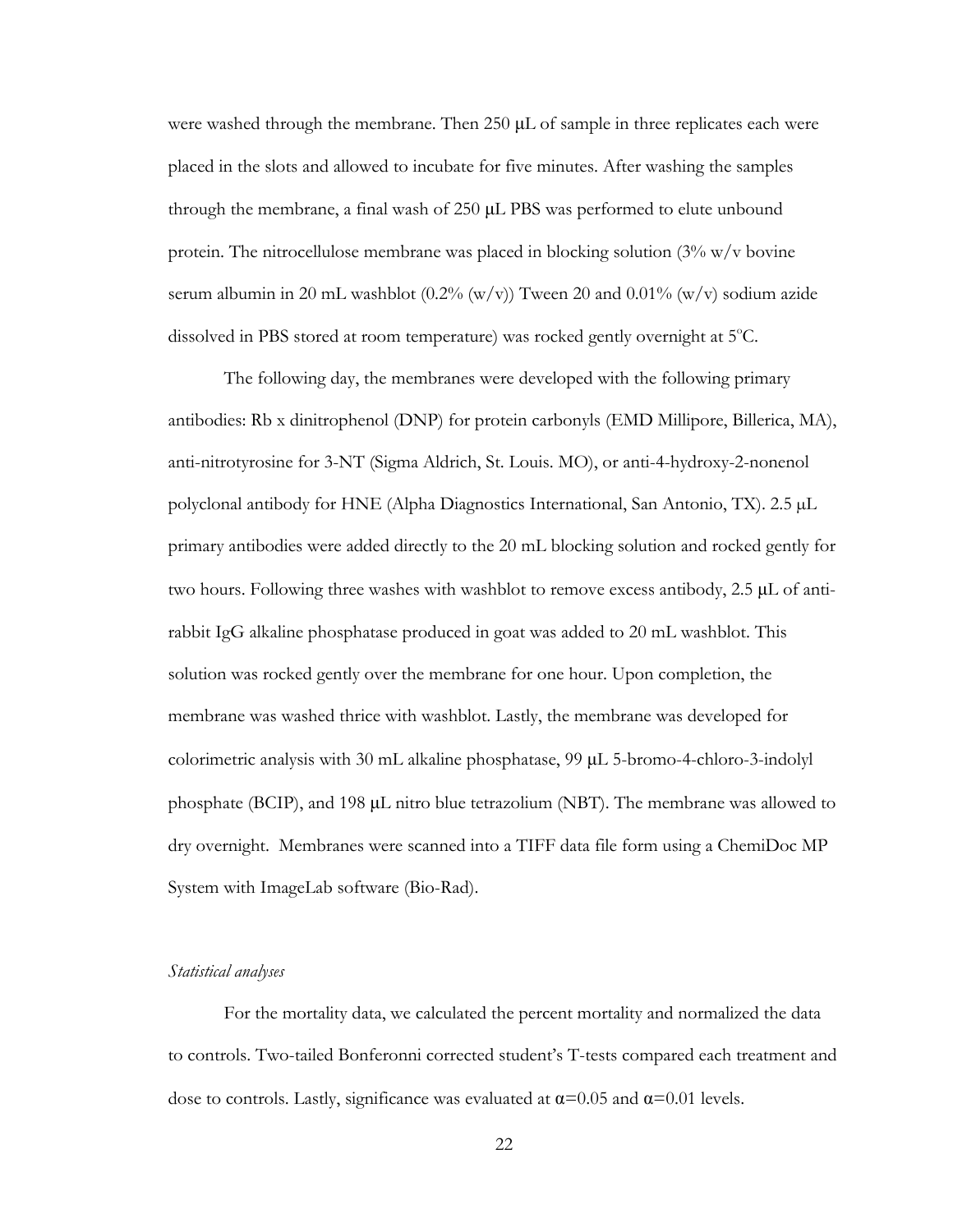Reproduction was quantified by counting the total offspring per nematode. The data were then analyzed using the same statistical methods at mortality. Normalized data from the immunochemical slot blots were analyzed with analysis of variance (ANOVA), followed by Dunnett's post hoc comparisons between treatments and control when ANOVA was significant at  $\alpha$ =0.05. For all statistical tests the normality and homoscedasticity assumptions were tested using Shapiro-Wilk's and Bartlett's tests respectively. For the slot-blot analyses, the technical replicates (individual blots) were averaged for each biological replicate and therefore the n corresponded to the number of biological replicates, which were independent exposures.

#### <span id="page-30-0"></span>2.3 Results

#### *CeO2 MNM characterization*

TEM analysis showed the diameter of the DEX-CeO<sub>2</sub> MNMs to be 3.99 nm  $\pm 0.71$ (mean  $\pm$  standard deviation), CM-CeO<sub>2</sub> MNM 3.36 nm  $\pm$  0.80, and DEAE-CeO<sub>2</sub> MNM 3.88 nm  $\pm$  0.90 (Fig 2.1). The Z-average (intensity weighted) hydrodynamic diameters, as measured by DLS analysis were 15.69, 8.72 and 13.54 nm for  $DEX-CeO<sub>2</sub>$  MNM,  $CM-CeO<sub>2</sub>$ MNM and DEAE-CeO<sub>2</sub> MNM. The mean  $\zeta$  potentials were 2.27 mV, -22.2 mV, and +27.0 mV for DEX-CeO<sub>2</sub> MNM, CM-CeO<sub>2</sub> MNM and DEAE-CeO<sub>2</sub> MNM respectively.

*C. elegans mortality* 

When exposing L3 *C. elegans* to CeO<sub>2</sub> MNM without food, no surface coating treatment induced greater than 50% mortality. The control mortality rate was 3.2  $\pm$  4.7 %.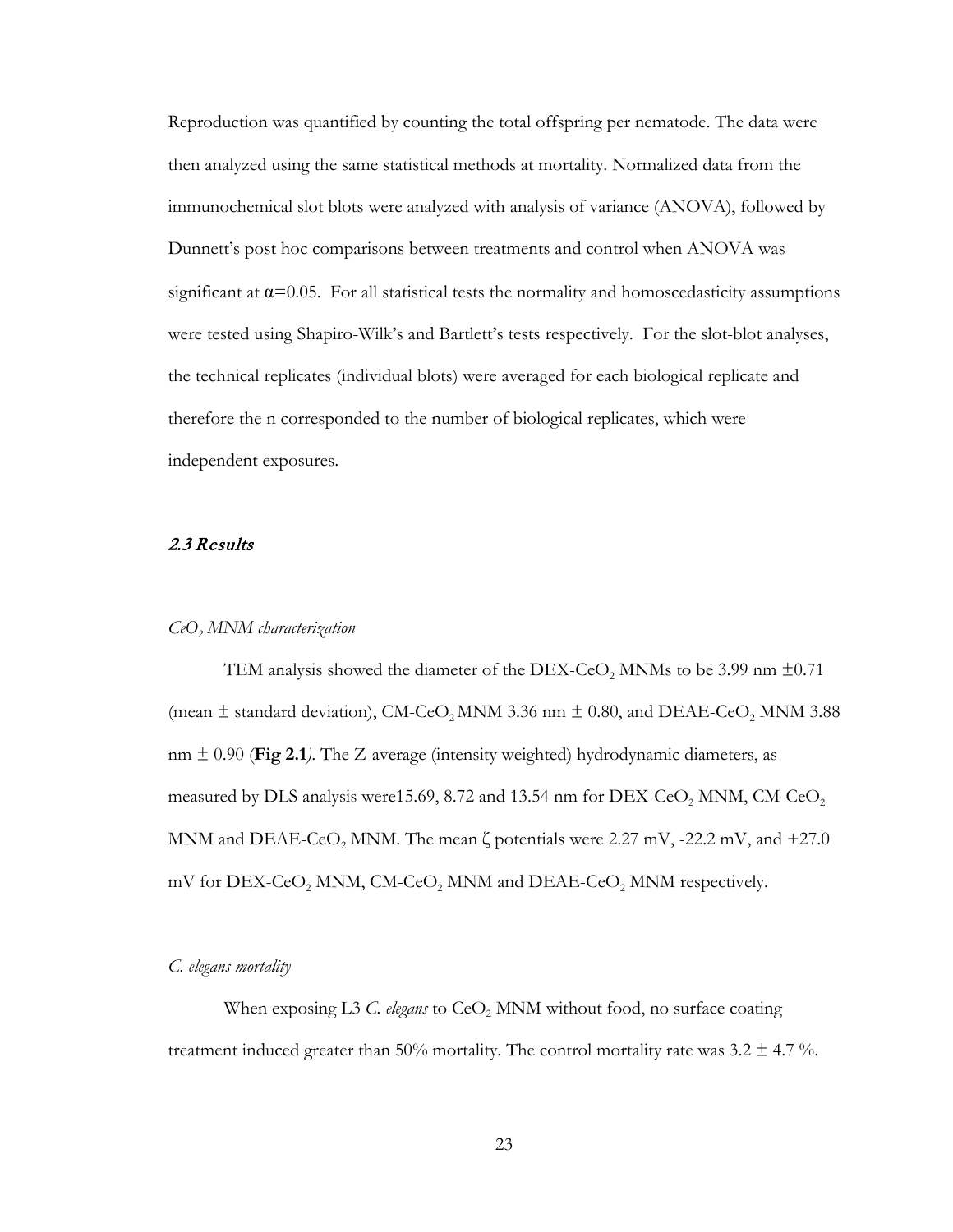The highest mortality rate observed for CM-CeO<sub>2</sub> MNM was 16.4  $\pm$  8.1 % at a concentration of 1000 mg Ce/L. A concentration that induced comparable mortality in



Figure 2.1. Transmission electron microscopy images of synthesized CeO<sub>2</sub> MNMs. Clockwise from top left: dextran (DEX), dextran (DEX) [higher resolution], diethylaminoethyl-dextran (DEAE), carboxymethyl-dextran (CM) coated  $\text{CeO}_2$  manufactured nanomaterials.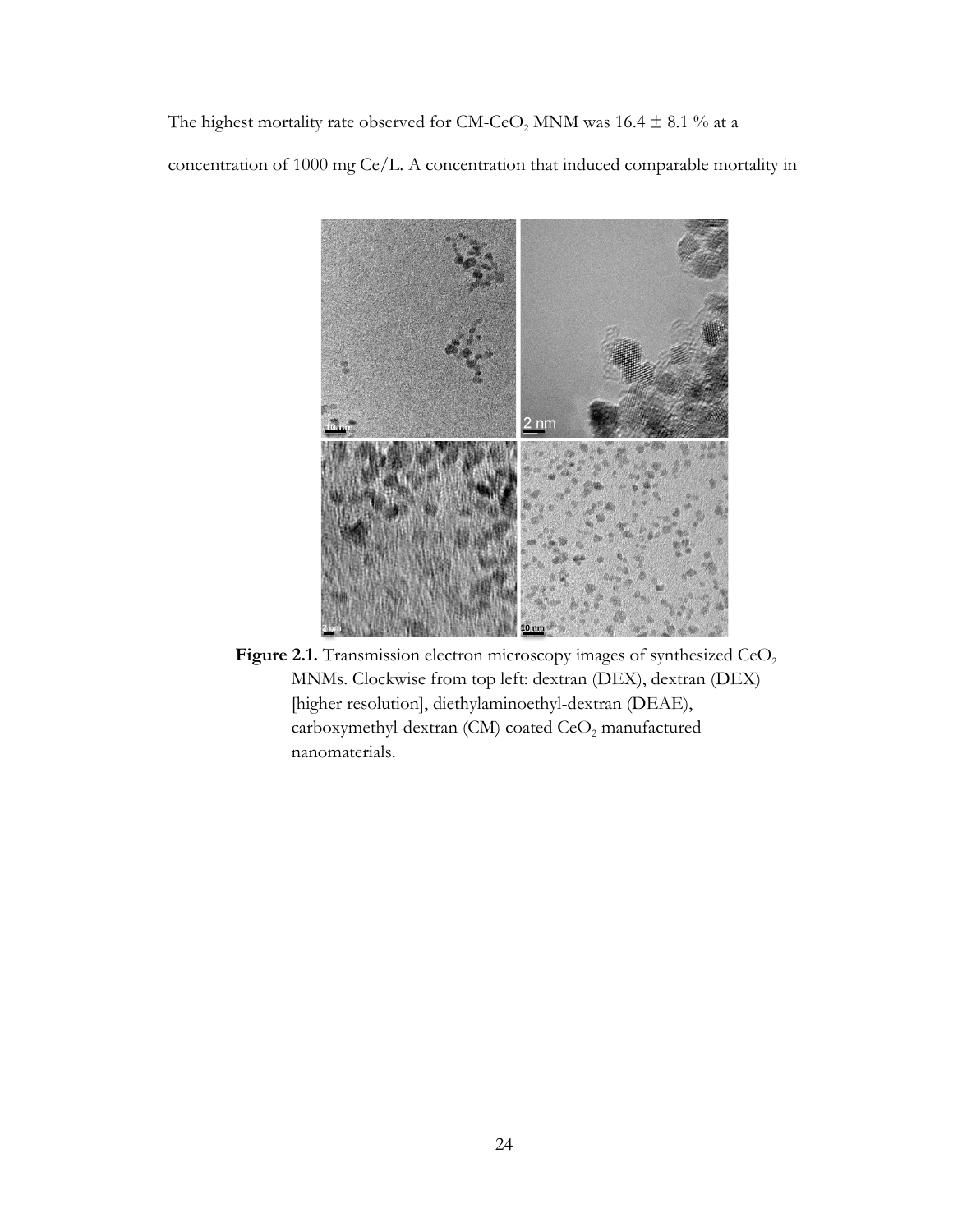DEAE-CeO<sub>2</sub> MNM (16.3  $\pm$  6.1%) was 100 mg/L, which was a full order of magnitude lower. The mortality decreased steadily as the dose increased to  $5000 \text{ mg/L}$  DEX-CeO<sub>2</sub> MNMs. Mortality in  $DEX-CeO<sub>2</sub>$  MNMs exposures were significantly different from control  $(p<0.05)$  at 10, 100, and 2500 mg/L. Mortality in response to CM-CeO<sub>2</sub> MNMs exposure was significantly greater than control at 100 and 1000 mg/L  $(p<0.05)$ . All but one concentration of  $DEAE-CeO<sub>2</sub>$  MNMs showed a significantly greater mortality than control (*p*<0.05). (**Fig 2.2***)*

In L3 exposures with feeding,  $CM$ -CeO<sub>2</sub> MNM did not induce any significant mortality below 5000 mg/L, where it was  $14 \pm 7\%$ . Similar mortality was observed for DEAE-CeO<sub>2</sub> MNMs and DEX-CeO<sub>2</sub> MNMs at 10-fold lower concentration of 500 mg/L with mortality of 16  $\pm$  10% and 10  $\pm$  1%, respectively. As concentration increased, DEAE- $CoO<sub>2</sub>$  MNMs elicited greater mortality than DEX-CeO<sub>2</sub> MNMs. Ultimately, DEAE-CeO<sub>2</sub> MNMs induced 80  $\pm$  10% mortality at 5000 mg/L compared to DEX-CeO<sub>2</sub> MNM's 25  $\pm$ 6% and 14.1  $\pm$  7.1% for CM-CeO<sub>2</sub> MNM's at the same concentration. At all tested concentrations of DEX-CeO<sub>2</sub> MNMs and DEAE-CeO<sub>2</sub> MNMs and the highest CM-CeO<sub>2</sub> MNM concentration mortality was significantly greater than in control  $(0 \pm 0\%)$  ( $p<0.05$ ). Additionally, mortality in all  $DEX-CeO<sub>2</sub>$  MNM concentrations and the highest concentration for  $CM$ -CeO<sub>2</sub> MNM and DEAE-CeO<sub>2</sub> MNM were significantly greater than control (*p*<0.01) (**Fig 2.3**).

When the L2 nematodes were exposed for 48 hours with food,  $CeO<sub>2</sub>$  MNM induced higher mortality then in the L3 exposures. CM-CeO<sub>2</sub> MNM cause 10  $\pm$  6% mortality at 750 mg/L. DEX-CeO<sub>2</sub> MNM induced a similar mortality  $(8 \pm 7\%)$  at 300 mg/L. DEAE-CeO<sub>2</sub> MNM, however, vastly increased in toxicity. At 50 mg/L,  $45 \pm 19$  % mortality was induced. All DEAE-CeO<sub>2</sub> MNM concentrations were significantly greater than control  $(p<0.01)$ .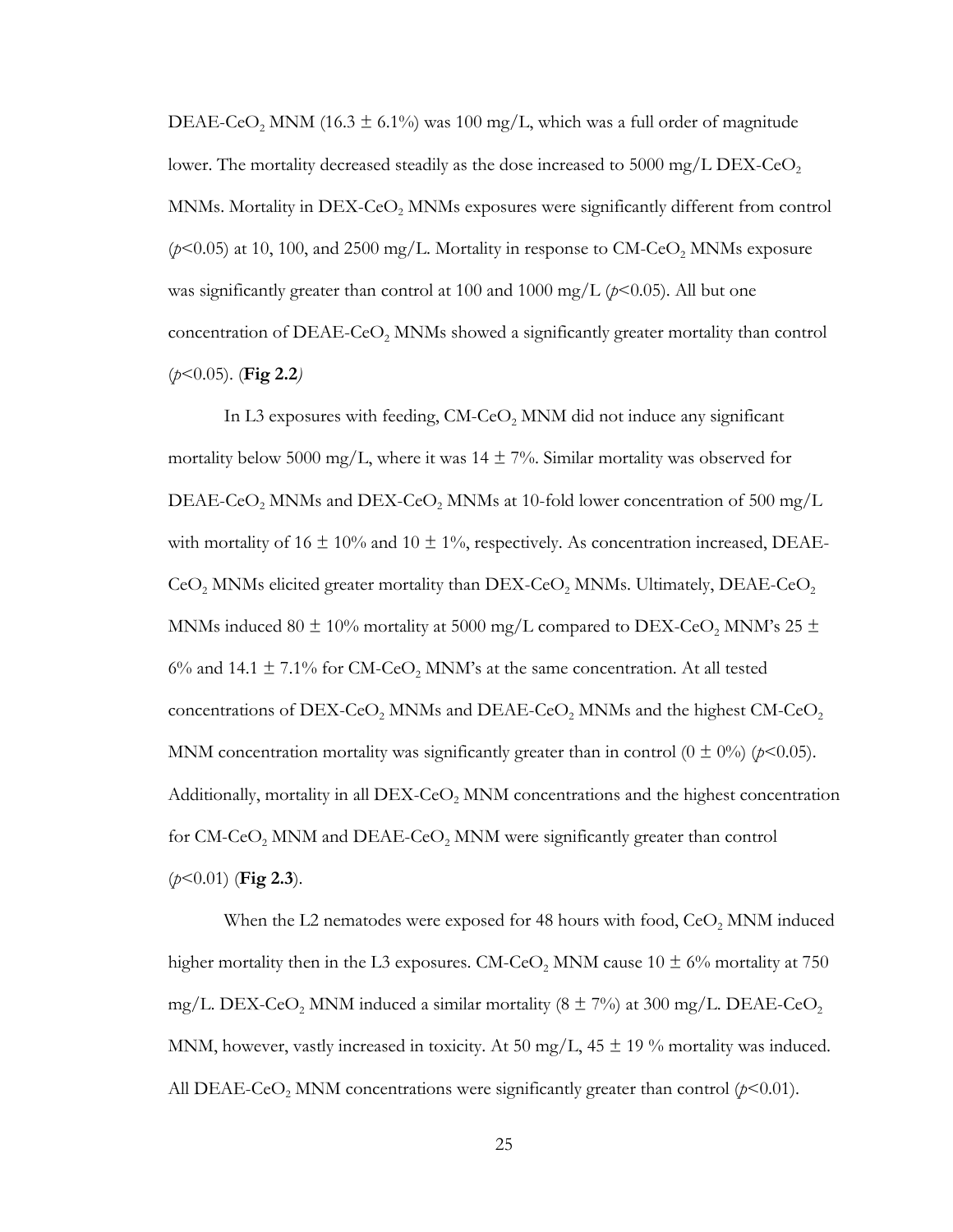

**Figure 2.2.** Mortality in L3 *Caenorhabditis elegans* exposed to dextran (DEX), carboxymethyl-dextran (CM), or diethylaminoethyl-dextran (DEAE) coated CeO<sub>2</sub> manufactured nanomaterials without feeding. Asterisks indicate that mortality is significantly greater than controls (\**p*<0.05, \*\**p*<0.01, error bars indicate standard deviation).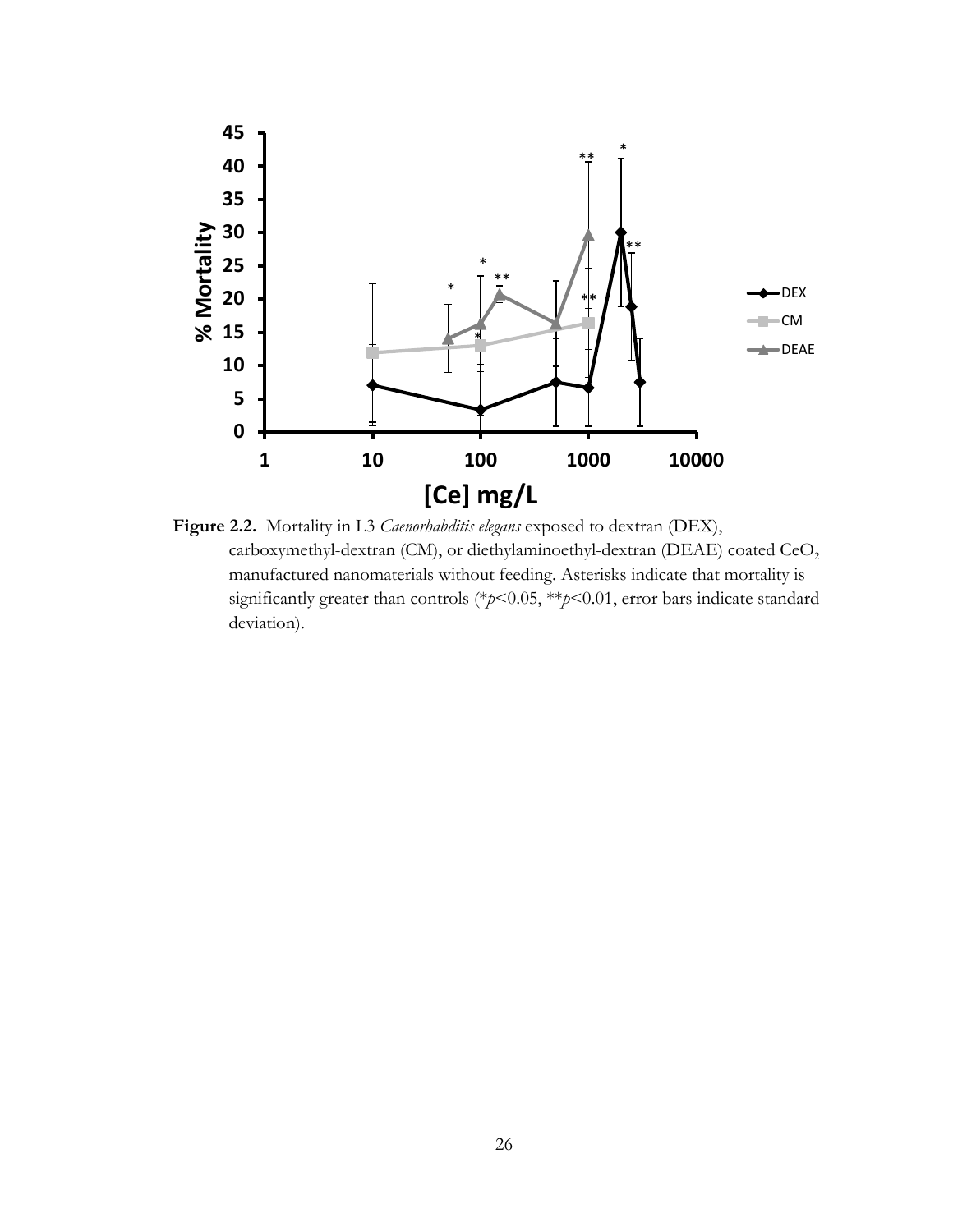

**Figure 2.3.** 24 Hour mortality in L3 *Caenorhabditis elegans* exposed to dextran (DEX), carboxymethyl-dextran (CM), or diethylaminoethyl-dextran (DEAE) coated CeO<sub>2</sub> manufactured nanomaterials with feeding. Asterisks indicate that mortality is significantly greater than controls (\**p*<0.05, \*\**p*<0.01, error bars from standard deviation).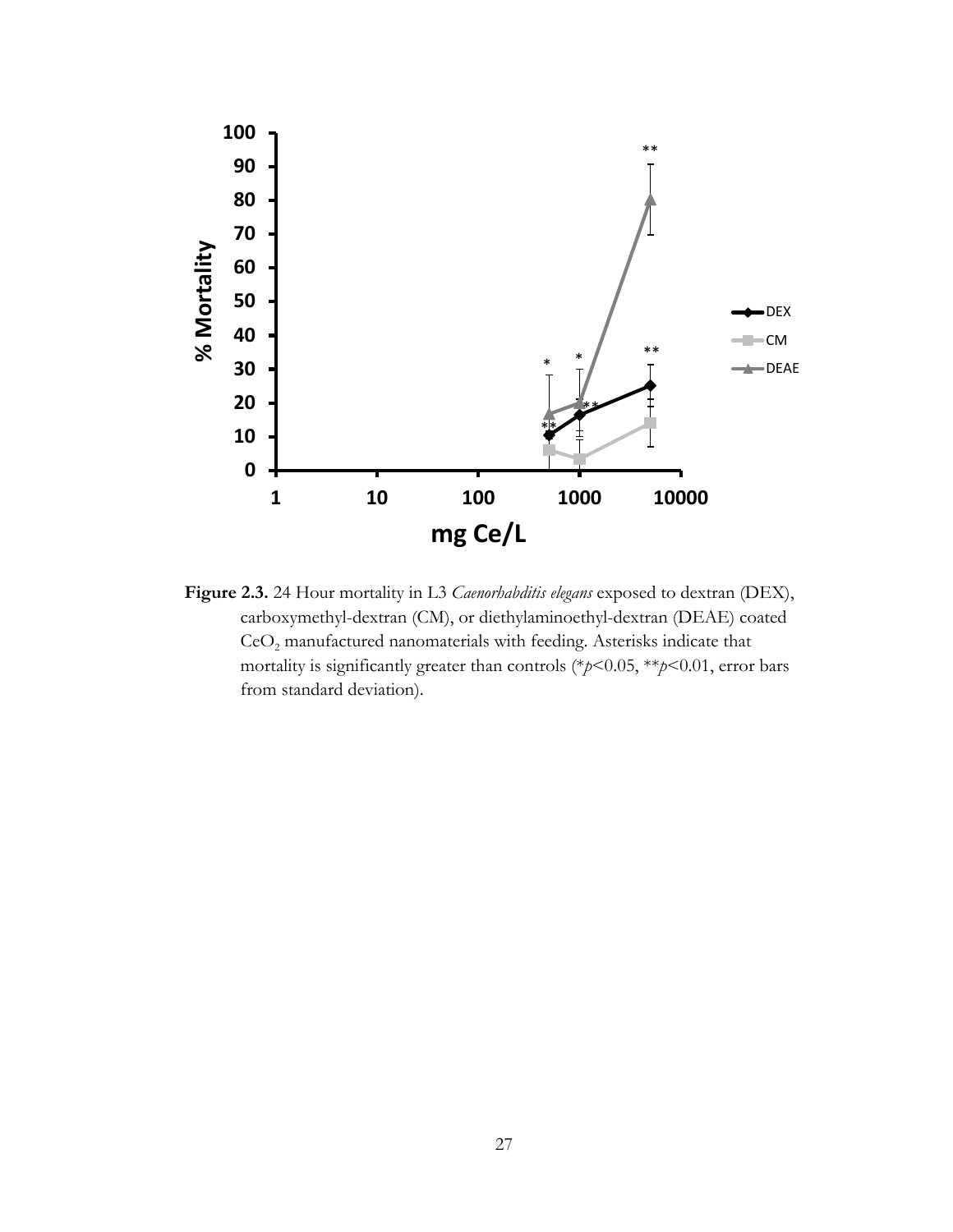Mortality at 750 mg/L CM-CeO<sub>2</sub> MNM = also significantly greater than control = mortality  $(9.8 \pm 6.3\%)$  ( $p < 0.01$ ). Lastly DEX-CeO<sub>2</sub> MNM 10, 100, 1000, 2500, and 5000 mg/L doses were significantly different from controls  $(1.2 \pm 3.2\%)$  ( $p<0.05$ ) (**Fig 2.4**).

#### *Reproduction*

The concentrations used for studying sublethal effects of  $CeO<sub>2</sub>$  MNM exposure were derived from the 48 hour mortality experiments in L2 larvae with feeding. We found that  $DEAE-CeO<sub>2</sub>$  MNMs caused decreases in reproduction at the lowest concentrations. The control treatment nematodes produced  $168 \pm 32$  offspring, while nematodes exposed to 600, 700 and 1000 mg/L DEX-CeO<sub>2</sub> MNMs produced 82  $\pm$  33, 82  $\pm$  26, and 90  $\pm$  64 offspring, respectively. Reproduction at all three concentrations were significantly lower than controls  $(p<0.05)$ . While reproduction was significantly lower than control only at higher concentrations ( $p$ <0.05), a concentration response relationship is still evident (**Fig 2.5**). DEAE-CeO<sub>2</sub> MNMs and CM-CeO<sub>2</sub> MNMs were only significantly lower than controls at 3.0 mg/L (DEAE-CeO<sub>2</sub> MNMs) and 1000 mg/L (CM-CeO<sub>2</sub> MNMs) ( $p$ <0.05) (87.09  $\pm$ 49.46 and  $86.67 \pm 77.13$ , respectively) (Fig 2.5). As with the 48 hour mortality exposures, positively-charged  $DEAE-CeO<sub>2</sub>$  MNMs required much lower concentrations than the other treatments to take effect.

#### *Immunochemical slot blots*

The concentrations used for slot blots were the estimated  $EC_{30}$  values for reproduction studies:  $500 \text{ mg/L}$  DEX-CeO<sub>2</sub> MNMs,  $750 \text{ mg/L}$  CM-CeO<sub>2</sub> MNMs, and 3.25 mg/L DEAE-CeO<sub>2</sub> MNMs. Protein carbonyl (PC) and 3-nitrotyrosine (3-NT) levels were not significantly greater than controls for all three treatments; however, mean PC levels were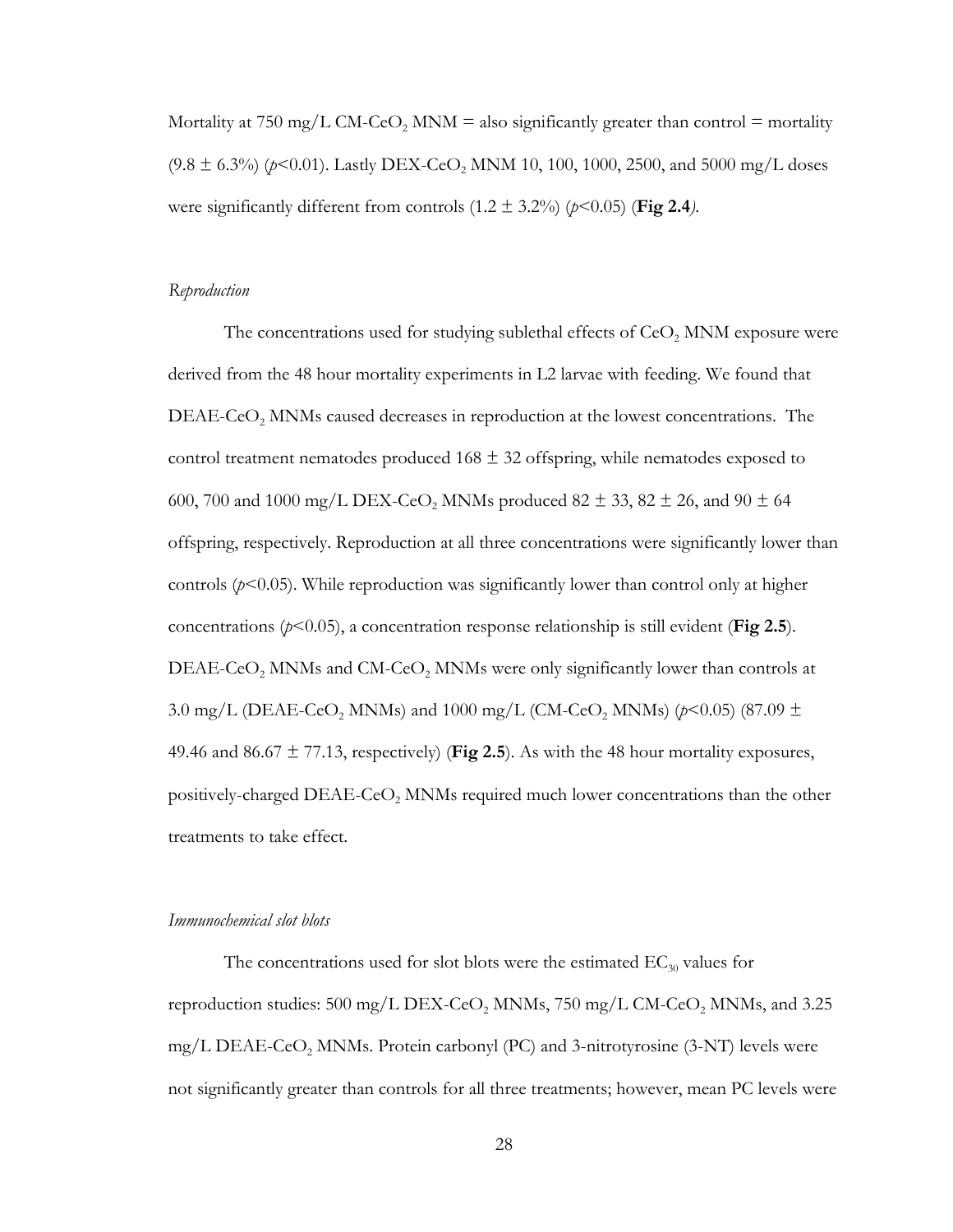

**Figure 2.4.** Mortality in juvenile C. elegans (L2) after 48 hr exposure to dextran (DEX), carboxymethyl-dextran (CM), or diethylaminoethyl-dextran (DEAE) coated  $\mathrm{CeO}_2$  manufactured nanomaterials with feeding. Asterisks indicate that mortality is significantly greater than controls (\**p*<0.05, \*\**p*<0.01, error bars from standard deviation).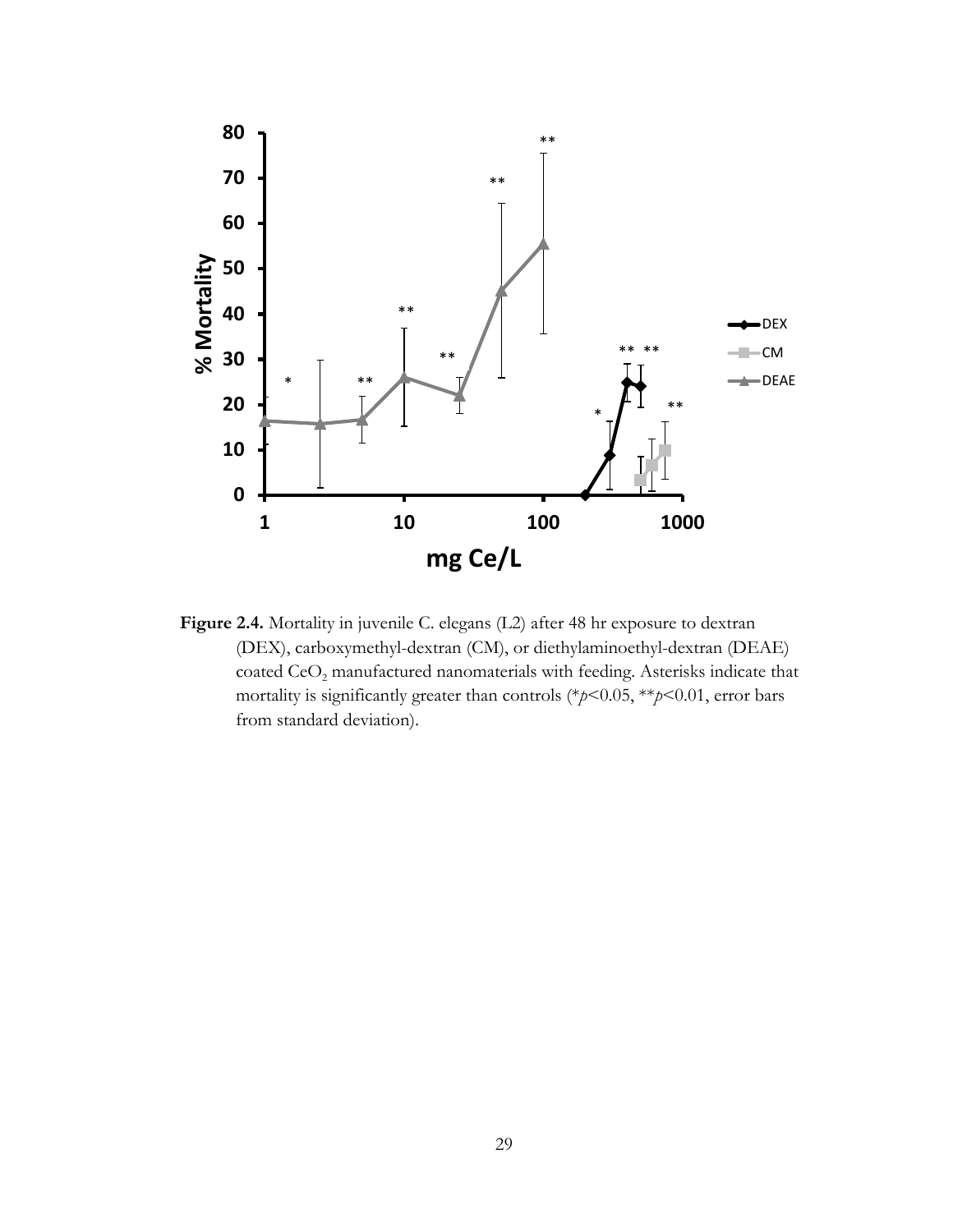

**Figure 2.5.** *Caenorhabditis elegans* reproduction based on total offspring per nematode exposed to dextran (DEX), carboxymethyl-dextran (CM), or diethylaminoethyl-dextran (DEAE) coated CeO<sub>2</sub> manufactured nanomaterials. Asterisks indicate that reproduction is significantly different from controls (\*p<0.05, \*\*p<0.01, error bars from standard deviation).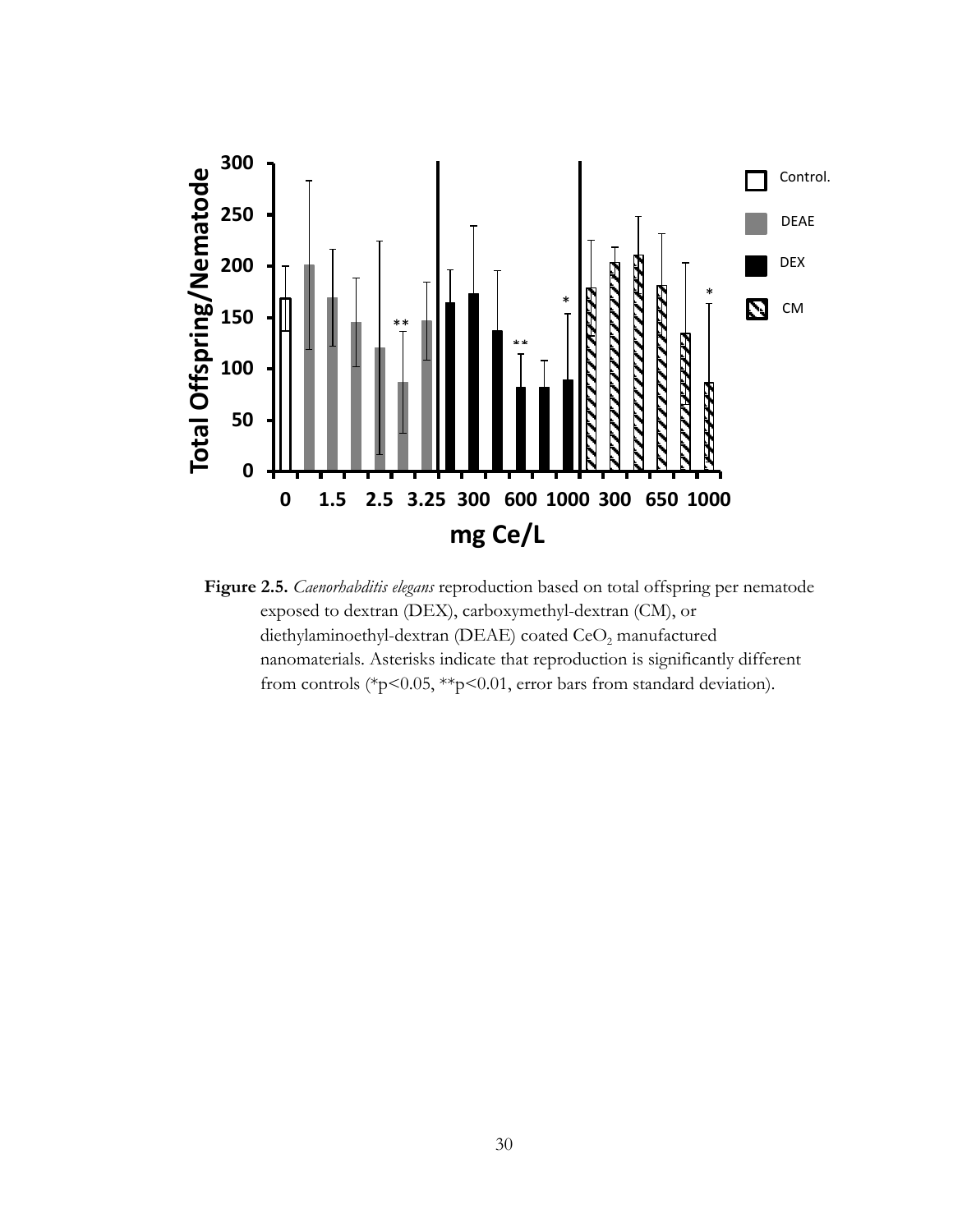consistently higher than controls for all  $CeO<sub>2</sub>$  MNM treatments, although not significantly different ( $F=1.68$ ,  $p>0.2247$ ). DEX-CeO<sub>2</sub> MNMs and CM-CeO<sub>2</sub> MNMs had no significant effect on 4-hydroxy-2-nonenol (HNE) levels (*F*=3.46, *p*>0.0512). There was a significant decrease in HNE levels for the DEAE-CeO<sub>2</sub> MNMs treatment as compared to controls as determined by Dunnett's test  $(p<0.05)$ . (Fig 2.6)

#### <span id="page-38-0"></span>*2.4 Discussion*

As outlined below, these results indicate that the surface coating of  $CeO<sub>2</sub>$  MNMs has a profound impact on their toxicity. Importantly, exposure to the surface coating materials used in this study alone does not explain the observed toxicity, as we demonstrated in a previous study  $[29]$ . But when present on the surface of  $CeO$ , MNMs, these compounds have a profound influence on CeO<sub>2</sub> MNMs's toxicity to *C. elegans*.

Increases in mortality occurred for DEX-, CM-, and DEAE-CeO<sub>2</sub> MNMs; however, this tended to occur at far lower concentrations for  $DEAE-CeO$ , MNMs than for  $DEX$ - or  $CM-CoO<sub>2</sub>$  MNMs, particularly in the experiments where L2 and L3 nematodes were exposed with feeding for 48 hr and 24 hr, respectively. L3 nematodes exposed without food generally experienced greater mortality for all particle types than those with food. This could be related to greater physiological vigor in the fed nematodes helping them resist  $CeO<sub>2</sub>$ MNM toxicity or it could relate to changes in the surface chemistry or bioavailability of the particles. If bound to the microbial cells, the bioavailability of the particles may have decreased versus water only exposures. Nematode absorption could have occurred either through the cuticle or by absorption from the gut [\[29\]](#page-48-9). The L2 nematodes experienced greater mortality than L3 nematodes. Both nematode's developmental stage and length of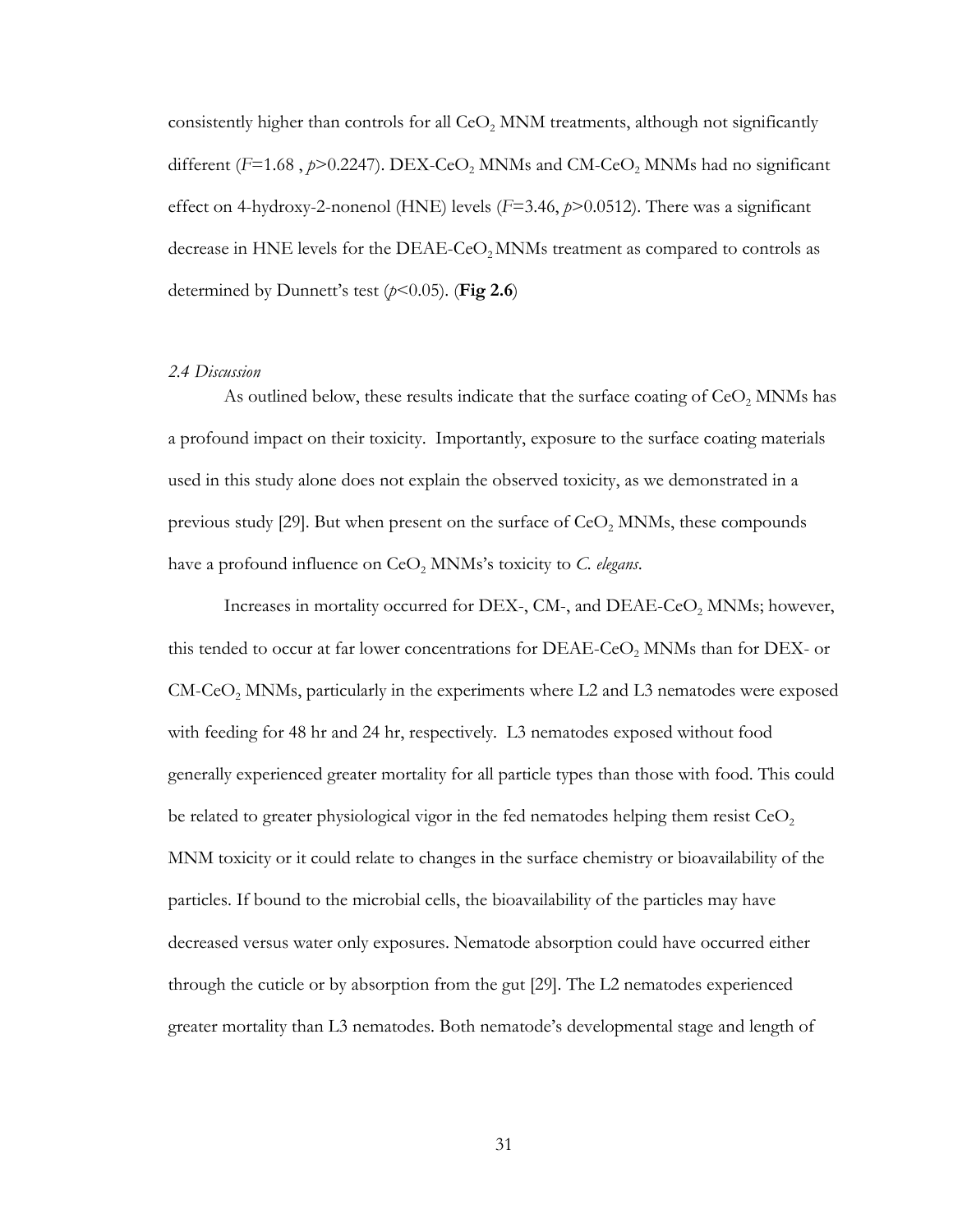

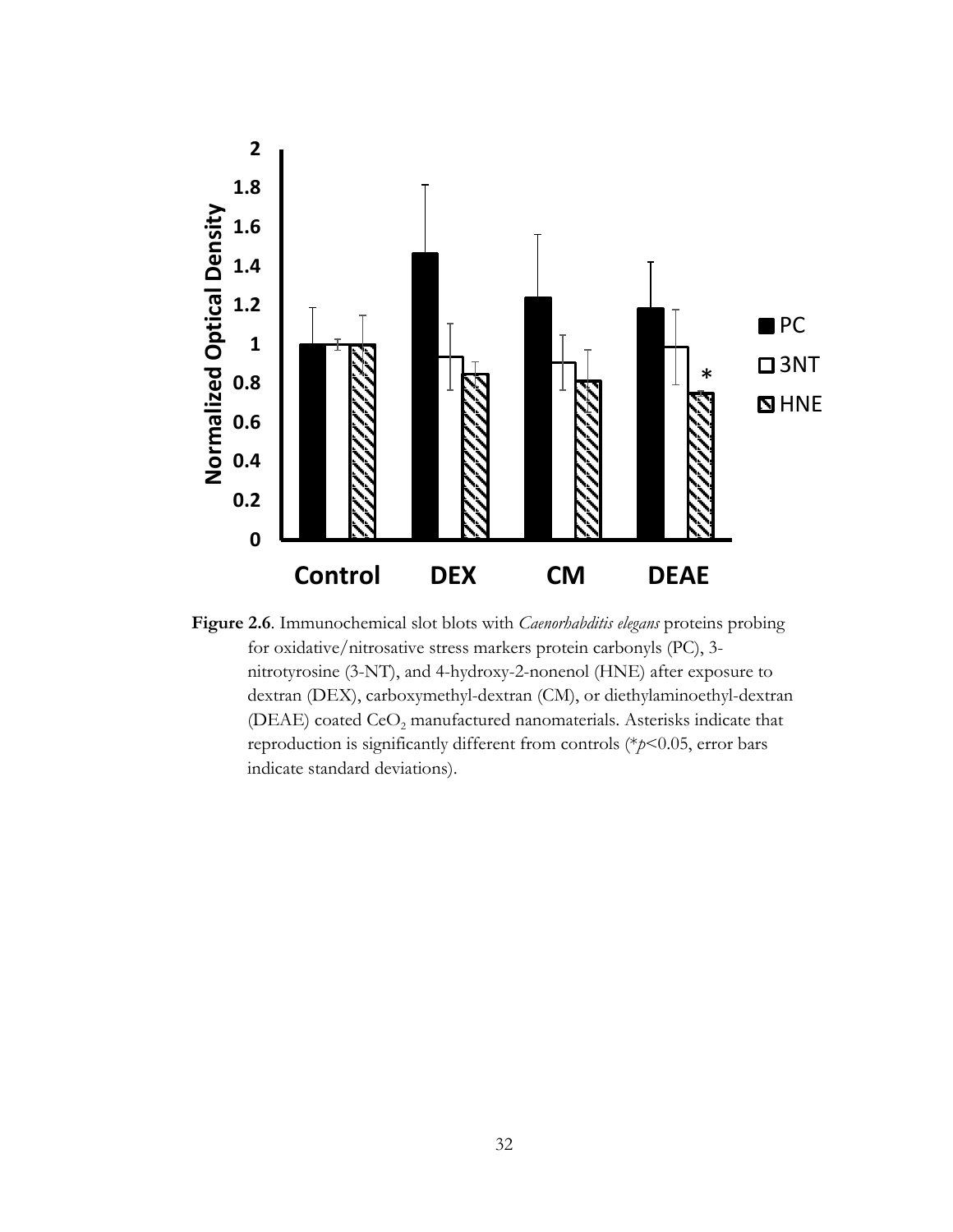exposure could influence the increase in mortality rates in L2 nematodes, since they were exposed for 48 hours as opposed to 24 hours for the L3 nematodes.

All three CeO<sub>2</sub> MNM treatments affected *C. elegans* fecundity, but as with mortality  $DEAE-CeO<sub>2</sub>$  MNMs caused effects at more than 100 fold lower concentrations than the CM- or DEX-CeO<sub>2</sub> MNMs. However, the lowest observed effect concentration for the DEAE-CeO<sub>2</sub> MNMs was 3 mg/L, which is far greater than the concentrations (1 nM or 172) ng Ce/L) at which Zhang et al. observed decreased in lifespan of *C. elegans* [\[116\]](#page-52-16). Zhang did not control for toxicity of the molecule used to coat their particles, which was HMT. It is possible that either this coating molecule in the dissolved state is toxic or that the HMT coating greatly increases the toxicity of the  $CeO<sub>2</sub>$  MNMs. The exposure duration in their experiment was also longer and they looked at nematode lifespan, which is a different endpoint. Zhang exposed nematodes until death (up to 25 days), where as we exposed the nematodes for a set time period (2 days maximum). The HMT coated particles in this experiment were also positively-charged which may have contributed to their great toxicity as evidenced by our data.

Immunochemical slot blots were performed on proteins extracted from nematodes exposed to concentrations of  $CeO<sub>2</sub>$  MNMs that provided the same sublethal response rather than the same concentration (the  $EC_{30}$  for reproduction).  $DEAE-CeO<sub>2</sub>$  MNMs appeared to decrease the HNE concentrations *C. elegans*, suggesting that lipid peroxidation diminished. Additionally, the data suggested a trend that all three treatments produce greater concentrations of protein carbonyls as compared to controls; however, these were not significantly different from control at  $\alpha = 0.05$ . With more replicates, it is possible a significant difference could be realized. Given the difficulties in obtaining sufficient quantities of protein for this assay, we were limited to only 4 independent biological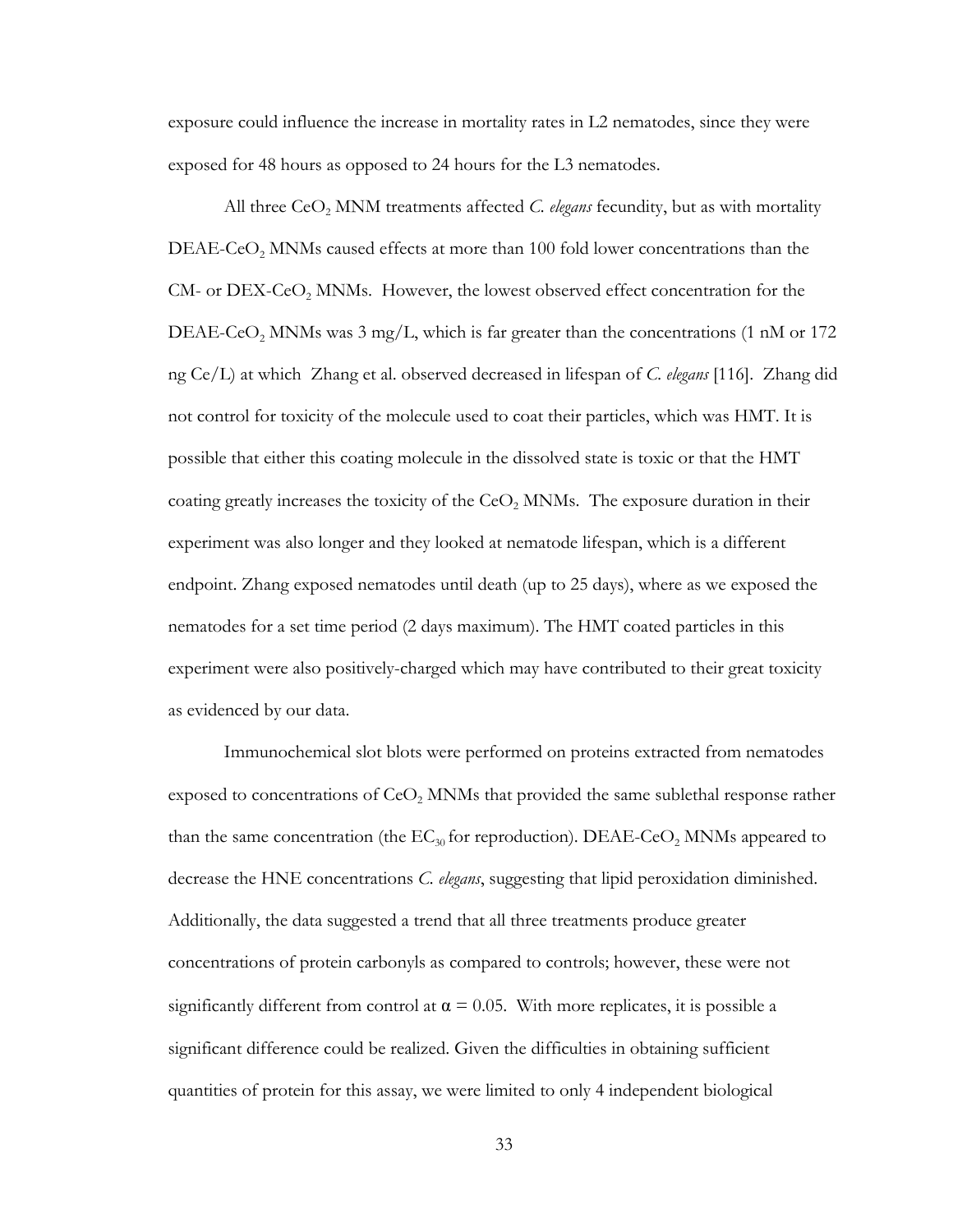replicates. Given previous results that show increases in protein carbonyls in rats exposed to  $Co<sub>2</sub>$  MNMs [\[121\]](#page-53-1), further investigation into oxidative stress as a possible contributor to the mode of action is warranted.

There are several explanations for the increased toxicity of positively-charged  $CeO<sub>2</sub>$ MNMs, but perhaps the most likely is that the particle uptake is greater for positivelycharged particles. Collin et al. found that the coating of  $CeO<sub>2</sub>$  MNMs greatly influences bioaccumulation in *C. elegans* [\[29\]](#page-48-9). Positively-charged MNMs bioaccumulated in the nematode's tissue to a far greater extent than negative or neutral MNMs. Similarly, Asati et al. explored charged  $CeO<sub>2</sub>$  MNM internalization within normal and cancerous human cell lines. Positively-charged  $CeO<sub>2</sub>$  MNMs were generally taken up into the cells more so than negative or neutral  $CeO<sub>2</sub>$  MNMs [\[104\]](#page-52-4). Other explanations involve differences in the subcellular distribution of the particles. Our results add to this trend: positively-charged DEAE-CeO<sub>2</sub> MNM induced more toxicity to *C. elegans* in both the lethal and sublethal endpoints, sometimes with doses differing by one or more orders magnitude for the same effect; however, we found no differences in biomarkers for oxidative or nitrosative stress at the  $EC_{30}$  for each particle type. There was a distinct trend towards increased protein carbonyl content from all three treatments as well as an exception of a significant decrease in HNE only caused by the positively-charged DEAE  $CeO<sub>2</sub>$  MNMs.

Similar surface chemistry dependent effects have been seen on other MNMs as well [\[96\]](#page-51-11). Goodman et al. showed that 2 nm Au MNM coated with anionic side chains required an exposure concentration two to three times more concentrated than the same MNM with a cationic coating to see the similar responses from *E. coli* [\[101\]](#page-52-1). El Badawy et al. observed that toxicity of Ag MNMs with hydrodynamic diameters ranging between 10 and 18 nm depended on the charge of their coatings to impart toxicity to a Gram-positive *Bacillus*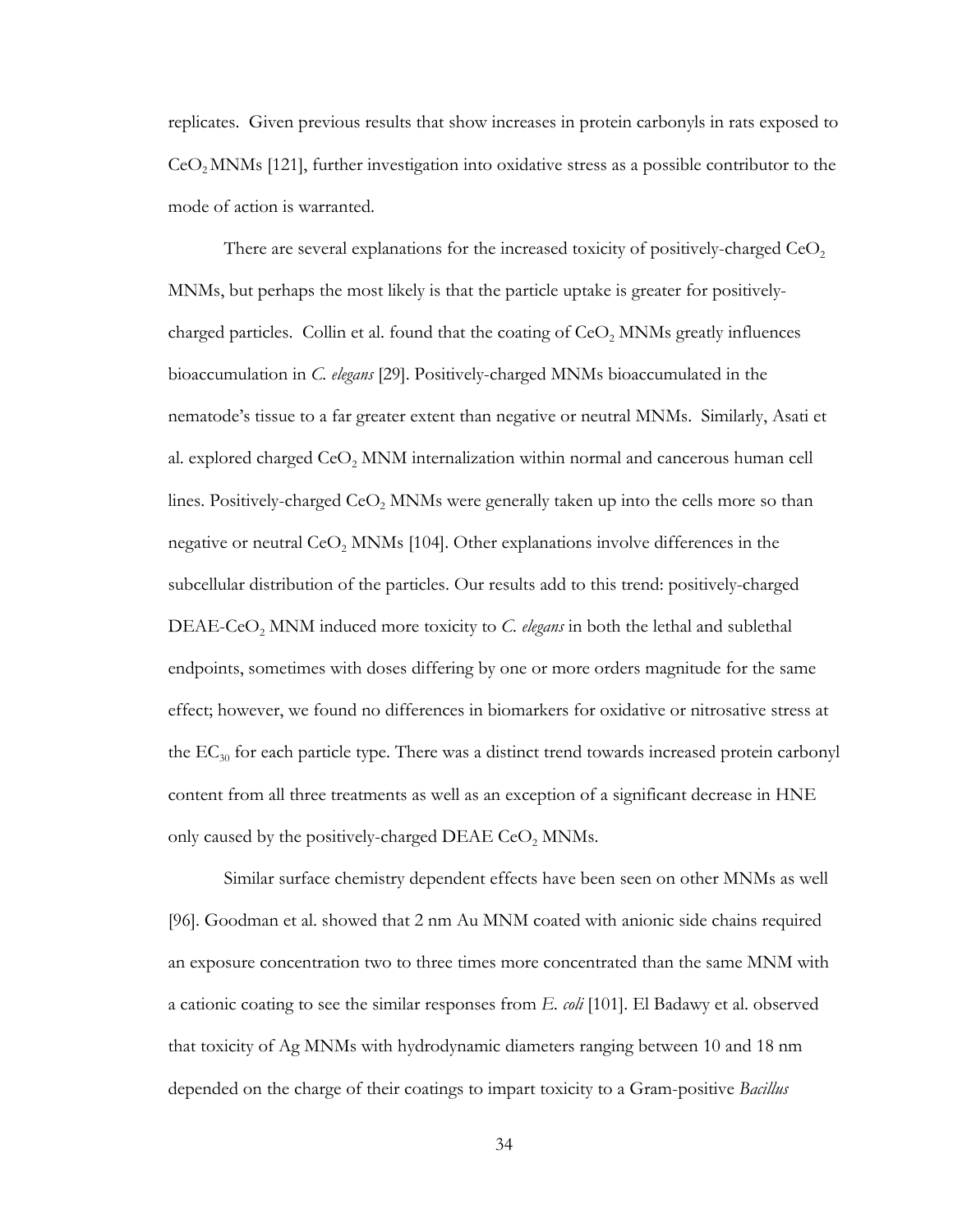species, measured with mortality and respiration [\[129\]](#page-53-9). Positively-charged Ag MNMs were the most toxic, negatively-charged Ag MNM the least toxic, and neutral Ag MNM were in between. Hoshino et al. synthesized ZnO coated CdSe 3.5 nm quantum dots. When they functionalized either a positively- or a negatively-charged group to the ZnO coating, they observed that positively-charged MNM were more toxic than negatively-charged. Interestingly, they noted that uncoated MNMs were not toxic to WTK-1 cells at concentrations as high as 400 mg/L [\[130\]](#page-53-10).

In conclusion, we observed that the toxicity of  $CeO<sub>2</sub>$  MNM is highly dependent on the molecular charge of the surface coating. While all three treatments increased *C. elegans* mortality rates and lowered their reproduction rates, positively-charged  $DEAE-CeO$ ,  $MNM$ affected the nematodes at much lower doses than negatively-charged CM-CeO<sub>2</sub> MNM or neutral DEX-CeO<sub>2</sub> MNM. While not statistically significant as compared to controls, there was a noticeable trend towards increased protein carbonyl content with all three  $CeO<sub>2</sub>$  MNM treatments. In future studies, we plan to further explore the role of oxidative stress in the mechanism of toxicity given that these results provided some indication that protein carbonyls may be elevated. Optimization of *C. elegans* exposures to provide greater replication for the slot-blot measurements will be necessary.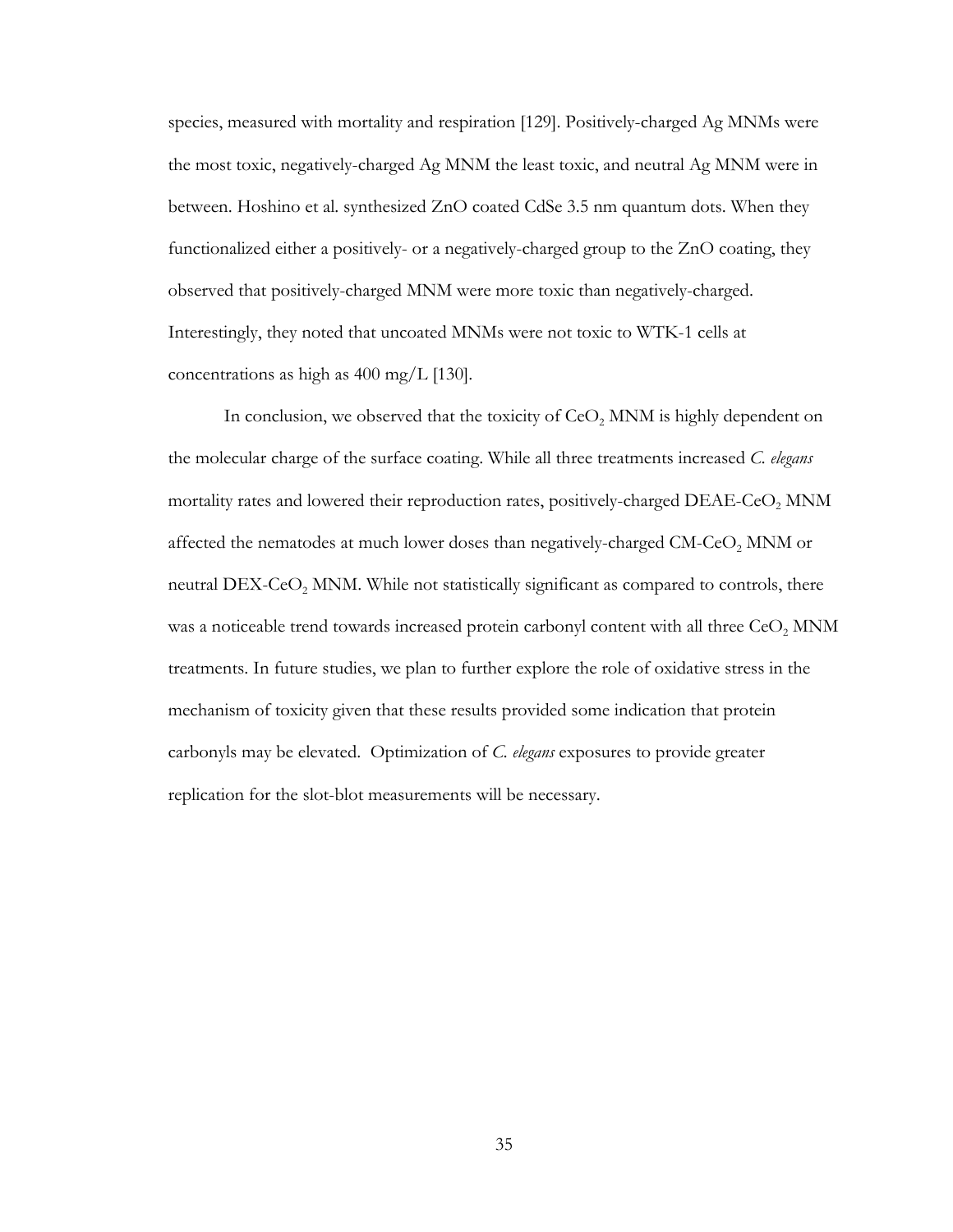#### <span id="page-43-0"></span>**Chapter 3: Conclusions**

The aims of this research were to better understand the role of  $CeO<sub>2</sub>$  MNM coating charge on toxicity to model soil organism *Caenorhabditis elegans*. By observing mortality, reproduction, and formation of biochemical oxidative stress indicators, we were able to add to the understanding of the properties of CeO<sub>2</sub> MNMs that contribute to toxicity. We hypothesized that positively-charged CeO<sub>2</sub> MNMs would more toxic to *C. elegans* and that  $Co<sub>2</sub>$  MNM exposure will induce oxidative stress. To test these hypotheses, we first synthesized  $CeO<sub>2</sub>$  MNMs with either positively-, negatively-charged, or neutral dextranbased coatings. Toxicity was tested with both lethal and sublethal endpoints with exposure to a wide range of concentrations. We probed for oxidative stress indicators with a wellestablished oxidative stress assay. Overall we confirmed that coating charge plays a very important role in determining the toxicity of these materials. Furthermore, we also developed a set of model nanomaterials that have identical cores with polymer coatings that differ only in the nature of the functional groups present and the molecular charge. These materials were used in other concurrent studies [\[29\]](#page-48-9) and will be a resource for future investigations on the role of coating charge on CeO<sub>2</sub> MNM toxicity.

When MNM are manufactured, a surface coating is frequently employed to increase stability and decrease aggregation. Many of the studies previously published did not include surface coating as an experimental variable. But because the surface coating is the first part of MNMs to come into contact with biological membranes, it is vital to explore this aspect of MNM use and their toxicity [\[99\]](#page-51-14). Specifically of interest are coatings with different molecular charges. Previous research supports that MNMs with positively-charged coatings are more readily attracted to most biological membranes as compared to neutral or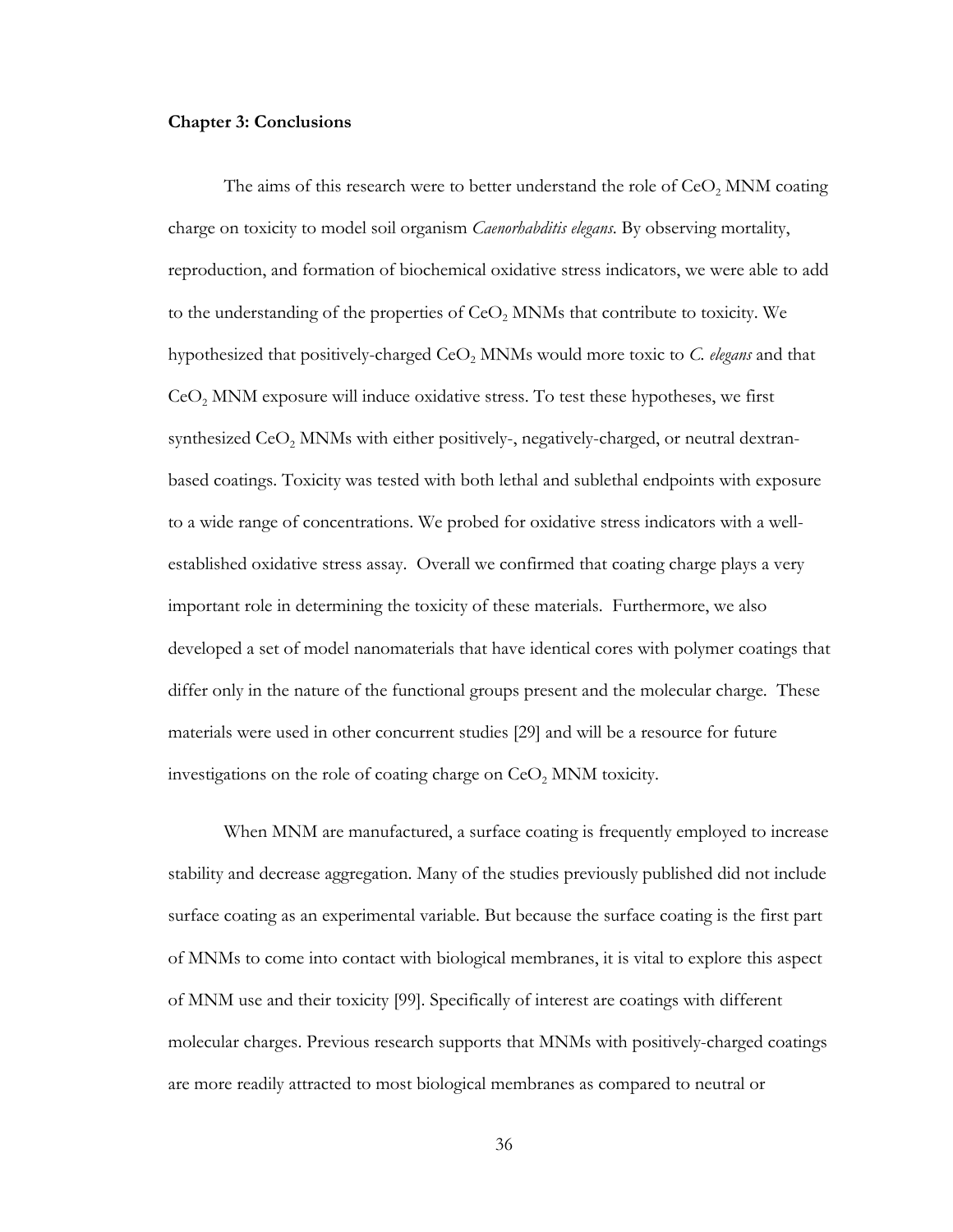negatively-charged MNMs [\[101,](#page-52-1) [102\]](#page-52-2). Furthermore, Wang et. al demonstrated that positively-charged  $CeO<sub>2</sub>$  MNM were repelled from positively-charged lysozymes [\[103\]](#page-52-3). Asati et. al also demonstrated that  $CeO<sub>2</sub>$  MNM surface charge is an important factor. By studying neutral, positively-, or negatively-charged  $CeO<sub>2</sub>$  MNM, they found that positively-charged and neutral  $CeO<sub>2</sub>$  MNMs internalized into the normal human cell lines studied. Negativelycharged  $CeO<sub>2</sub>$  MNMs did not interact with normal cells as much, but did internalize more into cancerous cells. Once inside,  $CeO<sub>2</sub>$  MNMs still relied on surface charge to impart toxic effects [\[104\]](#page-52-4). Our research lends strength to existing literature by showing that surface coating effects is a vital aspect of MNM synthesis to consider. On their own DEX, DEAE, and CM are not toxic to *C. elegans* [\[29\]](#page-48-9). But when bound to the CeO<sub>2</sub> MNM surface, they do influence the MNM's toxicity: positive  $DEAE-CeO<sub>2</sub>$  MNMs generated toxic effects at dramatically lower doses than both  $DEX-CeO<sub>2</sub>$  MNMs and  $CM-CeO<sub>2</sub>$  MNMs.

The differences between  $CeO<sub>2</sub>$  MNM's behavior observed in this research and previously published studies in *C. elegans* could be due to different sizes of MNM tested, exposure methods, or surface chemistry of the particles themselves. Arnold et al. published that  $CeO<sub>2</sub>$  MNMs were more toxic than bulk  $CeO<sub>2</sub>$  (>100 nm) [\[32\]](#page-48-12). Roh et al. studied the toxicity of 15 nm and 45 nm  $CeO<sub>2</sub>$  MNMs to *C. elegans*; the smaller particles were more toxic than the larger ones [\[92\]](#page-51-7). To provide context, our  $CeO$ , MNMs averaged 4 nm in diameter. DEAE-CeO<sub>2</sub> MNMs did induce similar toxic responses to previously published studies, but  $DEX$ - and  $CM$ -Ce $O<sub>2</sub>$  MNMs required far greater concentrations than previously studied particles. This suggests that the DEX and CM coatings greatly reduce the toxicity of  $CeO<sub>2</sub>$ MNMs; however, they did not appear to have antioxidant properties as measured HNE, 3- NT or PC at the concentrations tested. While we used established aquatic exposures [\[126\]](#page-53-6), other researchers may have utilized other methods. Zhang et al. embedded CeO<sub>2</sub> MNMs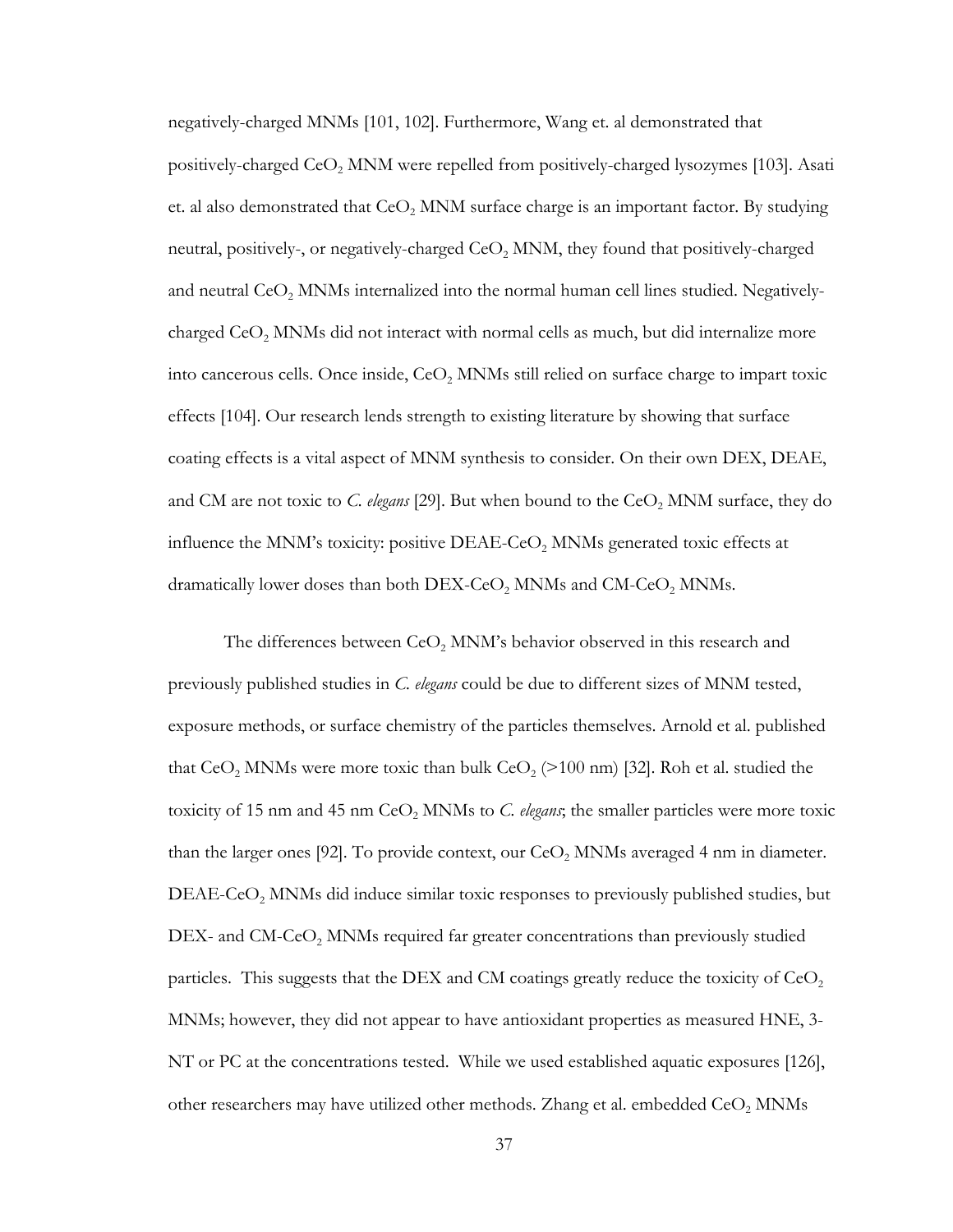into solid nematode growth medium [\[116\]](#page-52-16). In comparison with liquid exposure, this could either limit the bioavailability of  $CeO<sub>2</sub>$  MNMs or even lead to agar-mediated surface modifications. Interestingly, both our research and Zhang's work show decreased fecundity in *C. elegans*; Zhang reported dramatically lower doses to see a significant effect. Bearing these differences in mind, our research adds to the general consensus that  $CeO<sub>2</sub>$  MNMs can impart toxicity and that the surface coating, particularly a positively-charged coating, is an incredibly important factor to consider.

The existing literature suggests that  $CeO<sub>2</sub>$  MNMs has potential to be both a prooxidant and an antioxidant [\[36,](#page-48-16) [87,](#page-51-4) [90,](#page-51-5) [116,](#page-52-16) [131\]](#page-53-11). At low doses, CeO<sub>2</sub> MNMs can act as an antioxidant [\[121,](#page-53-1) [132\]](#page-53-12). It can mimic catalase and superoxide dismutase [\[72,](#page-50-9) [88\]](#page-51-2). But at higher doses,  $CeO$ , MNMs instead could be a prooxidant [\[116\]](#page-52-16). In our study, exposure to positively-charged DEAE-CeO<sub>2</sub> MNMs decreased 4-HNE formation at 3.25 mg/L. However, a significant decrease in reproduction was observed at this concentration, so there was a net adverse effect on the nematodes. Furthermore there were also large, but not statistically significant increases in protein carbonyl levels. Regardless, if CeO<sub>2</sub> MNMs do not induce oxidative stress, they must impart toxicity through a different mechanism. We know from previous research that DEX, DEAE, and CM coatings by themselves are not toxic [\[29\]](#page-48-9). Several mechanisms have been described by which MNMs may cause toxicity independent of ROS. For example, Tsyusko et al. published evidence that Au MNMs causes endoplasmic reticulum stress and protein misfolding [\[58\]](#page-49-16). Another possibility is that our  $CeO<sub>2</sub>$  MNMs did not internalize into cells in exactly the same fashion as in previous research. Asati et al. report that the surface chemistry of CeO<sub>2</sub> MNMs dictate not only how much is internalized into the cell, but the final location as well. If  $CeO<sub>2</sub>$  MNMs are localized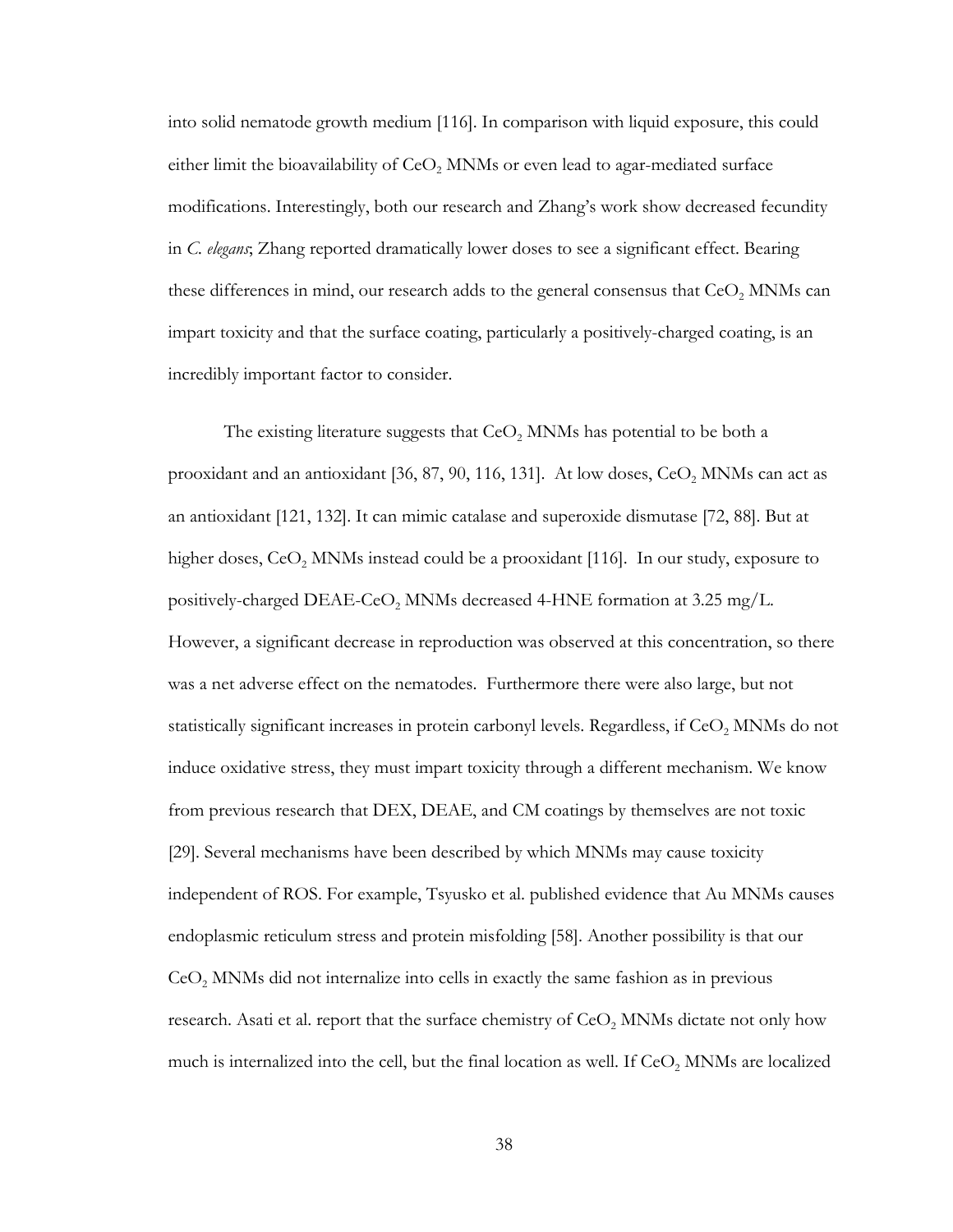in an acidic microenvironment, such as inside a lysosome, they are more likely to behave as a prooxidant [\[104\]](#page-52-4).

In future research, we plan to probe further into *C. elegans* biochemical responses to  $CeO<sub>2</sub>$  MNM exposure. By identifying which proteins are modified either in expression or oxidative damage, we can outline  $CeO<sub>2</sub>$  MNM's mode of action more accurately and better understand where the MNMs localize within inside the nematode's cells. Additionally, we will explore other MNM surface modifications such as lower or higher molecular weight coatings. By using longer or shorter dextran molecules when synthesizing  $\text{CeO}_2$  MNMs, observing physical changes in coating molecular weight and conformation rather than charge could lead to a deeper understanding of the role of surface coatings in  $\text{CeO}_2$  MNM toxicity.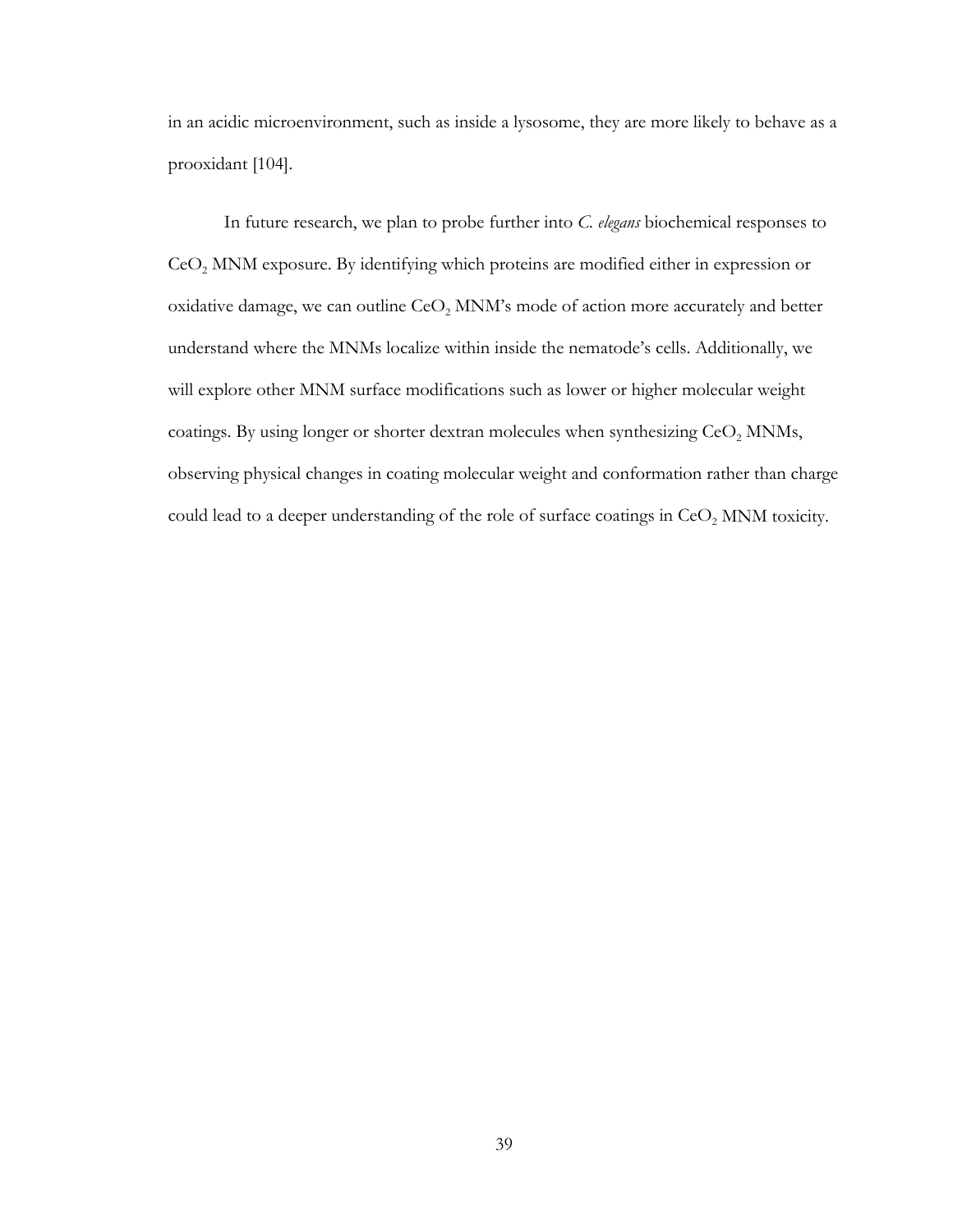#### <span id="page-47-0"></span>**References**

- <span id="page-47-1"></span>1. Materials), A.A.S.f.T.a., *Standard Terminology Relating to Nanotechnology (Active Standard ASTM E2456 )*, in *Annul Book of ASTM Standard*2012: Philadelphia, USA. p. 14.02.
- <span id="page-47-2"></span>2. Wiesner, M.R., et al., *Assessing the risks of manufactured nanomaterials.* Environmental Science & Technology, 2006. **40**(14): p. 4336-4345.
- 3. Willis J, M.J., *Nanotechnology White Paper*, ed. U.S.E. Protection and Agency2007, Washington, D.C. USA: Office of the Science Advisor.
- 4. Piccinno, F., et al., *Industrial production quantities and uses of ten engineered nanomaterials in Europe and the world.* Journal of Nanoparticle Research, 2012. **14**(9): p. 1-11.
- <span id="page-47-3"></span>5. Pan, B. and B.S. Xing, *Applications and implications of manufactured nanoparticles in soils: a review.* European Journal of Soil Science, 2012. **63**(4): p. 437-456.
- 6. Mudunkotuwa, I.A., J.M. Pettibone, and V.H. Grassian, *Environmental Implications of Nanoparticle Aging in the Processing and Fate of Copper-Based Nanomaterials.* Environmental Science & Technology, 2012. **46**(13): p. 7001-7010.
- <span id="page-47-15"></span>7. Wakefield, G., et al., *Envirox fuel-borne catalyst: Developing and launching a nano-fuel additive.* Technology Analysis & Strategic Management, 2008. **20**(1): p. 127-136.
- <span id="page-47-16"></span>8. Choi, J.H., et al., *Multimodal biomedical imaging with asymmetric single-walled carbon nanotube/iron oxide nanoparticle complexes.* Nano Letters, 2007. **7**(4): p. 861-867.
- <span id="page-47-4"></span>9. Gottschalk, F., et al., *Modeled Environmental Concentrations of Engineered Nanomaterials (TiO(2), ZnO, Ag, CNT, Fullerenes) for Different Regions.* Environmental Science & Technology, 2009. **43**(24): p. 9216-9222.
- <span id="page-47-5"></span>10. Oberdorster, G., E. Oberdorster, and J. Oberdorster, *Nanotoxicology: An emerging discipline evolving from studies of ultrafine particles.* Environmental Health Perspectives, 2005. **113**(7): p. 823-839.
- <span id="page-47-6"></span>11. Materials, A.S.f.T.a., *Standard terminology relating to nanotechnology*, 2006: West Conshohocken, PA.
- <span id="page-47-7"></span>12. Klaine, S.J., et al., *Nanomaterials in the environment: Behavior, fate, bioavailability, and effects.* Environmental Toxicology and Chemistry, 2008. **27**(9): p. 1825-1851.
- <span id="page-47-8"></span>13. Xia, T., et al., *Comparison of the abilities of ambient and manufactured nanoparticles to induce cellular toxicity according to an oxidative stress paradigm.* Nano Letters, 2006. **6**(8): p. 1794- 1807.
- <span id="page-47-9"></span>14. Alivisatos, A.P., *Semiconductor clusters, nanocrystals, and quantum dots.* Science, 1996. **271**(5251): p. 933-937.
- <span id="page-47-10"></span>15. Vossmeyer, T., et al., *Cds Nanaclusters - Synthesis, Characterization, Size-Dependent Oscillator Strength, Temperature, Temperature Shift of the Excitonic-Transition Evergy, and Reversible Absorbancy Shift.* Journal of Physical Chemistry, 1994. **98**(31): p. 7665-7673.
- <span id="page-47-11"></span>16. Chiang, Y.M., et al., *Defect and transport properties of nanocrystalline CeO2− x.* Applied Physics Letters, 1996. **69**(2): p. 185-187.
- <span id="page-47-12"></span>17. Park, B., et al., *Hazard and risk assessment of a nanoparticulate cerium oxide-based diesel fuel additive - A case study.* Inhalation Toxicology, 2008. **20**(6): p. 547-566.
- <span id="page-47-13"></span>18. Trovarelli, A., et al., *The utilization of ceria in industrial catalysis.* Catalysis Today, 1999. **50**(2): p. 353-367.
- <span id="page-47-14"></span>19. Limbach, L.K., et al., *Removal of oxide nanoparticles in a model wastewater treatment plant: Influence of agglomeration and surfactants on clearing efficiency.* Environmental Science & Technology, 2008. **42**(15): p. 5828-5833.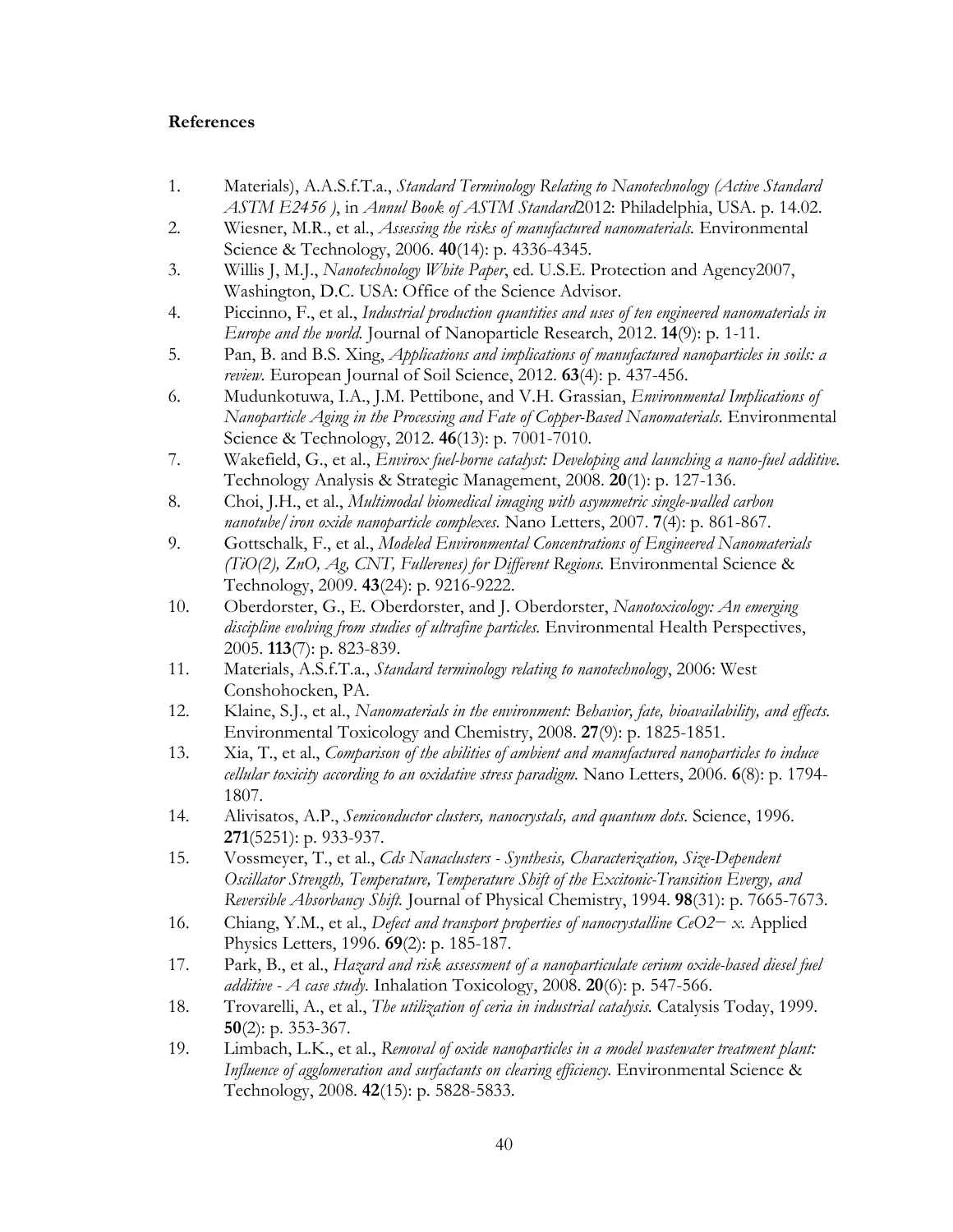- <span id="page-48-0"></span>20. Lai, C.L. and S.H. Lin, *Electrocoagulation of chemical mechanical polishing (CMP) wastewater from semiconductor fabrication.* Chemical Engineering Journal, 2003. **95**(1-3): p. 205-211.
- <span id="page-48-1"></span>21. Benn, T., et al., *The Release of Nanosilver from Consumer Products Used in the Home.* Journal of Environmental Quality, 2010. **39**(6): p. 1875-1882.
- <span id="page-48-2"></span>22. Whitley, A.R.L., C.; Oostveen, E.; Bertsch, P. M.; Matocha, C. J.; von der Kammerd, F.; Unrine, J. M., *Behavior of Ag nanoparticles in soil: Effects of particle surface coating, aging and sewage sludge amendment.* Environmental Pollution, 2013. **182**: p. 141-149.
- <span id="page-48-3"></span>23. Hou, L., et al., *Removal of silver nanoparticles in simulated wastewater treatment processes and its impact on COD and NH4 reduction.* Chemosphere, 2012. **87**(3): p. 248-252.
- <span id="page-48-4"></span>24. Kaegi, R., et al., *Release of silver nanoparticles from outdoor facades.* Environmental Pollution, 2010. **158**(9): p. 2900-2905.
- <span id="page-48-5"></span>25. Seyferth, D., *The rise and fall of tetraethyllead. 2.* Organometallics, 2003. **22**(25): p. 5154- 5178.
- <span id="page-48-6"></span>26. Nowack, B. and T.D. Bucheli, *Occurrence, behavior and effects of nanoparticles in the environment.* Environmental Pollution, 2007. **150**(1): p. 5-22.
- <span id="page-48-7"></span>27. Lowry, G.V., et al., *Transformations of Nanomaterials in the Environment.* Environmental Science & Technology, 2012. **46**(13): p. 6893-6899.
- <span id="page-48-8"></span>28. Baalousha, M., et al., *Characterisation of structural and surface speciation of representative commercially available cerium oxide nanoparticles.* Environmental Chemistry, 2010. **7**(4): p. 377-385.
- <span id="page-48-9"></span>29. Collin, B., et al., *Influence of Natural Organic Matter and Surface Charge on the Toxicity and Bioaccumulation of Functionalized Ceria Nanoparticles in Caenorhabditis elegans.* Environmental Science & Technology, 2014. **48**(2): p. 1280-1289.
- <span id="page-48-10"></span>30. Ma, H., A. Brennan, and S.A. Diamond, *Phototoxicity of TiO2 nanoparticles under solar radiation to two aquatic species: Daphnia magna and Japanese medaka.* Environmental Toxicology and Chemistry, 2012. **31**(7): p. 1621-1629.
- <span id="page-48-11"></span>31. Dale, A.L., G.V. Lowry, and E.A. Casman, *Modeling Nanosilver Transformations in Freshwater Sediments.* Environmental Science & Technology, 2013. **47**(22): p. 12920- 12928.
- <span id="page-48-12"></span>32. Arnold, M., et al., *Cerium oxide nanoparticles are more toxic than equimolar bulk cerium oxide in Caenorhabditis elegans.* Archives of Environmental Contamination and Toxicology, 2013. **65**(2): p. 224-233.
- <span id="page-48-13"></span>33. Buettner, K.M., C.I. Rinciog, and S.E. Mylon, *Aggregation kinetics of cerium oxide nanoparticles in monovalent and divalent electrolytes.* Colloids and Surfaces A: Physicochemical and Engineering Aspects, 2010. **366**(1): p. 74-79.
- <span id="page-48-14"></span>34. Li, Y.X., et al., *Chronic Al2O3-nanoparticle exposure causes neurotoxic effects on locomotion behaviors by inducing severe ROS production and disruption of ROS defense mechanisms in nematode Caenorhabditis elegans.* Journal of Hazardous Materials, 2012. **219**: p. 221-230.
- <span id="page-48-15"></span>35. Park, E.J., et al., *Oxidative stress induced by cerium oxide nanoparticles in cultured BEAS-2B cells.* Toxicology, 2008. **245**(1-2): p. 90-100.
- <span id="page-48-16"></span>36. Yokel, R.A., et al., *Biodistribution and oxidative stress effects of a systemically-introduced commercial ceria engineered nanomaterial.* Nanotoxicology, 2009. **3**(3): p. 234-248.
- 37. Kirchner, C., et al., *Cytotoxicity of colloidal CdSe and CdSe/ZnS nanoparticles.* Nano Letters, 2005. **5**(2): p. 331-338.
- 38. Engineering, T.R.S.T.R.A.o., *Nanoscience and nanotechnologies: Opportunities and uncertainties*, in *Nanoscience and nanotechnologies* 2004, Science Policy Section: London SW1Y 5AG. p. 35-50.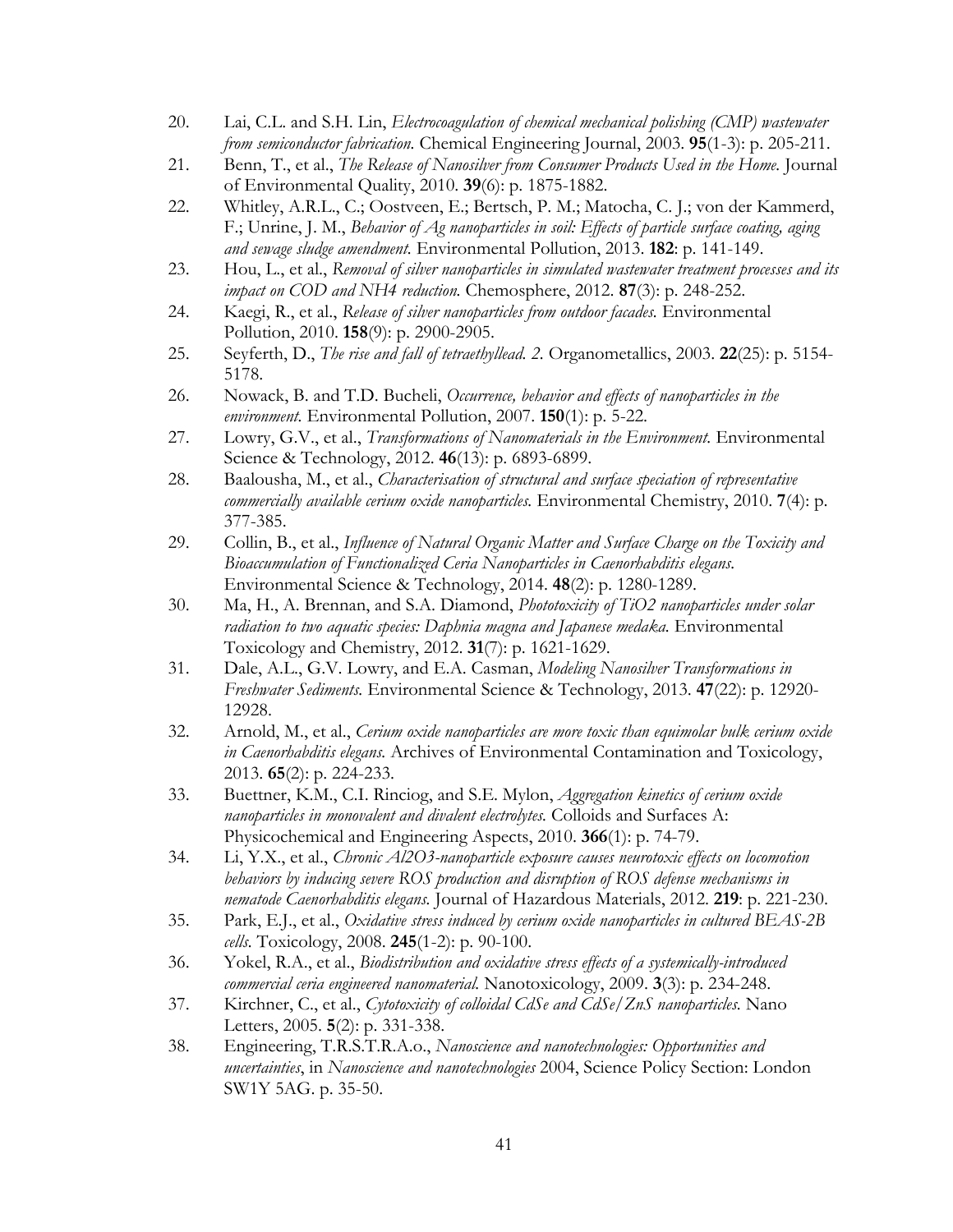- 39. Nel, A.E., et al., *Understanding biophysicochemical interactions at the nano-bio interface.* Nature Materials, 2009. **8**(7): p. 543-557.
- <span id="page-49-0"></span>40. Nyska, A. and R. Kohen, *Oxidation of biological systems: Oxidative stress phenomena, antioxidants, redox reactions, and methods for their quantification.* Toxicologic Pathology, 2002. **30**(6): p. 620-650.
- <span id="page-49-1"></span>41. Kelly, S.A., et al., *Oxidative stress in toxicology: Established mammalian and emerging piscine model systems.* Environmental Health Perspectives, 1998. **106**(7): p. 375-384.
- <span id="page-49-2"></span>42. Palmieri, B. and V. Sblendorio, *Oxidative stress tests: overview on reliability and use - Part I.* European Review for Medical and Pharmacological Sciences, 2007. **11**(5): p. 309-342.
- <span id="page-49-3"></span>43. Finkel, T. and N.J. Holbrook, *Oxidants, oxidative stress and the biology of ageing.* Nature, 2000. **408**(6809): p. 239-247.
- <span id="page-49-4"></span>44. Allard, J.P., et al., *Effects of vitamin E and C supplementation on oxidative stress and viral load in HIV-infected subjects.* Aids, 1998. **12**(13): p. 1653-1659.
- <span id="page-49-5"></span>45. Nel, A., et al., *Toxic potential of materials at the nanolevel.* Science, 2006. **311**(5761): p. 622-627.
- <span id="page-49-6"></span>46. Donaldson, K. and C.L. Tran, *Inflammation caused by particles and fibers.* Inhalation Toxicology, 2002. **14**(1): p. 5-27.
- 47. Wang, B., et al., *Physicochemical Origin for Free Radical Generation of Iron Oxide Nanoparticles in Biomicroenvironment: Catalytic Activities Mediated by Surface Chemical States.* Journal of Physical Chemistry C, 2013. **117**(1): p. 383-392.
- <span id="page-49-17"></span>48. Heckert, E.G., S. Seal, and W.T. Self, *Fenton-like reaction catalyzed by the rare earth inner transition metal cerium.* Environmental Science & Technology, 2008. **42**(13): p. 5014- 5019.
- <span id="page-49-7"></span>49. Gurr, J.R., et al., *Ultrafine titanium dioxide particles in the absence of photoactivation can induce oxidative damage to human bronchial epithelial cells.* Toxicology, 2005. **213**(1-2): p. 66-73.
- <span id="page-49-8"></span>50. Xiong, S., et al., *Specific surface area of titanium dioxide (TiO2) particles influences cyto- and photo-toxicity.* Toxicology, 2013. **303**: p. 132-140.
- <span id="page-49-9"></span>51. Adams, L.K., D.Y. Lyon, and P.J.J. Alvarez, *Comparative eco-toxicity of nanoscale TiO2, SiO2, and ZnO water suspensions.* Water Research, 2006. **40**(19): p. 3527-3532.
- <span id="page-49-10"></span>52. Tsuang, Y.H., et al., *Studies of photokilling of bacteria using titanium dioxide nanoparticles.* Artificial Organs, 2008. **32**(2): p. 167-174.
- <span id="page-49-11"></span>53. Yang, X., et al., *Mechanism of silver nanoparticle toxicity is dependent on dissolved silver and surface coating in Caenorhabditis elegans.* Environmental Science & Technology, 2011. **46**(2): p. 1119-1127.
- <span id="page-49-12"></span>54. Xiu, Z.-m., et al., *Negligible particle-specific antibacterial activity of silver nanoparticles.* Nano Letters, 2012. **12**(8): p. 4271-4275.
- <span id="page-49-13"></span>55. Levard, C., et al., *Sulfidation of Silver Nanoparticles: Natural Antidote to Their Toxicity.* Environmental Science & Technology, 2013. **47**(23): p. 13440-13448.
- <span id="page-49-14"></span>56. Kuchibhata, S., et al., *Influence of Aging and Environment on Nanoparticle Chemistry: Implication to Confinement Effects in Nanoceria.* Journal of Physical Chemistry C, 2012. **116**(26): p. 14108-14114.
- <span id="page-49-15"></span>57. Graham, U.M.T.M.T.J.J.B.Y.R.A.U.J.M.D.B.H.D.A.K., *In Vivo Processing of Ceria Nanoparticles inside Liver: Impact on Free-Radical Scavenging Activity and Oxidative Stress.* ChemPlusChem, 2014.
- <span id="page-49-16"></span>58. Tsyusko, O.V., et al., *Toxicogenomic Responses of the Model Organism Caenorhabditis elegans to Gold Nanoparticles.* Environmental Science & Technology, 2012. **46**(7): p. 4115- 4124.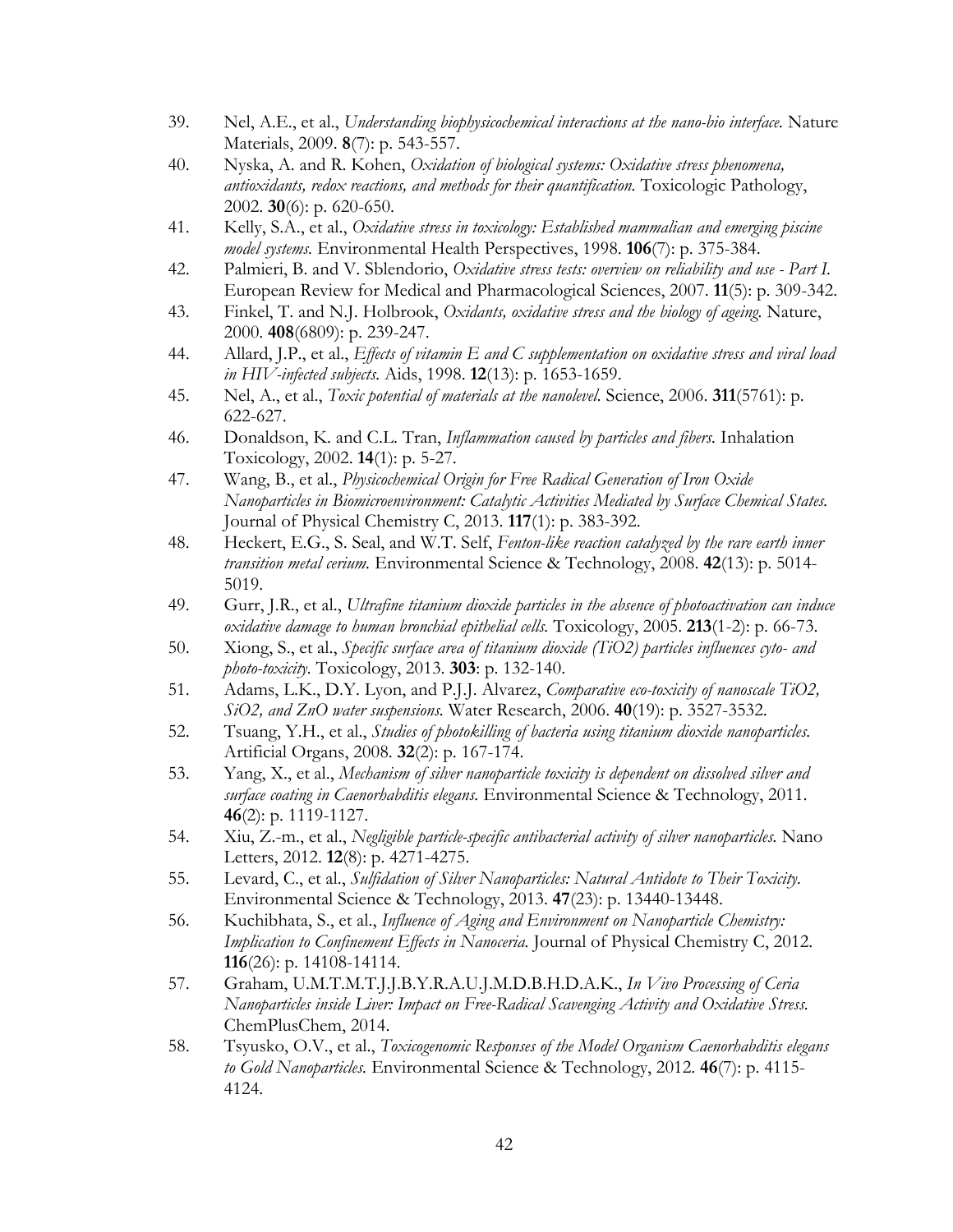- <span id="page-50-16"></span>59. Ginzburg, V.V. and S. Balijepailli, *Modeling the thermodynamics of the interaction of nanoparticles with cell membranes.* Nano Letters, 2007. **7**(12): p. 3716-3722.
- 60. Verano-Braga, T., et al., *Insights into the Cellular Response Triggered by Silver Nanoparticles Using Quantitative Proteomics.* Acs Nano, 2014.
- <span id="page-50-0"></span>61. Heng, B.C., et al., *Evaluation of the cytotoxic and inflammatory potential of differentially shaped zinc oxide nanoparticles.* Archives of Toxicology, 2011. **85**(12): p. 1517-1528.
- <span id="page-50-1"></span>62. Hao, L., et al., *Bioaccumulation and sub-acute toxicity of zinc oxide nanoparticles in juvenile carp (Cyprinus carpio): A comparative study with its bulk counterparts.* Ecotoxicology and Environmental Safety, 2013. **91**: p. 52-60.
- <span id="page-50-2"></span>63. Ahamed, M., *Silica nanoparticles-induced cytotoxicity, oxidative stress and apoptosis in cultured A431 and A549 cells.* Human & Experimental Toxicology, 2013. **32**(2): p. 186-195.
- <span id="page-50-3"></span>64. Wu, Q., et al., *Comparison of toxicities from three metal oxide nanoparticles at environmental relevant concentrations in nematode Caenorhabditis elegans.* Chemosphere, 2013. **90**(3): p. 1123-1131.
- <span id="page-50-4"></span>65. Hsu, P.C.L., et al., *Quantum dot nanoparticles affect the reproductive system of Caenorhabditis elegans.* Environmental Toxicology and Chemistry, 2012. **31**(10): p. 2366-2374.
- <span id="page-50-5"></span>66. Park, E.-J., et al., *A single intratracheal instillation of single-walled carbon nanotubes induced early lung fibrosis and subchronic tissue damage in mice.* Archives of Toxicology, 2011. **85**(9): p. 1121-1131.
- <span id="page-50-6"></span>67. Lam, C.W., et al., *A review of carbon nanotube toxicity and assessment of potential occupational and environmental health risks.* Critical Reviews in Toxicology, 2006. **36**(3): p. 189-217.
- <span id="page-50-7"></span>68. Kim, J.S., et al., *Aspect ratio has no effect on genotoxicity of multi-wall carbon nanotubes.* Archives of Toxicology, 2011. **85**(7): p. 775-786.
- <span id="page-50-8"></span>69. Trpkovic, A., B. Todorovic-Markovic, and V. Trajkovic, *Toxicity of pristine versus functionalized fullerenes: mechanisms of cell damage and the role of oxidative stress.* Archives of Toxicology, 2012. **86**(12): p. 1809-1827.
- 70. Kovochich, M., et al., *Comparative Toxicity of C-60 Aggregates toward Mammalian Cells: Role of Tetrahydrofuran (THF) Decomposition.* Environmental Science & Technology, 2009. **43**(16): p. 6378-6384.
- <span id="page-50-15"></span>71. Trpkovic, A., et al., *Oxidative stress-mediated hemolytic activity of solvent exchange-prepared fullerene (C-60) nanoparticles.* Nanotechnology, 2010. **21**(37).
- <span id="page-50-9"></span>72. Pirmohamed, T., et al., *Nanoceria exhibit redox state-dependent catalase mimetic activity.* Chemical Communications, 2010. **46**(16): p. 2736-2738.
- <span id="page-50-10"></span>73. Ranga, G., Mishra, B., *Structural, redox and catalytic chemistry of ceria based materials.* Bulletin of the Catalysis Society of India, 2003. **2**: p. 122-134.
- <span id="page-50-11"></span>74. Graham, U., et al., *3D Ridge-Valley Structure of a Pt-Ceria Catalyst: HRTEM and EELS Spectrum Imaging.* Catalysis Letters, 2009. **132**(3): p. 335-341.
- <span id="page-50-12"></span>75. Nolan, M., S.C. Parker, and G.W. Watson, *The electronic structure of oxygen vacancy defects at the low index surfaces of ceria.* Surface Science, 2005. **595**(1-3): p. 223-232.
- <span id="page-50-13"></span>76. Campbell, C.T. and C.H.F. Peden, *Chemistry - Oxygen vacancies and catalysis on ceria surfaces.* Science, 2005. **309**(5735): p. 713-714.
- <span id="page-50-14"></span>77. Steele, B.C.H., *Fuel-cell technology - Running on natural gas.* Nature, 1999. **400**(6745): p.  $619 - +$ .
- 78. Steele, B.C.H. and A. Heinzel, *Materials for fuel-cell technologies.* Nature, 2001. **414**(6861): p. 345-352.
- <span id="page-50-17"></span>79. Maskell, W.C., *Progress in the development of zirconia gas sensors.* Solid State Ionics, 2000. **134**(1-2): p. 43-50.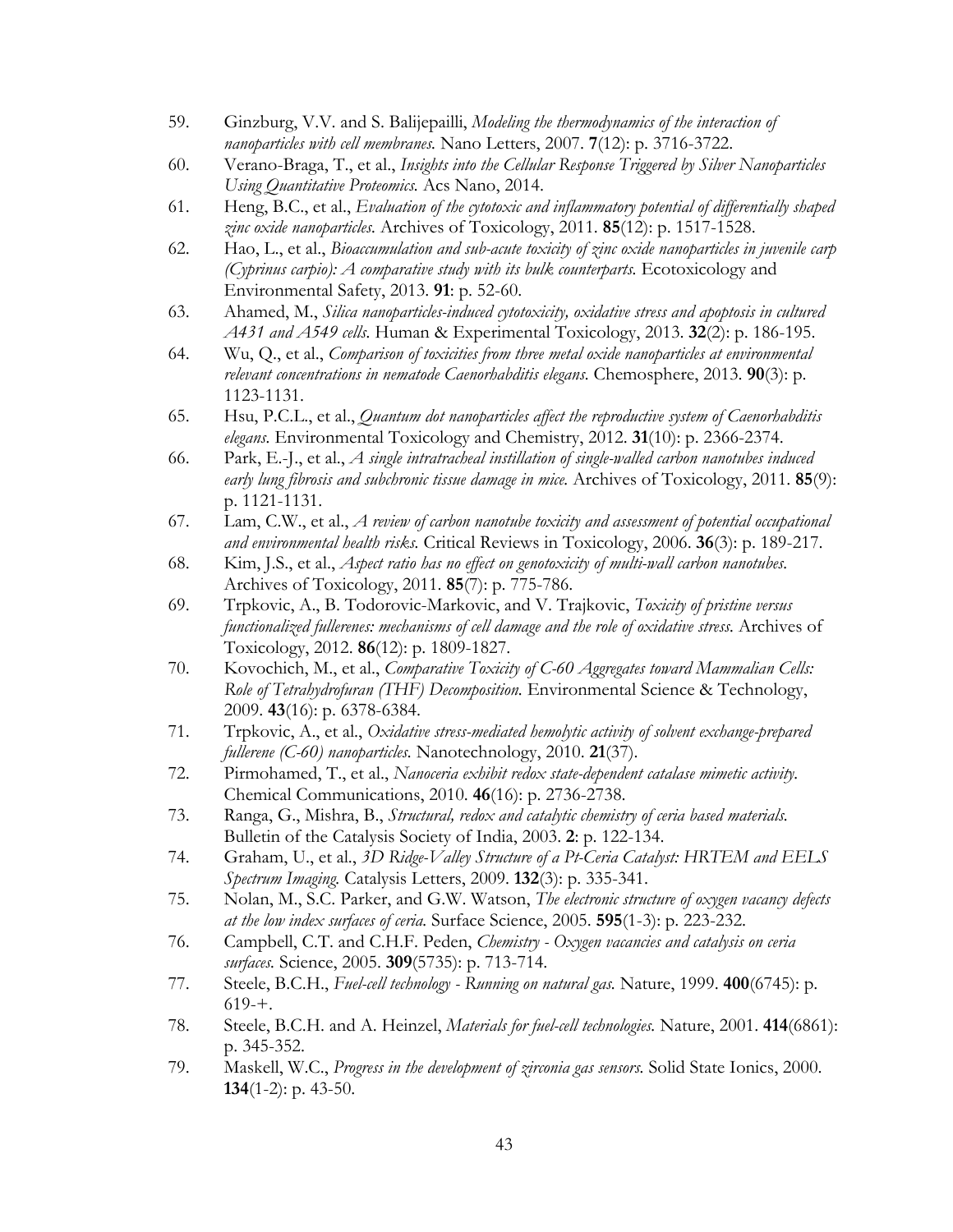- 80. Yu, X.J., P.B. Xie, and Q.D. Su, *Size-dependent optical properties of nanocrystalline CeO2 : Er obtained by combustion synthesis.* Physical Chemistry Chemical Physics, 2001. **3**(23): p. 5266-5269.
- 81. Jasinski, P., T. Suzuki, and H.U. Anderson, *Nanocrystalline undoped ceria oxygen sensor.* Sensors and Actuators B: Chemical, 2003. **95**(1): p. 73-77.
- <span id="page-51-0"></span>82. Gilliss, S.R., J. Bentley, and C.B. Carter, *Electron energy-loss spectroscopic study of the surface of ceria abrasives.* Applied Surface Science, 2005. **241**(1-2): p. 61-67.
- 83. Sabia, R. and H.J. Stevens, *Performance characterization of cerium oxide abrasives for chemicalmechanical polishing of glass.* Machining Science and Technology, 2000. **4**(2): p. 235-251.
- 84. Cumbo, M.J., et al., *Slurry particle size evolution during the polishing of optical glass.* Applied Optics, 1995. **34**(19): p. 3743-3755.
- <span id="page-51-1"></span>85. Perez, J.M., et al., *Synthesis of biocompatible dextran-coated nanoceria with pH-dependent antioxidant properties.* Small, 2008. **4**(5): p. 552-556.
- 86. Silva, G.A., *Nanomedicine - Seeing the benefits of ceria.* Nature Nanotechnology, 2006. **1**(2): p. 92-94.
- <span id="page-51-4"></span>87. Niu, J.L., et al., *Cardioprotective effects of cerium oxide nanoparticles in a transgenic murine model of cardiomyopathy.* Cardiovascular Research, 2007. **73**(3): p. 549-559.
- <span id="page-51-2"></span>88. Korsvik, C., et al., *Superoxide dismutase mimetic properties exhibited by vacancy engineered ceria nanoparticles.* Chemical Communications, 2007(10): p. 1056-1058.
- <span id="page-51-3"></span>89. Singh, S., et al., *Unveiling the mechanism of uptake and sub-cellular distribution of cerium oxide nanoparticles.* Molecular Biosystems, 2010. **6**(10): p. 1813-1820.
- <span id="page-51-5"></span>90. Chen, J., et al., *Rare earth nanoparticles prevent retinal degeneration induced by intracellular peroxides.* Nature Nanotechnology, 2006. **1**(2): p. 142-150.
- <span id="page-51-6"></span>91. Nalabotu, S.K., et al., *Intratracheal instillation of cerium oxide nanoparticles induces hepatic toxicity in male Sprague-Dawley rats.* International Journal of Nanomedicine, 2011. **6**: p. 2327-2335.
- <span id="page-51-7"></span>92. Roh, J.-Y., et al., *Ecotoxicological investigation of CeO(2) and TiO(2) nanoparticles on the soil nematode Caenorhabditis elegans using gene expression, growth, fertility, and survival as endpoints.* Environmental Toxicology and Pharmacology, 2010. **29**(2): p. 167-172.
- <span id="page-51-8"></span>93. Thill, A., et al., *Cytotoxicity of CeO2 nanoparticles for Escherichia coli. Physico-chemical insight of the cytotoxicity mechanism.* Environmental Science & Technology, 2006. **40**(19): p. 6151-6156.
- <span id="page-51-9"></span>94. Van Hoecke, K., et al., *Fate and Effects of CeO2 Nanoparticles in Aquatic Ecotoxicity Tests.* Environmental Science & Technology, 2009. **43**(12): p. 4537-4546.
- <span id="page-51-10"></span>95. Petosa, A.R., et al., *Aggregation and Deposition of Engineered Nanomaterials in Aquatic Environments: Role of Physicochemical Interactions.* Environmental Science & Technology, 2010. **44**(17): p. 6532-6549.
- <span id="page-51-11"></span>96. Verma, A. and F. Stellacci, *Effect of Surface Properties on Nanoparticle-Cell Interactions.* Small, 2010. **6**(1): p. 12-21.
- <span id="page-51-12"></span>97. Ju-Nam, Y. and J.R. Lead, *Manufactured nanoparticles: An overview of their chemistry, interactions and potential environmental implications.* Science of the Total Environment, 2008. **400**(1-3): p. 396-414.
- <span id="page-51-13"></span>98. Sayes, C.M., et al., *The differential cytotoxicity of water-soluble fullerenes.* Nano Letters, 2004. **4**(10): p. 1881-1887.
- <span id="page-51-14"></span>99. Johnston, H., et al., *Investigating the relationship between nanomaterial hazard and physicochemical properties: Informing the exploitation of nanomaterials within therapeutic and diagnostic applications.* Journal of Controlled Release, 2012. **164**(3): p. 307-313.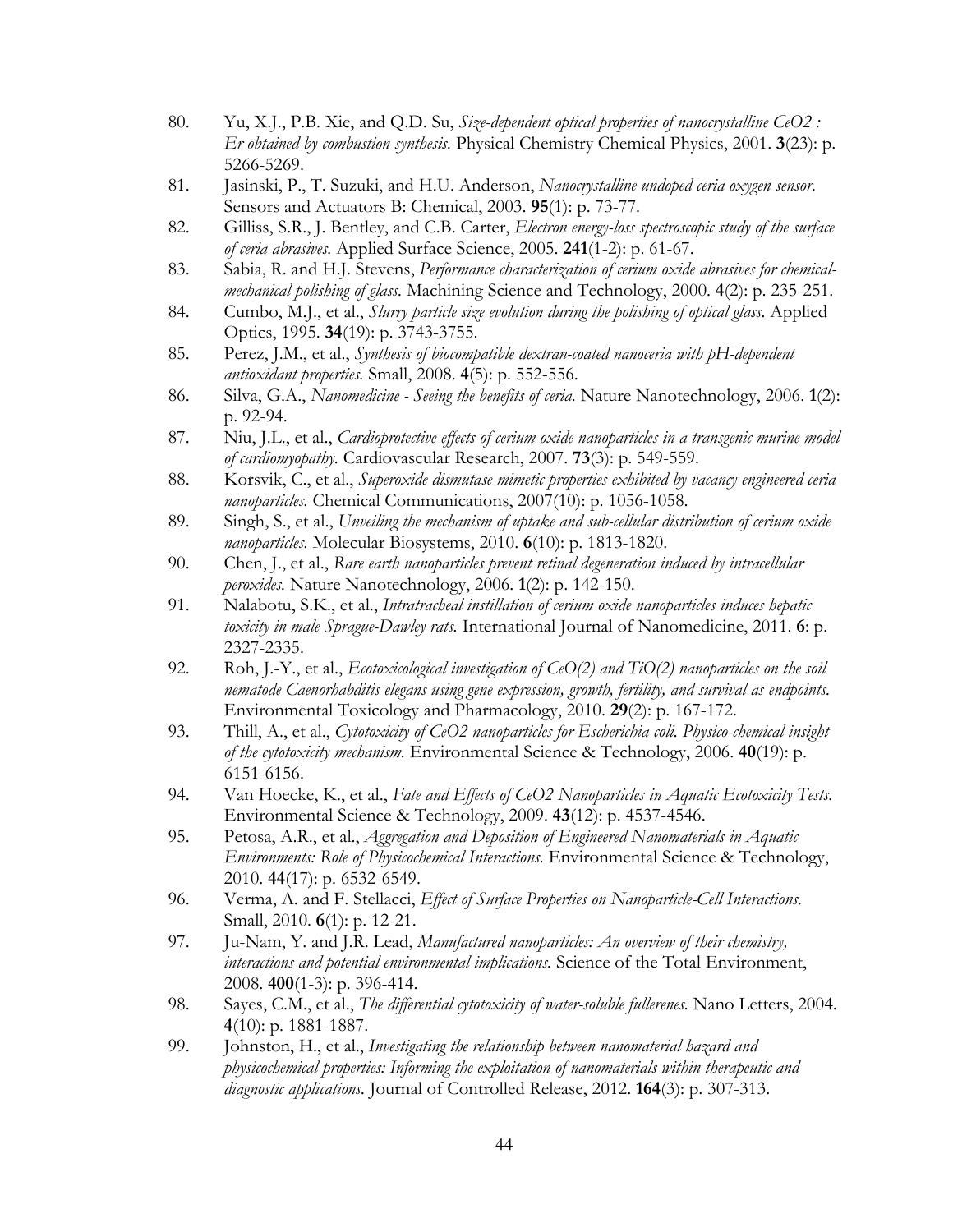- <span id="page-52-0"></span>100. Tatur, S., et al., *Effect of functionalized gold nanoparticles on floating lipid bilayers.* Langmuir, 2013. **29**(22): p. 6606-6614.
- <span id="page-52-1"></span>101. Goodman, C.M., et al., *Toxicity of gold nanoparticles functionalized with cationic and anionic side chains.* Bioconjugate Chemistry, 2004. **15**(4): p. 897-900.
- <span id="page-52-2"></span>102. Chen, J., et al., *Cationic Nanoparticles Induce Nanoscale Disruption in Living Cell Plasma Membranes.* Journal of Physical Chemistry B, 2009. **113**(32): p. 11179-11185.
- <span id="page-52-3"></span>103. Wang, B., et al., *Influence of surface charge on lysozyme adsorption to ceria nanoparticles.* Applied Surface Science, 2012. **258**(14): p. 5332-5341.
- <span id="page-52-4"></span>104. Asati, A., et al., *Surface-Charge-Dependent Cell Localization and Cytotoxicity of Cerium Oxide Nanoparticles.* Acs Nano, 2010. **4**(9): p. 5321-5331.
- <span id="page-52-5"></span>105. He, X., et al., *Changing exposure media can reverse the cytotoxicity of ceria nanoparticles for Escherichia coli.* Nanotoxicology, 2012. **6**(3): p. 233-240.
- <span id="page-52-6"></span>106. Patil, S., et al., *Protein adsorption and cellular uptake of cerium oxide nanoparticles as a function of zeta potential.* Biomaterials, 2007. **28**(31): p. 4600-4607.
- <span id="page-52-7"></span>107. Williams, P.L. and D.B. Dusenbery, *Using the Nematode Caenorhabditis Elegans to predict Mammalian Acute Lethality to Metallic Salts.* Toxicology and Industrial Health, 1988. **4**(4): p. 469-478.
- <span id="page-52-8"></span>108. Leung, M.C.K., et al., *Caenorhabditis elegans: An emerging model in biomedical and environmental toxicology.* Toxicological Sciences, 2008. **106**(1): p. 5-28.
- <span id="page-52-9"></span>109. Brenner, S., *Genetics of Caenorhabditis elegans.* Genetics, 1974. **77**(1): p. 71-94.
- <span id="page-52-10"></span>110. Felix, M.-A. and C. Braendle, *The natural history of Caenorhabditis elegans.* Current Biology, 2010. **20**(22): p. R965-R969.
- <span id="page-52-11"></span>111. Golden, J.W. and D.L. Riddle, *The< i> Caenorhabditis elegans</i> dauer larva: Developmental effects of pheromone, food, and temperature.* Developmental biology, 1984. **102**(2): p. 368-378.
- <span id="page-52-12"></span>112. Roh, J.-y., et al., *Ecotoxicity of Silver Nanoparticles on the Soil Nematode Caenorhabditis elegans Using Functional Ecotoxicogenomics.* Environmental Science & Technology, 2009. **43**(10): p. 3933-3940.
- <span id="page-52-13"></span>113. Joel N. Meyer, C.A.L., Xinyu Y. Yang, Elena A. Turner, Appala R. Badireddy, Stella M. Marinakos, Ashutosh Chilkoti, Mark R. Wiesner, Melanie Auffan, *Intracellular uptake and associated toxicity of silver nanoparticles in Caenorhabditis elegans.* Aquatic Toxicology, 2010. **100**: p. 140–150.
- <span id="page-52-14"></span>114. Kim, J., et al., *Effects of a potent antioxidant, platinum nanoparticle, on the lifespan of Caenorhabditis elegans.* Mechanisms of Ageing and Development, 2008. **129**(6): p. 322- 331.
- <span id="page-52-15"></span>115. Wang, H., R.L. Wick, and B. Xing, *Toxicity of nanoparticulate and bulk ZnO, Al(2)O(3) and TiO(2) to the nematode Caenorhabditis elegans.* Environmental Pollution, 2009. **157**(4): p. 1171-1177.
- <span id="page-52-16"></span>116. Zhang, H., et al., *Nano-CeO(2) Exhibits Adverse Effects at Environmental Relevant Concentrations.* Environmental Science & Technology, 2011. **45**(8): p. 3725-3730.
- <span id="page-52-17"></span>117. De Castro, E., S.H. De Castro, and T.E. Johnson, *Isolation of long-lived mutants in Caenorhabditis elegans using selection for resistance to juglone.* Free Radical Biology and Medicine, 2004. **37**(2): p. 139-145.
- <span id="page-52-18"></span>118. Porta, G.D., M.I. Colnaghi, and G. Parmiani, *Non-Carcinogenicity of Hexamethylenetetramine in Mice and Rats.* Food and Cosmetics Toxicology, 1968. **6**(6): p. 707-+.
- <span id="page-52-19"></span>119. Hurni, H. and H. Ohder, *Reproductive Study with Formaldehyde and Hexamethylenetetramine in Beagle Dogs.* Food and Cosmetics Toxicology, 1973. **11**(3): p. 459-462.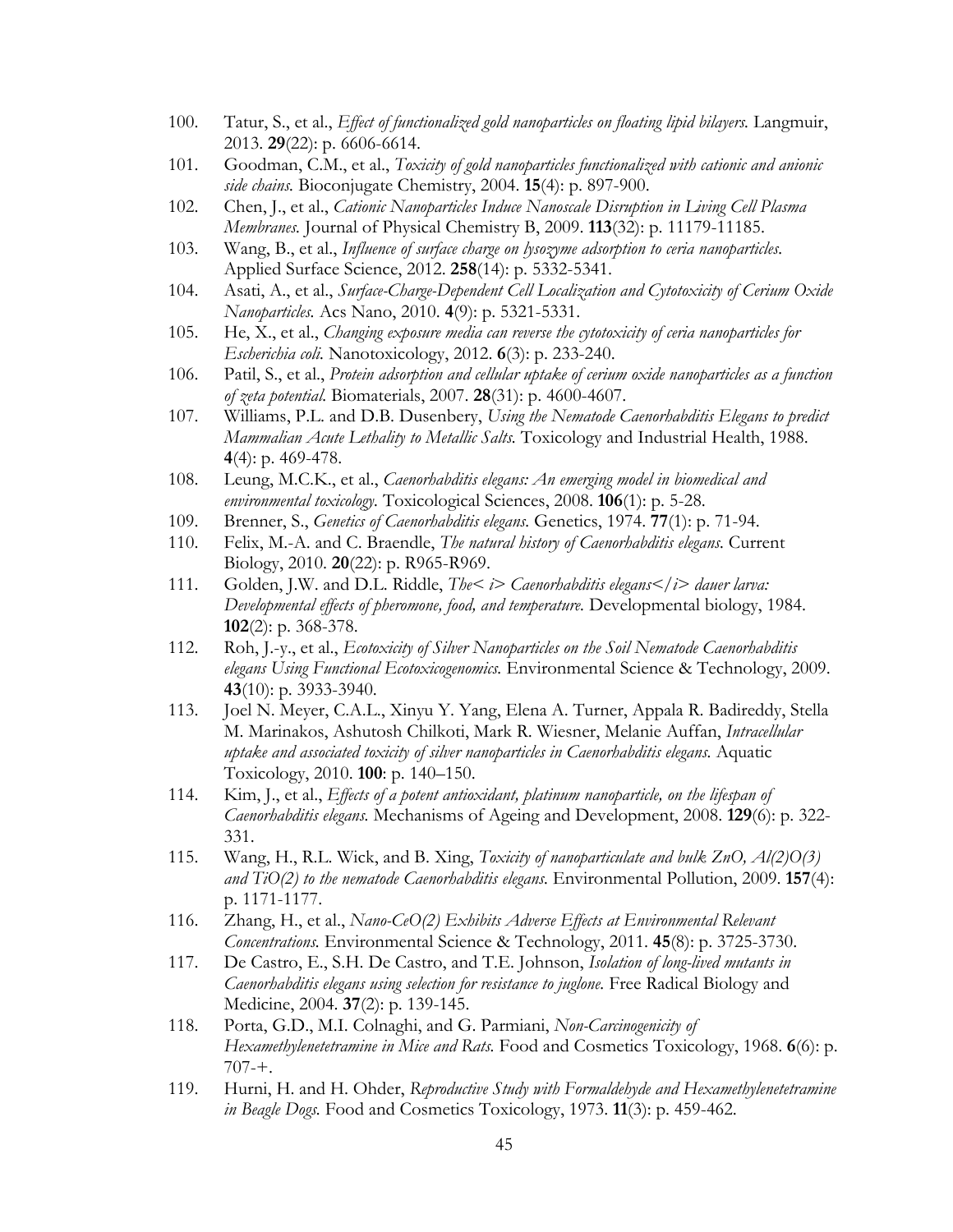- <span id="page-53-0"></span>120. Schirmer, K., et al., *Developing a list of reference chemicals for testing alternatives to whole fish toxicity tests.* Aquatic Toxicology, 2008. **90**(2): p. 128-137.
- <span id="page-53-1"></span>121. Hardas, S.S., et al., *Rat brain pro-oxidant effects of peripherally administered 5nm ceria 30 days after exposure.* Neurotoxicology, 2012. **33**(5): p. 1147-1155.
- <span id="page-53-2"></span>122. Choi, J., et al., *A micro-sized model for the in vivo studies of nanoparticle toxicity: What has Caenorhabditis elegans taught us?* Environmental Chemistry, 2014.
- <span id="page-53-3"></span>123. Solorzan.L, *Determination of Ammonia in natural Waters by Phenolhypochlorite Method.* Limnology and Oceanography, 1969. **14**(5): p. 799-&.
- <span id="page-53-4"></span>124. USEPA, *Methods for measuring the acute toxicity of effluents and receiving waters to freshwater and marine organisms (EPA-821-R-02-012)*, U.S.E.P. Agency, Editor 2002: Washington, D. C.
- <span id="page-53-5"></span>125. spectrometry, I.c.p.-m., *Method 3015.* 1998.
- <span id="page-53-6"></span>126. Donkin, S.G. and P.L. Williams, *Influence of Developmental Stage, Salt, and Food Presence on Various End-Points Using Caeborhanditis elegans for Aquatic Testing.* Environmental Toxicology and Chemistry, 1995. **14**(12): p. 2139-2147.
- <span id="page-53-7"></span>127. Williams, P.L. and D.B. Dusenbery, *Aquatic Toxicity Testing Using the Nematode, Caenorhabditis elegans.* Environmental Toxicology and Chemistry, 1990. **9**(10): p. 1285- 1290.
- <span id="page-53-8"></span>128. Sultana, R. and D.A. Butterfield, *Slot-blot analysis of 3-nitrotyrosine-modified brain proteins*, in *Nitric Oxide, Part F: Oxidative and Nitrosative Stress in Redox Regulation of Cell Signaling*, E. Cadenas and L. Packer, Editors. 2008. p. 309-316.
- <span id="page-53-9"></span>129. El Badawy, A.M., et al., *Surface charge-dependent toxicity of silver nanoparticles.* Environmental Science & Technology, 2010. **45**(1): p. 283-287.
- <span id="page-53-10"></span>130. Hoshino, A., et al., *Physicochemical properties and cellular toxicity of nanocrystal quantum dots depend on their surface modification.* Nano Letters, 2004. **4**(11): p. 2163-2169.
- <span id="page-53-11"></span>131. Hardas, S.S., et al., *Brain distribution and toxicological evaluation of a systemically delivered engineered nanoscale ceria.* Toxicological Sciences, 2010. **116**(2): p. 562-576.
- <span id="page-53-12"></span>132. Tseng, M.T., et al., *Alteration of hepatic structure and oxidative stress induced by intravenous nanoceria.* Toxicology and applied pharmacology, 2012. **260**(2): p. 173-182.